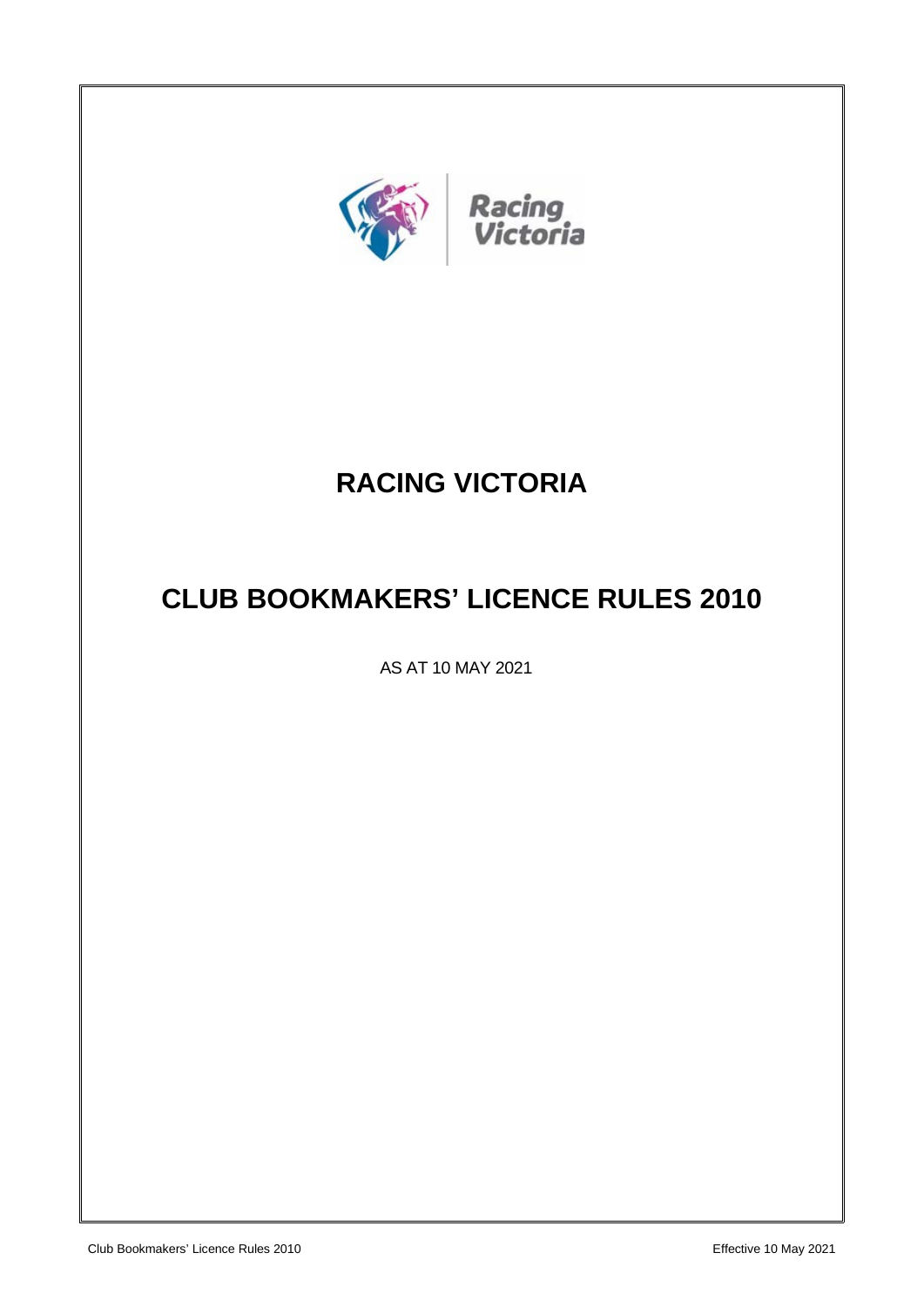## **CONTENTS**

**Clause** 

**Contents** 

| 1.                        |                                             |  |
|---------------------------|---------------------------------------------|--|
| 1.1                       |                                             |  |
| 1.2                       |                                             |  |
| 1.3                       |                                             |  |
| 1.4                       |                                             |  |
| 2.                        | COMMENCEMENT AND TRANSITIONAL PROVISIONS  2 |  |
| 2.1                       |                                             |  |
| 2.2                       |                                             |  |
| 2.3                       |                                             |  |
| 3.                        |                                             |  |
| 3.1                       |                                             |  |
| 3.2                       |                                             |  |
| $\overline{\mathbf{4}}$ . |                                             |  |
| 4.1                       |                                             |  |
| 4.2                       |                                             |  |
| 4.3                       |                                             |  |
| 4.4                       |                                             |  |
| 5.                        |                                             |  |
| 5.1                       |                                             |  |
| 5.2                       |                                             |  |
| 5.3                       |                                             |  |
| 6.                        |                                             |  |
| 6.1                       |                                             |  |
| 6.2                       |                                             |  |
| 7.                        |                                             |  |
| 7.1                       |                                             |  |
| 7.2                       |                                             |  |
| 7.3                       |                                             |  |
| 8.                        |                                             |  |
| 8.1                       |                                             |  |
| 8.2                       |                                             |  |
| 9.                        |                                             |  |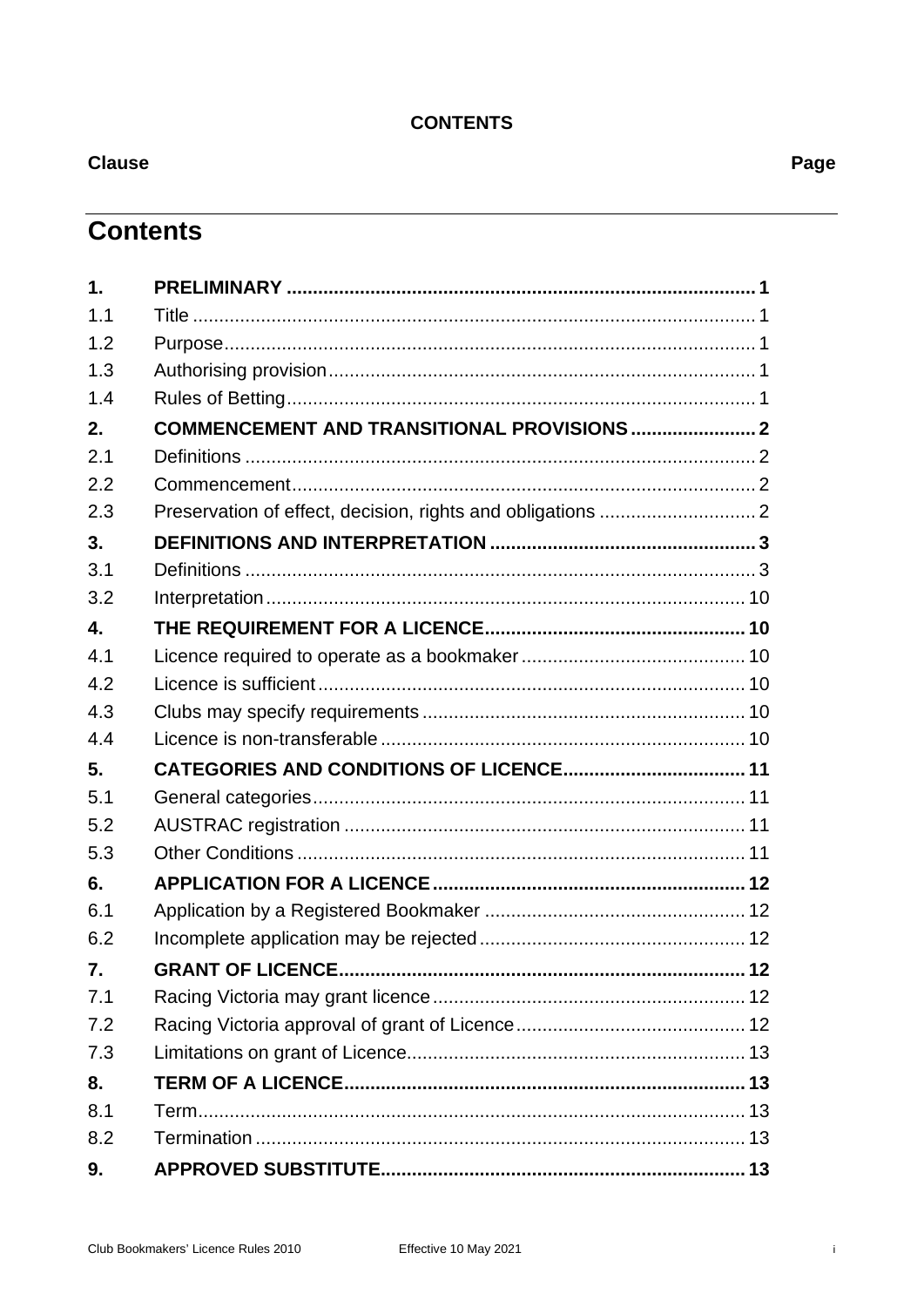| 9.1   |                                                                               |  |
|-------|-------------------------------------------------------------------------------|--|
| 9.2   |                                                                               |  |
| 9.3   | Application for a Bookmaker's Key Employee to be an Approved                  |  |
| 9.4   |                                                                               |  |
| 9.5   |                                                                               |  |
| 9.6   |                                                                               |  |
| 9.7   |                                                                               |  |
| 9.8   | Approved Substitute subject to the Racing Victoria Rules  14                  |  |
| 10.   |                                                                               |  |
| 10.1  | Authority to conduct betting during the holding of a race meeting or at any   |  |
| 10.2  |                                                                               |  |
| 10.3  |                                                                               |  |
| 11.   | <b>BOOKMAKER TO KEEP RECORD OF EMPLOYEES AND</b>                              |  |
| 12.   | CONDUCT OF RACE, FUTURE DOUBLE AND/OR FUTURE                                  |  |
| 12.1  | Bookmaker engaged in Race, Future Double and/or Future Win/Place              |  |
| 13.   |                                                                               |  |
| 13.1  |                                                                               |  |
| 13.2  |                                                                               |  |
| 13.3  |                                                                               |  |
| 13.4  |                                                                               |  |
| 13.5  |                                                                               |  |
| 13.6  |                                                                               |  |
| 13.7  |                                                                               |  |
| 13.8  |                                                                               |  |
| 13.9  |                                                                               |  |
| 13.10 |                                                                               |  |
| 13.11 |                                                                               |  |
| 13.12 |                                                                               |  |
| 13.13 |                                                                               |  |
| 13.14 |                                                                               |  |
| 13.15 |                                                                               |  |
| 13.16 | Penalty for failing to provide timely reports or reports in required form  25 |  |
| 14.   |                                                                               |  |
| 14.1  |                                                                               |  |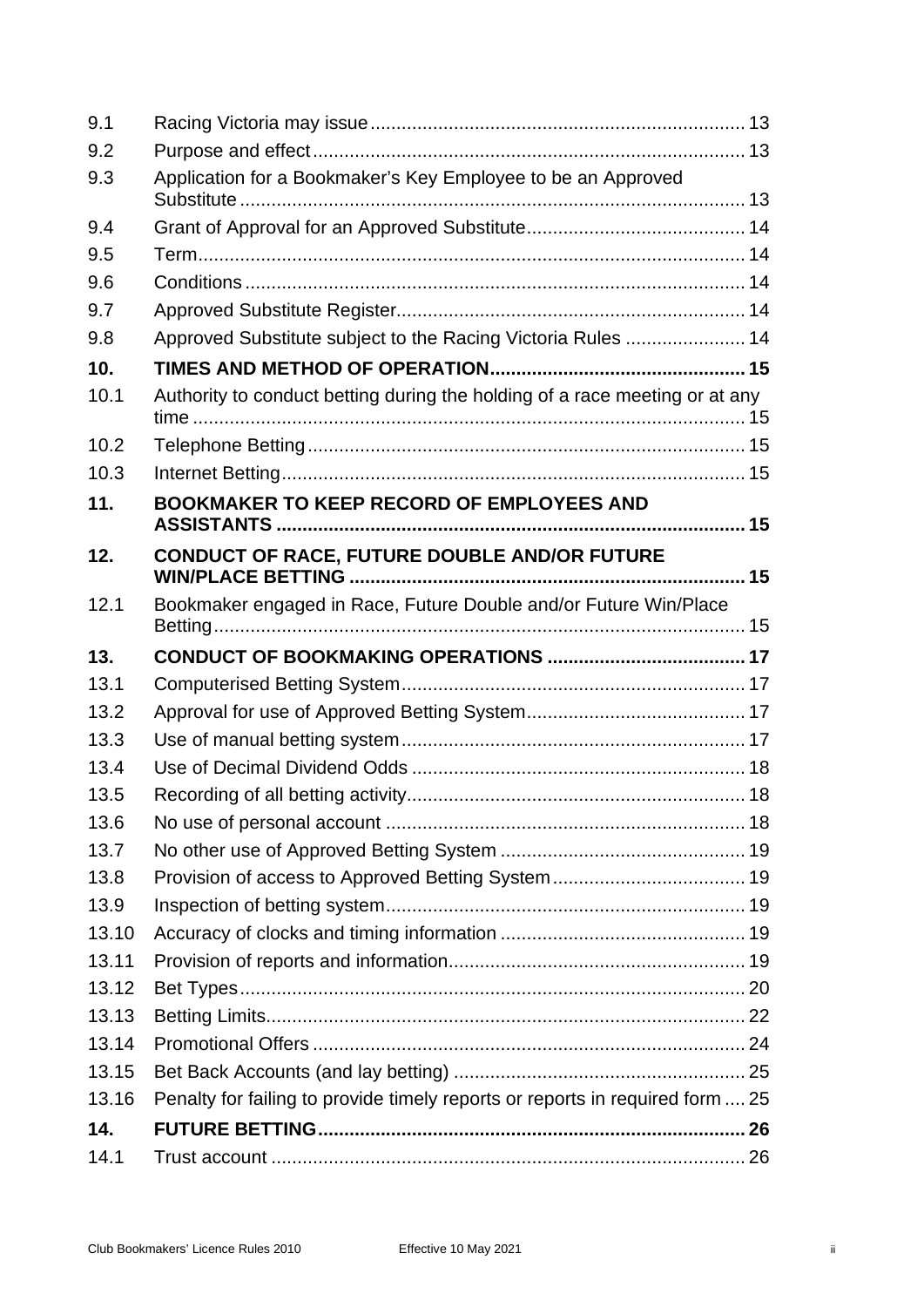| 14.2 |                                                                       |  |  |
|------|-----------------------------------------------------------------------|--|--|
| 15.  |                                                                       |  |  |
| 15.1 |                                                                       |  |  |
| 15.2 |                                                                       |  |  |
| 15.3 | No withdrawals or deposits permitted without identity verification 27 |  |  |
| 15.4 |                                                                       |  |  |
| 15.5 |                                                                       |  |  |
| 15.6 |                                                                       |  |  |
| 16.  |                                                                       |  |  |
| 16.1 |                                                                       |  |  |
| 16.2 |                                                                       |  |  |
| 16.3 |                                                                       |  |  |
| 16.4 |                                                                       |  |  |
| 16.5 |                                                                       |  |  |
| 17.  |                                                                       |  |  |
| 18.  |                                                                       |  |  |
| 18.1 |                                                                       |  |  |
| 18.2 |                                                                       |  |  |
| 18.3 |                                                                       |  |  |
| 19.  | WITHDRAWAL OF A LICENCE OR APPROVAL FOR APPROVED                      |  |  |
| 20.  | <b>REVOCATION OR SUSPENSION OF A LICENCE BY RACING</b>                |  |  |
| 20.1 | Revocation or suspension of Registered Bookmaker's Certificate 34     |  |  |
| 20.2 | Racing Victoria or the Stewards may revoke or suspend34               |  |  |
| 20.3 |                                                                       |  |  |
| 21.  | <b>RACING VICTORIA OR THE STEWARDS MAY IMPOSE PENALTY  35</b>         |  |  |
| 22.  |                                                                       |  |  |
| 23.  | <b>AUTHORISED OFFICER TO PROVIDE IDENTIFICATION  35</b>               |  |  |
| 24.  |                                                                       |  |  |
| 25.  |                                                                       |  |  |
| 25.1 |                                                                       |  |  |
| 25.2 |                                                                       |  |  |
| 25.3 |                                                                       |  |  |
| 26.  |                                                                       |  |  |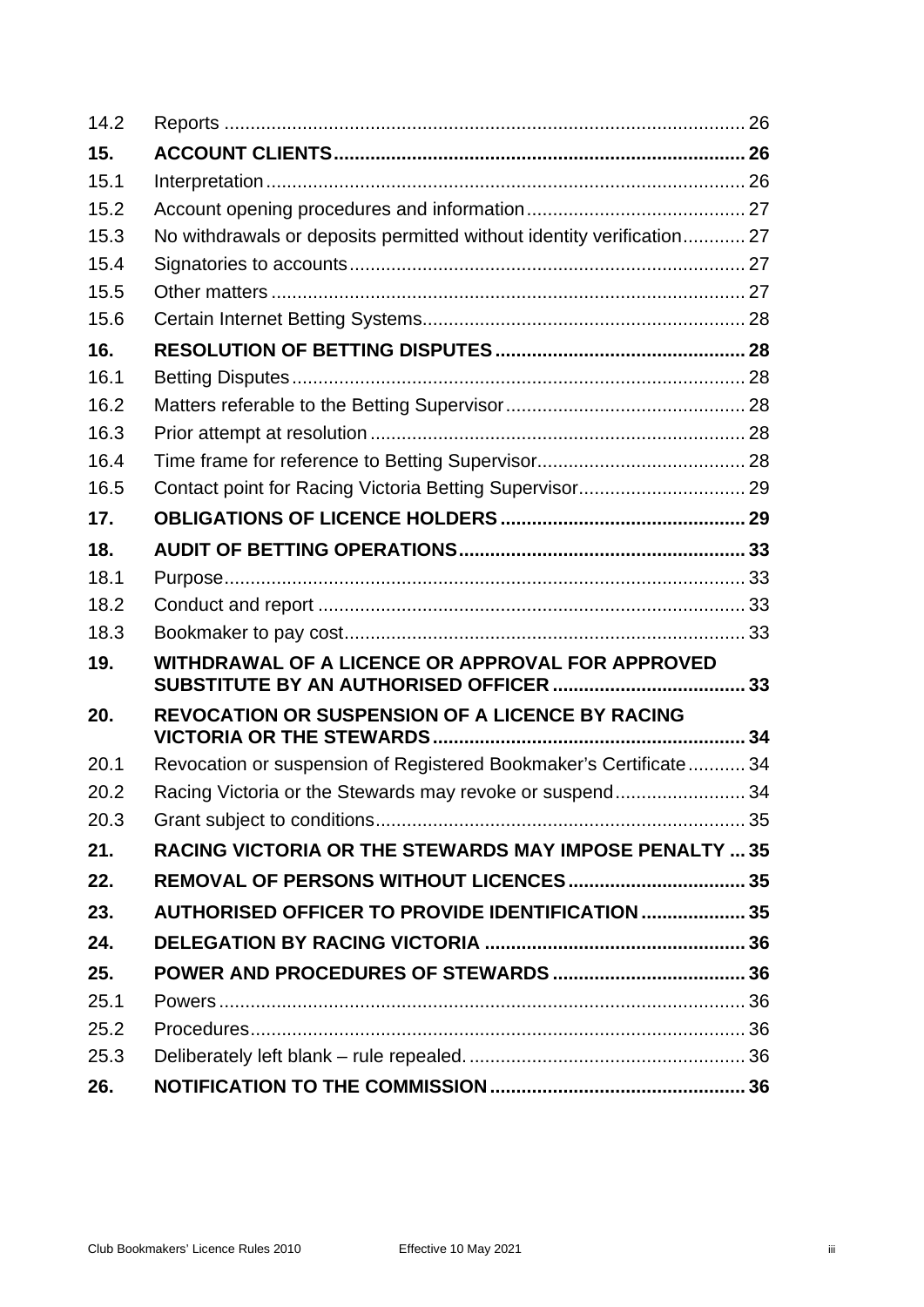## **RACING VICTORIA LIMITED CLUB BOOKMAKERS' LICENCE RULES 2010**

## <span id="page-4-1"></span><span id="page-4-0"></span>**1. Preliminary**

## **1.1 Title**

These Licence Rules may be cited as the Club Bookmakers' Licence Rules 2010.

## <span id="page-4-2"></span>**1.2 Purpose**

The purpose of these Licence Rules is to provide rules pursuant to sections 91A and 91AB of the Racing Act for and with respect to:

- 1.2.1 the issue of Licences to Registered Bookmakers, and approval for Approved Substitutes, to carry on the business of bookmaking on a Racecourse or part of a Racecourse and/or an Approved Off-Course Premises;
- 1.2.2 the terms and conditions of Licences; and
- 1.2.3 the exclusion or removal from a Racecourse or part of a Racecourse bookmakers who do not hold a valid Licence.

## <span id="page-4-3"></span>**1.3 Authorising provision**

These Licence Rules are made pursuant to sections 91A and 91AB of the Racing Act.

## <span id="page-4-5"></span><span id="page-4-4"></span>**1.4 Rules of Betting**

#### 1.4.1 *Racing Victoria may make*

Racing Victoria may from time to time make Rules of Betting (and from time to time amend, modify or rescind any such Rules of Betting) to regulate the conduct of:

- (a) Race Betting;
- (b) Sports Betting;
- (c) Future Doubles Betting;
- (d) Future Win/Place Betting; and
- (e) Future Sports Betting.

## 1.4.2 *Effect of Rules of Betting*

Rules of Betting made by Racing Victoria pursuant to Licence Rule [1.4.1:](#page-4-5)

(a) are made pursuant to section 91A of the Racing Act;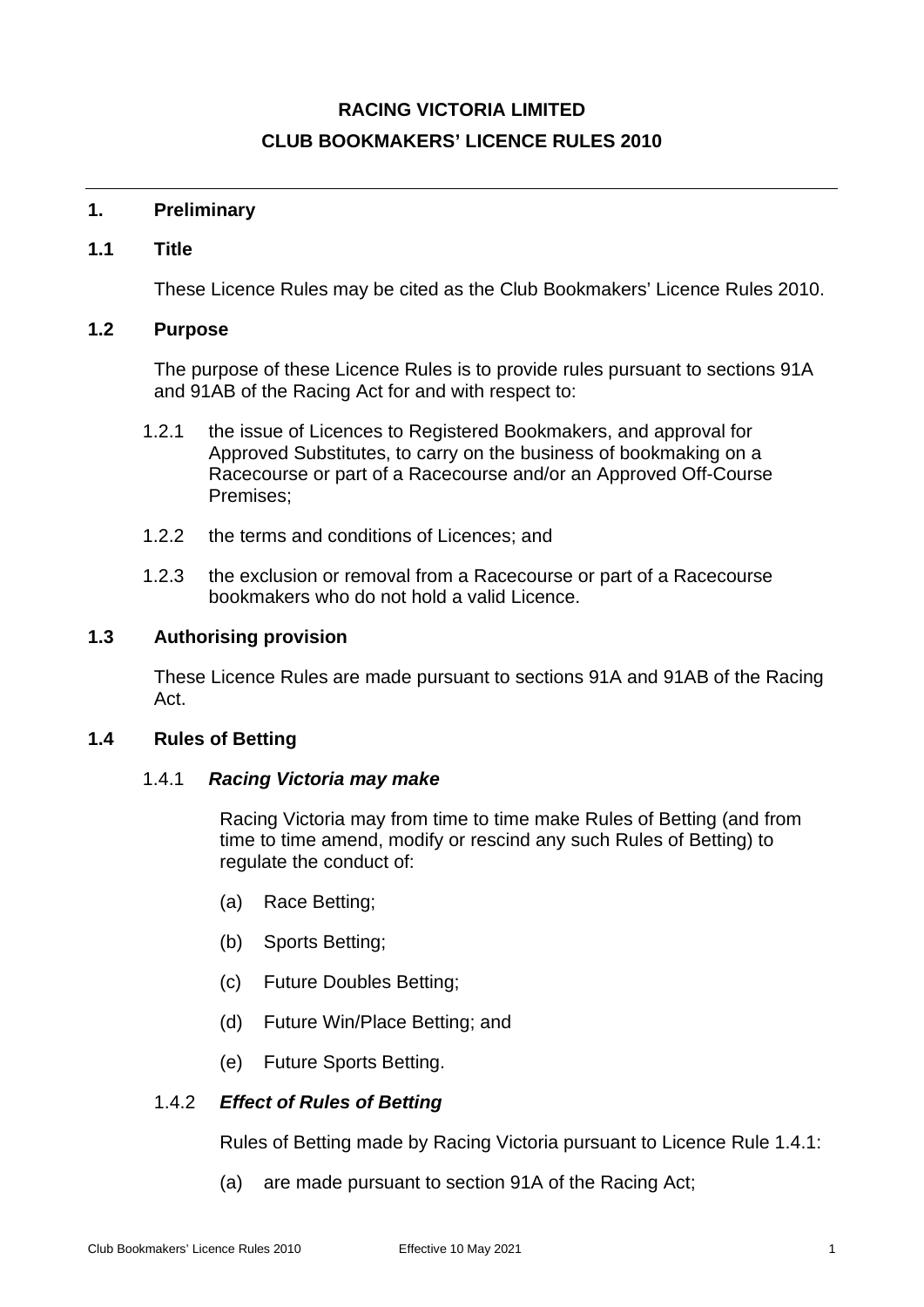(b) have effect and are binding and may be enforced as if part of these Licence Rules.

## <span id="page-5-1"></span><span id="page-5-0"></span>**2. Commencement and transitional provisions**

#### **2.1 Definitions**

In this Licence Rule [2:](#page-5-0)

**"Commencement Date"** means 1 July 2010.

**"Former Club Bookmakers' Licence Rules"** means the Club Bookmakers' Licence Rules 2009 of Racing Victoria immediately before the Appointed Day.

#### <span id="page-5-2"></span>**2.2 Commencement**

These Licence Rules come into operation and effect on and from the beginning of the Commencement Date. Any amendments to these Licence Rules come into effect on the date declared by Racing Victoria.

#### <span id="page-5-3"></span>**2.3 Preservation of effect, decision, rights and obligations**

Everything done, arising or suffered under the Former Club Bookmakers' Licence Rules is deemed to have been done, arisen or suffered under these Licence Rules and, without limiting the generality of the foregoing:

- 2.3.1 *Appointments:* all appointments of persons (including but not limited to the Betting Supervisor and Authorised Officers) made under or pursuant to the Former Club Bookmakers' Licence Rules are deemed to have been made, and to continue in effect, under or pursuant to these Licence Rules.
- 2.3.2 *Decisions made and action taken under Former Club Bookmakers' Licence Rules:* all decisions made, action taken and discretions and powers exercised under or pursuant to the Former Club Bookmakers' Licence Rules are deemed to be fully effective and to continue in force as if properly and validly made or taken under or pursuant to these Licence Rules.
- 2.3.3 *Licences, permits, etc:* all licences, permits, registrations, authorisations and any other rights or privileges granted under or pursuant to the Former Club Bookmakers' Licence Rules are deemed to continue in full force and effect and upon the same terms and conditions as if properly and validly made under or pursuant to these Licence Rules.
- 2.3.4 *Obligations and liabilities:* all obligations and liabilities of any kind (including pecuniary obligations and liabilities) incurred or arising under or pursuant to the Former Club Bookmakers' Licence Rules are deemed to have been incurred or to have arisen under or pursuant to these Licence Rules.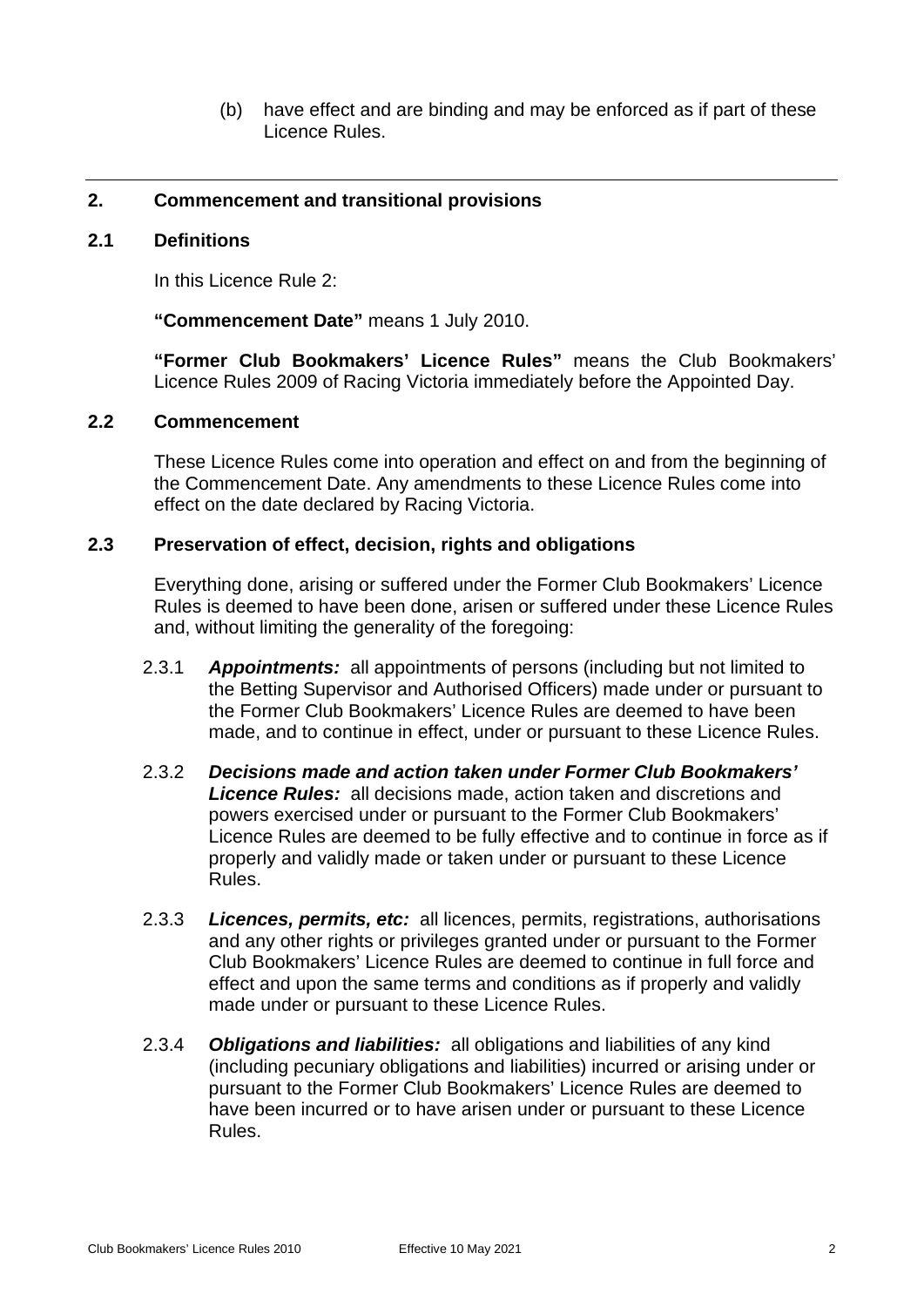- 2.3.5 *Offences:* any offence under or breach of the Former Club Bookmakers' Licence Rules is deemed to be an offence under or breach of these Licence Rules.
- 2.3.6 *Penalties and disabilities:* all penalties, disabilities, disqualifications, suspensions and obligations of any kind (including fines and other pecuniary obligations) imposed, incurred or arising under or pursuant to the Former Club Bookmakers' Licence Rules are deemed to be imposed, incurred or to arise under or pursuant to these Licence Rules.
- 2.3.7 *Inquiries, investigations and proceedings:* all inquiries, investigations and other proceedings of any nature initiated or conducted under or pursuant to the Former Club Bookmakers' Licence Rules are deemed to be initiated or conducted under or pursuant to these Licence Rules.

## <span id="page-6-1"></span><span id="page-6-0"></span>**3. Definitions and interpretation**

#### **3.1 Definitions**

In these Licence Rules:

**"Approved Sports Betting Event"** has the same meaning as in the Bookmaker Sports Betting Rules 2007.

**"Approved Betting System"** means any of the following systems expressly approved by Racing Victoria for use by Bookmakers in the course of their bookmaking business:

- (a) Computerised Betting System;
- (b) Internet Betting System; or
- (c) Telephone Betting System.

**"Approved Method of Communication"** means a method of communication approved by the Minister under section 4A of the Racing Act.

**"Approved Off-Course Premises"** means an off-course premises approved by Racing Victoria in accordance with section 4C of the Racing Act.

**"Approved Substitute"** means a Registered Bookmaker's Key Employee who has been approved by Racing Victoria pursuant to section 91AB of the Racing Act and Licence Rule [9](#page-16-4) to carry on the business of a bookmaker during a period of absence by the Bookmaker.

**"Approved SCB"** has the same meaning as in the Bookmaker Sports Betting Rules 2007.

**"Approved Wagering Service Provider"** means a wagering service provider (as defined in Chapter 2, Part 5, Division 5A of the Gambling Regulation Act) who has obtained, and holds, a current publication and use of race fields approval from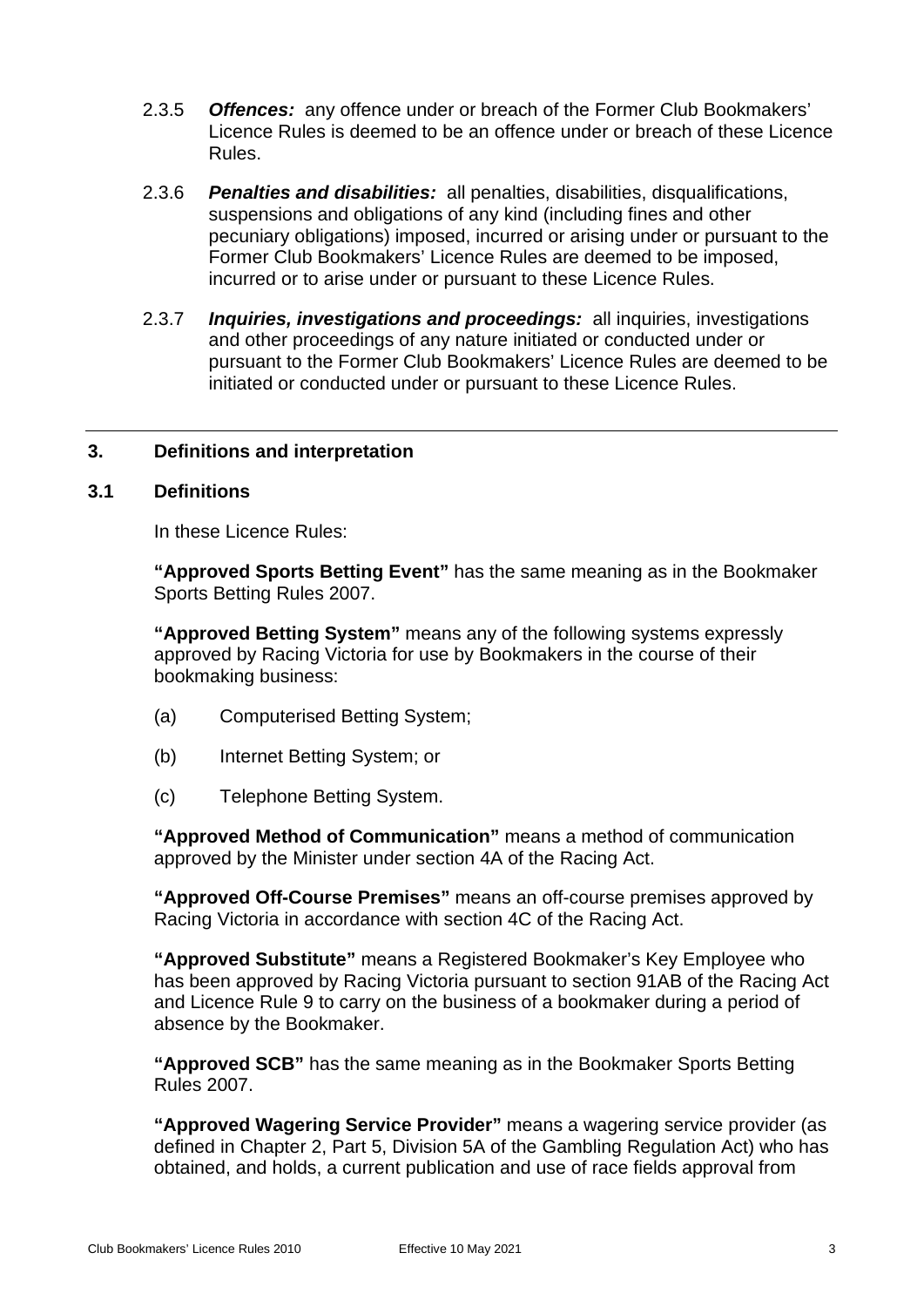Racing Victoria in accordance with section 2.5.19B of the Gambling Regulation Act.

**"AUSTRAC"** means the Australian Transaction Reports and Analysis Centre. **"Authorised Officer"** means:

- (a) a person authorised in writing by Racing Victoria for the purposes of these Licence Rules;
- (b) a Betting Supervisor;
- (c) a Steward;
- (d) the General Manager, Manager or Internal Auditor, Racing Victoria Wagering Department; or
- (e) the General Manager or Manager, Racing Victoria Integrity Services.

**"Bet Back"** means a Bet Back as defined in Part D of Schedule 1 of the Bookmakers' Licence Levy Rules 2012 or a Non-VTR Bet Back as defined in Part D of Schedule 2 of the Bookmakers' Licence Levy Rules 2012, as applicable.

**"Betting Exchange"** has the meaning given in Part D of Schedule 1 of the Bookmakers' Licence Levy Rules 2012.

**"Betting Supervisor"** means the person appointed as such by Racing Victoria, and any other person to whom duties have been delegated by the person so appointed.

**"Betting Transaction"** means a contract between the Bookmaker and a Customer, by which a bet or wager is placed with and accepted by the Bookmaker in relation to a Race or Approved Sports Betting Event (or a contingency related to a Race or Approved Sports Betting Event);

**"Bet Types Register"** means the register of bet types created and maintained by Racing Victoria.

**"Bookmaker"** means a Registered Bookmaker who is the holder of a Licence granted pursuant to these Rules.

**"Bookmaker Client Account Form"** is the form of that name available on the Racing Victoria website.

**"Bookmaker's Key Employee"** means the holder of a current certificate of registration as a Registered Bookmaker's Key Employee under Part 5A of Chapter 4 of the Gambling Regulation Act.

**"Bookmakers' Licence Levy Rules"** means the Bookmakers' Licence Levy Rules 2009 made pursuant to section 91B and approved pursuant to section 91D of the Racing Act as amended from time to time.

**"Bookmaker Rules"** means these Licence Rules, the Bookmakers' Licence Levy Rules 2009, the Bookmakers' Sports Betting Rules 2007, the Bookmakers' Telephone Betting Rules 2001, the Bookmakers' Internet Betting Rules 2001 and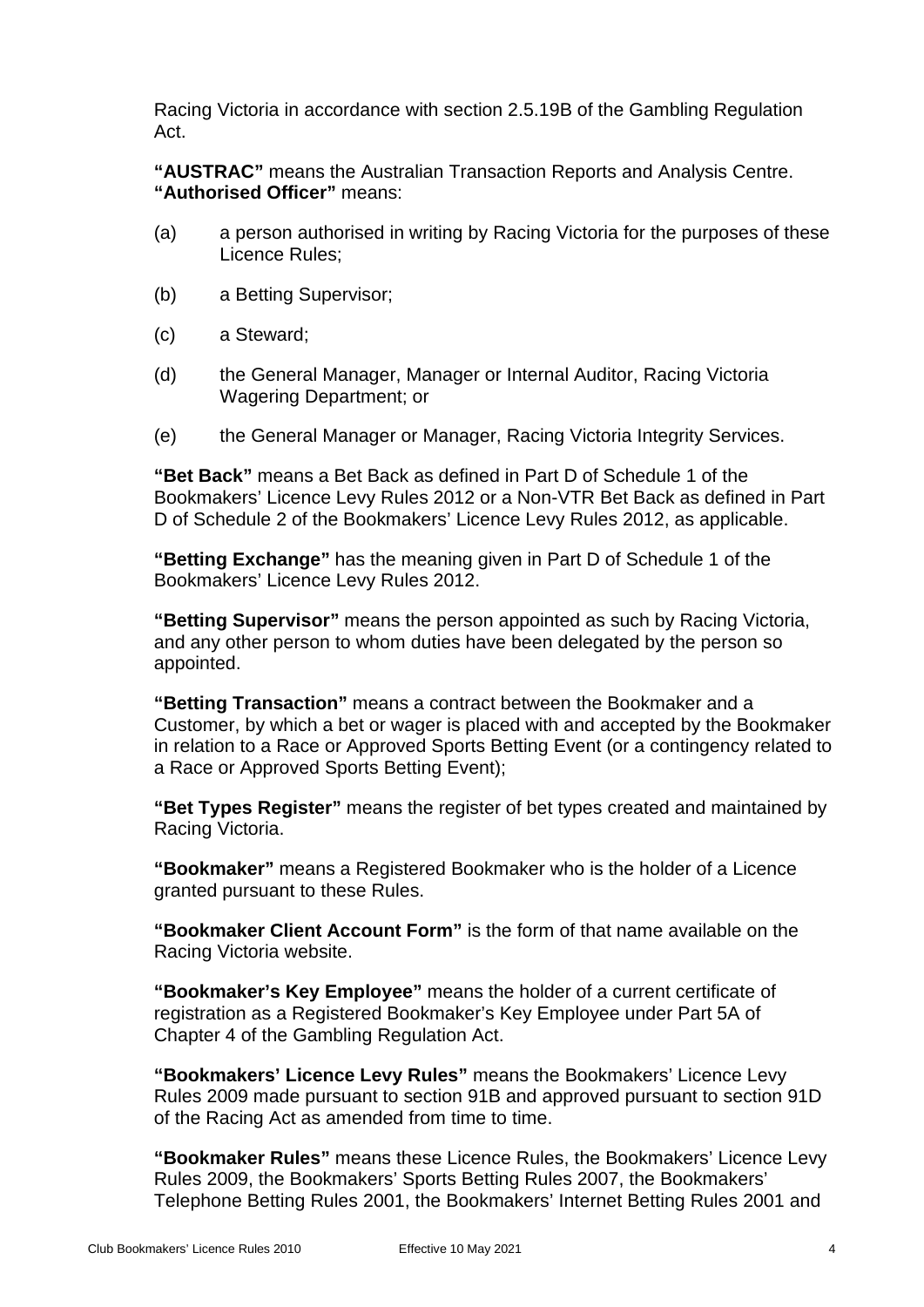any other bookmaker rules made by Racing Victoria pursuant to its powers under the Racing Act with respect to bookmakers as amended from time to time.

**"Bookmaking Activities"** includes the activities of a person in gaining, or endeavouring to gain, a livelihood wholly or partly by betting or making wagers or carrying on any activity relating to the operations of a Bookmaker.

**"Chief Executive"** means the chief executive officer of Racing Victoria.

**"Club"** means a thoroughbred racing club in Victoria that:

- (a) is registered by Racing Victoria under the Rules of Racing; or
- (b) conducts a race meeting that is registered by Racing Victoria under the Rules of Racing.

**"Commission"** means the Victorian Commission for Gambling and Liquor Regulation established under Part 2 of the *Victorian Commission for Gambling and Liquor Regulation Act 2011* (Vic) (or its successor from time to time).

**"Computerised Betting System"** means a system approved by Racing Victoria for use by Bookmakers, which may be comprised of computer equipment and software, and by which bets may be recorded and betting tickets issued.

**"Control"** has the meaning given in section 50AA of the *Corporations Act 2001* (Cth).

**"Controlling Body"** has the same meaning as in the Racing Act.

**"Designated Area"** means one or more of the parts of a Racecourse as determined by Racing Victoria from time to time for the conduct of the business of a Bookmaker at the Racecourse.

**"Directors"** means the directors of Racing Victoria acting as a board.

**"Entity"** means any body corporate, joint venture (whether incorporated or unincorporated), partnership, trust or individual.

**"Final Acceptances"** has the same meaning as in the Rules of Racing.

**"Final Acceptances Deadline"** means the closing time for Final Acceptances for a Victorian Race as advertised in Inside Racing.

**"Fit and Proper Person"** is a person who:

- (a) is of good fame, integrity and character;
- (b) has never been convicted of an offence involving fraud or dishonesty or been sentenced to a term of imprisonment;
- (c) has never been subject to disciplinary action under the Rules of Racing (or the rules of racing applicable to thoroughbred horse racing in another jurisdiction or any equivalent rules of conduct of any sport in respect of which betting is conducted) or under any applicable law;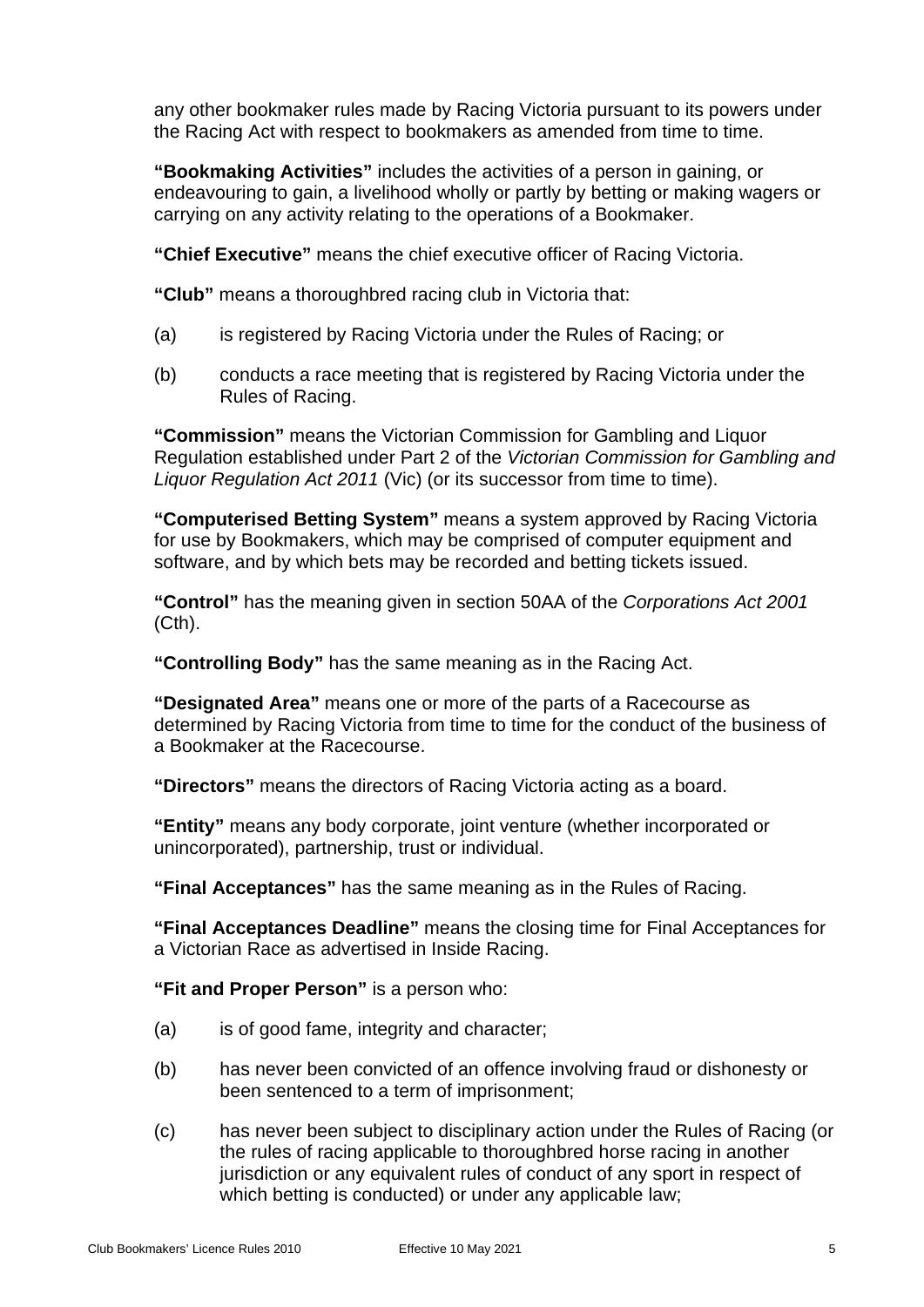- (d) is not prohibited by law from being a director of a company; and
- (e) is not a bankrupt.

**"Future Bets"** means bets accepted by engaging in Future Betting.

## **"Future Betting"** means:

- (a) Future Doubles Betting;
- (b) Future Sports Betting; and/or
- (c) Future Win/Place Betting.

**"Future Doubles Betting"** means betting made by the nomination of a horse or greyhound or a combination of two horses or two greyhounds on the chance that such horse or horses or greyhound or greyhounds will fill first place or fill first, second or third places in two specified races providing at least one of the races is decided at a race meeting conducted on a day after the day the bet is placed.

**"Future Sports Betting"** means betting made by way of wagering on any Approved Sports Betting Event which involves the nomination of a result of a betting contingency approved under section 4(1)(b) of the Racing Act where the result is to be decided 35 days or more after the day on which the bet is placed.

## **"Future Win/Place Betting"** means:

- (a) a bet made with a Bookmaker who is authorised by Racing Victoria to accept future win/place bets; and is
- (b) a bet where the result is to be decided 35 days or more after the day on which the bet is placed; and is
- (c) a bet made by the nomination of a horse or greyhound on the chance that such horse or greyhound will fill first place or fill first, second or third place in a specified race, or a bet made by the nomination of a horse or greyhound on the chance that such horse or greyhound will fill first place in three specified races;
- (d) but does not include a bet made when the bookmaker is operating under a club betting permit issued by the Minister.

**"Gambling Regulation Act"** means the *Gambling Regulation Act 2003* (Vic) as amended from time to time.

**"Insolvency Event"** means, in relation to a person, any of the following:

- (a) the person, being an individual, commits an act of bankruptcy;
- (b) the person becomes insolvent;
- (c) the person assigns any of its property for the benefit of creditors or any class of them;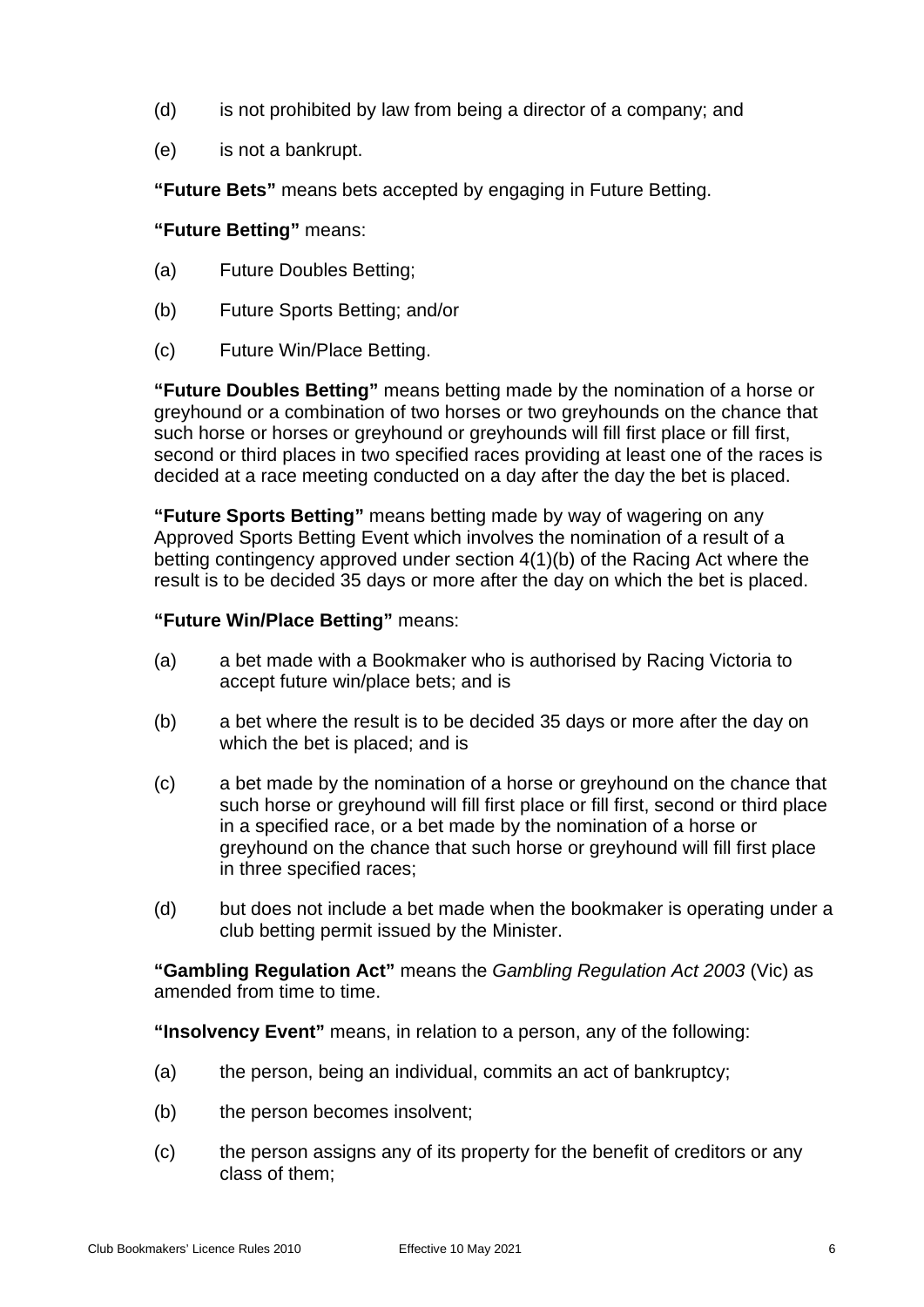- (d) a receiver, receiver and manager, administrator, controller, provisional liquidator or liquidator is appointed to the person or the person enters into a scheme of arrangement with its creditors or is wound up;
- (e) the holder of a mortgage, encumbrance or other security interest takes any step towards taking possession of or takes possession of any assets of the person or exercises any power of sale;
- (f) any step is taken to do anything listed in the above paragraphs; or
- (g) any event that is analogous or has a substantially similar effect to any of the events specified in this definition in any jurisdiction.

**"Internet Betting Rules"** means the rules of that name made by Racing Victoria and approved by the Minister pursuant to section 4A of the Racing Act as amended from time to time.

**"Internet Betting System"** has the meaning given in the Internet Betting Rules.

**"Licence"** means a club bookmaker's licence as defined in section 84 of the Racing Act which is granted to a Registered Bookmaker by Racing Victoria under these Licence Rules.

**"Licence Rules"** means these Club Bookmakers' Licence Rules 2010.

**"Licence Levy"** means the levy payable by the holder of a Licence or Approved Substitute in accordance with the Bookmakers' Licence Levy Rules 2009.

**"Non-Racing Contingency Bet"** means a Betting Transaction in respect of or in relation to an event or matter that may occur at a Victorian Race or a Race Meeting:

- (a) the outcome of which does not depend on the performance of a horse or horses in a Victorian Race; and
- (b) which is not disrespectful of any participant or official involved in Victorian thoroughbred horse racing or which does not otherwise bring Victorian thoroughbred horse racing into disrepute.

**Officer**, in relation to an Entity:

- (a) where the Entity is a corporation, has the meaning in section 9 of the Corporations Act 2001 (Cth);
- (b) where the Entity is an individual, that individual or any Approved Substitute; and
- (c) where the Entity is neither a corporation nor an individual, means:
	- (i) a partner in the partnership if the Entity is a partnership; or
	- (ii) an office holder of the unincorporated association if the Entity is an unincorporated association; or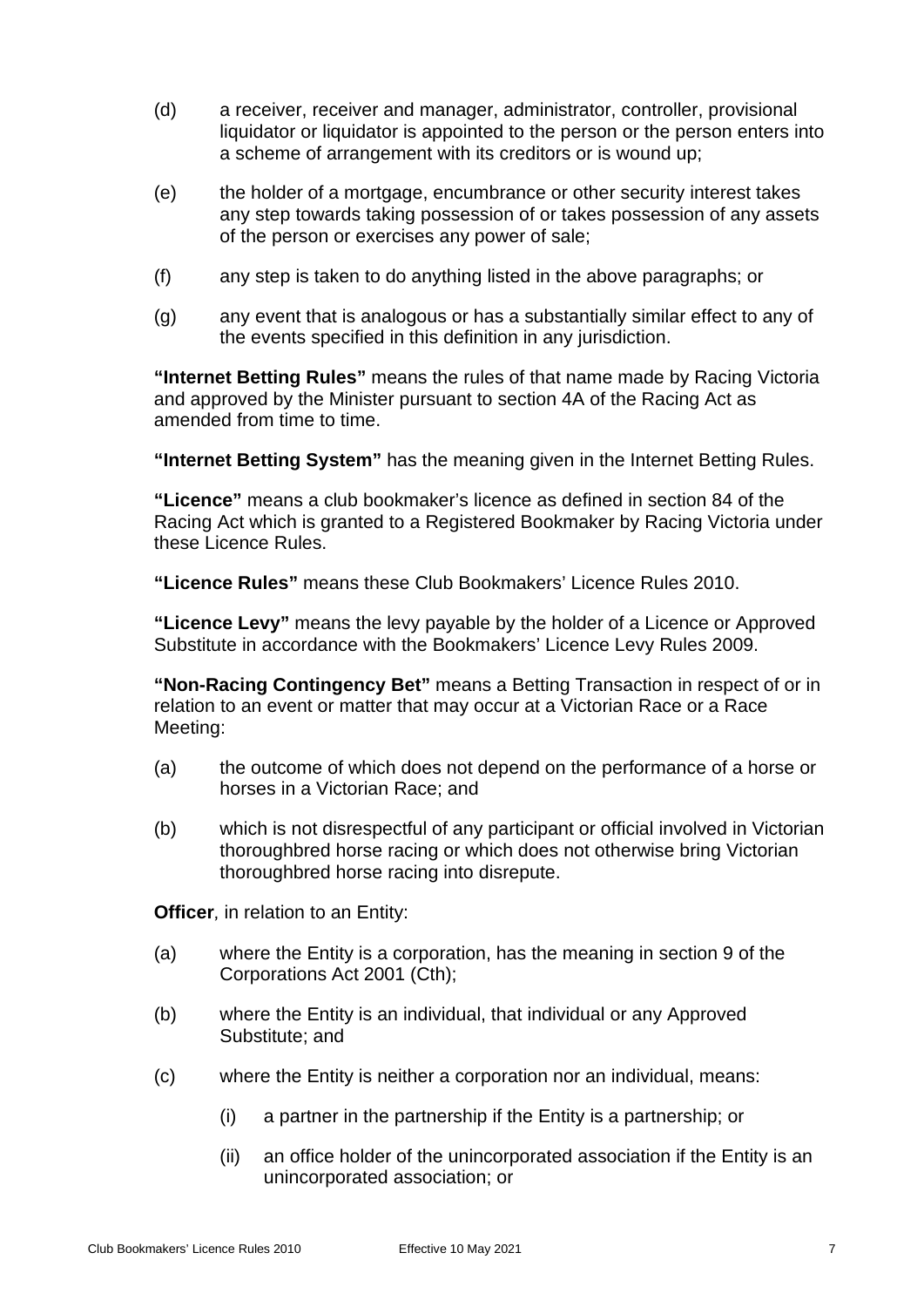- (iii) in every case, a person:
	- A. who makes, or participates in making, decisions that affect the whole, or a substantial part, of the business of the Entity; or
	- B. who has the capacity to affect significantly the Entity's financial standing.

**"PRA"** means a Principal Racing Authority of a State or Territory of Australia.

**"Promotional Offer"** has the meaning given in the Bookmakers' Licence Levy Rules 2009.

**"Publicly Displayed"** means to publish, display or otherwise communicate odds to the public generally including, but not limited to, on a website or other internet enabled device that does not require a person to identify himself or herself (for example, by requiring a person to log in or to provide personal information).

**"Race"** means any horse race, harness race or greyhound race, whether taking place in Australia or another jurisdiction.

**"Race Betting"** means betting by way of wagering on any Race.

**"Racecourse"** means a racecourse licensed under section 24(1) of the Racing Act for horse racing in Victoria.

**"Race-Day Official"** means a person who acts in an official capacity as a steward, veterinary steward, handicapper, judge, starter, clerk of course, clerk of scales, farrier, barrier attendant or timekeeper, or as assistants or deputies of any of the above.

**"Racing Act"** means the *Racing Act 1958* (Vic) as amended from time to time.

**"Racing Victoria"** means Racing Victoria Limited (ACN 096 917 930).

**"Racing Victoria Rules"** means, together:

- (a) the Licence Rules;
- (b) the Rules of Racing;
- (c) the Rules of Race Betting; and
- (d) the Bookmaker Rules,

as amended from time to time.

**"Registered Bookmaker"** has the same meaning as in section 1.3 of the Gambling Regulation Act.

**"Registered Bookmaker's Certificate"** means a certificate of registration issued by the Commission in accordance with the Gambling Regulation Act.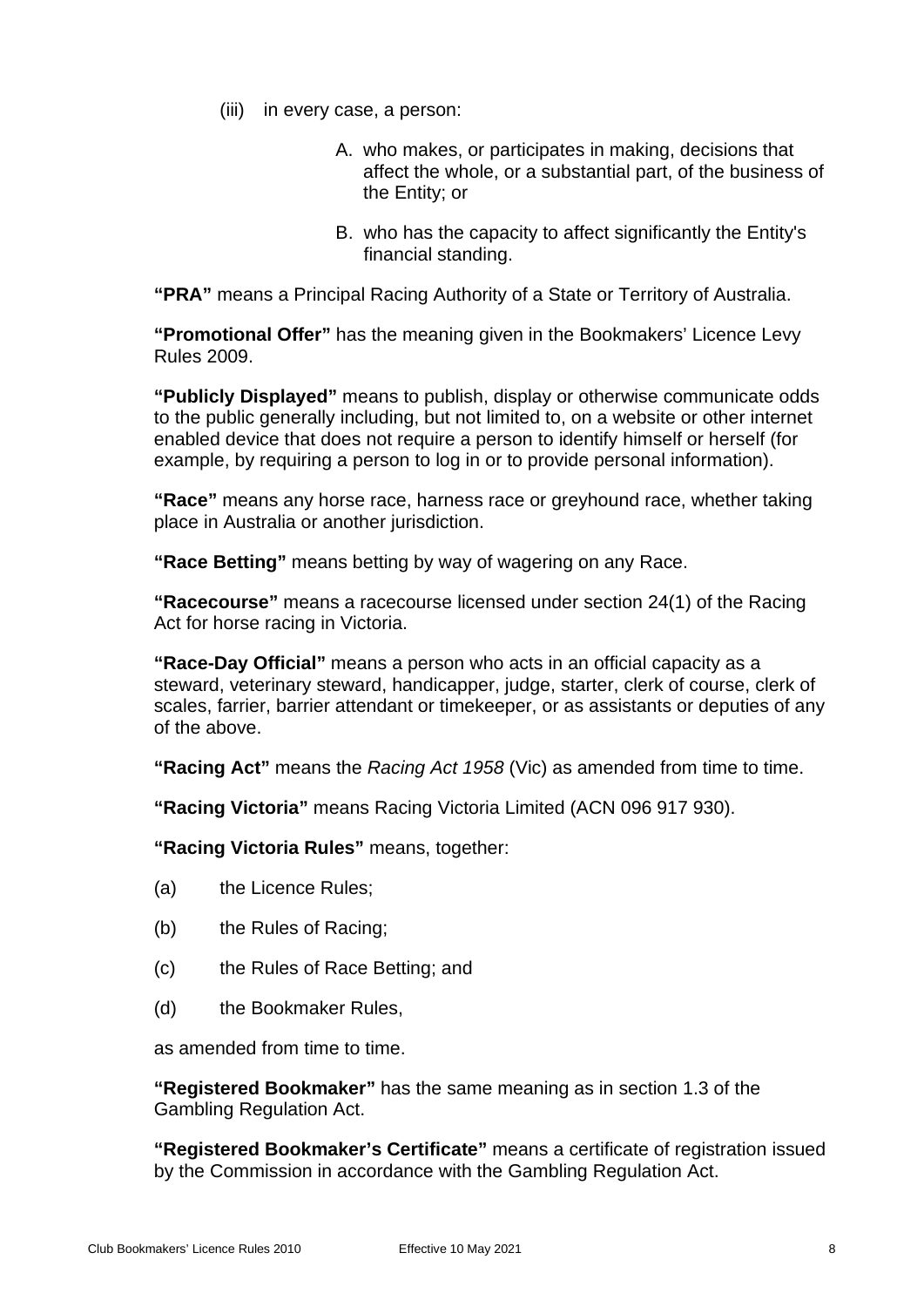**"Related Body Corporate"** means a company that is a related body corporate, as that term is defined in section 9 of the *Corporations Act 2001* (Cth).

**"Related Entity"** means, in relation to an Entity (**the First Entity**):

- (a) any Entity which Controls the First Entity;
- (b) any Entity which is Controlled by the First Entity;
- (c) for the avoidance of doubt, all Related Bodies Corporate of the First Entity; or
- (d) any wagering services provider ('White Label Partner') with which the Bookmaker has entered into an agreement, arrangement, understanding, promise or undertaking to transmit, refer or facilitate the communication of betting transactions to the White Label Partner.

**"Relevant Fixed Odds Bet"** means a fixed odds bet described in Rule 13.13.

**"Relevant Law"** means any law (including statutes, regulations, ordinances and bylaws):

- (a) relating to or in connection with:
	- (i) wagering; or
	- (ii) the activities or undertakings of operating a wagering business (including laws pertaining to the privacy of Customers); or
	- (iii) the carrying on of a business of the type conducted by the Bookmaker or any of its Related Entities; or
- (b) a breach of which would constitute a criminal offence,

made in any Australian jurisdiction and including, without limitation, the Racing Act 1958 (Vic), the Gambling Regulation Act 2003 (Vic), the Interactive Gambling Act 2001 (Cth), the Anti-Money Laundering and Counter-Terrorism Financing Act 2006 (Cth) and the Crimes Act 1958 (Vic).

**"Rules of Betting"** means the betting rules as made by Racing Victoria from time to time pursuant to Rule [1.4.](#page-4-4)

**"RVL Website"** means the official website of Racing Victoria, currently at the URL https://www.racingvictoria.com.au/

**"SCB Agreement"** has the same meaning as in the Sports Betting Rules.

**"Sports Betting"** means betting by way of wagering on an Approved Sports Betting Event.

**"Telephone Betting Rules"** means the rules of that name made by Racing Victoria and approved by the Minister pursuant to section 4A of the Racing Act.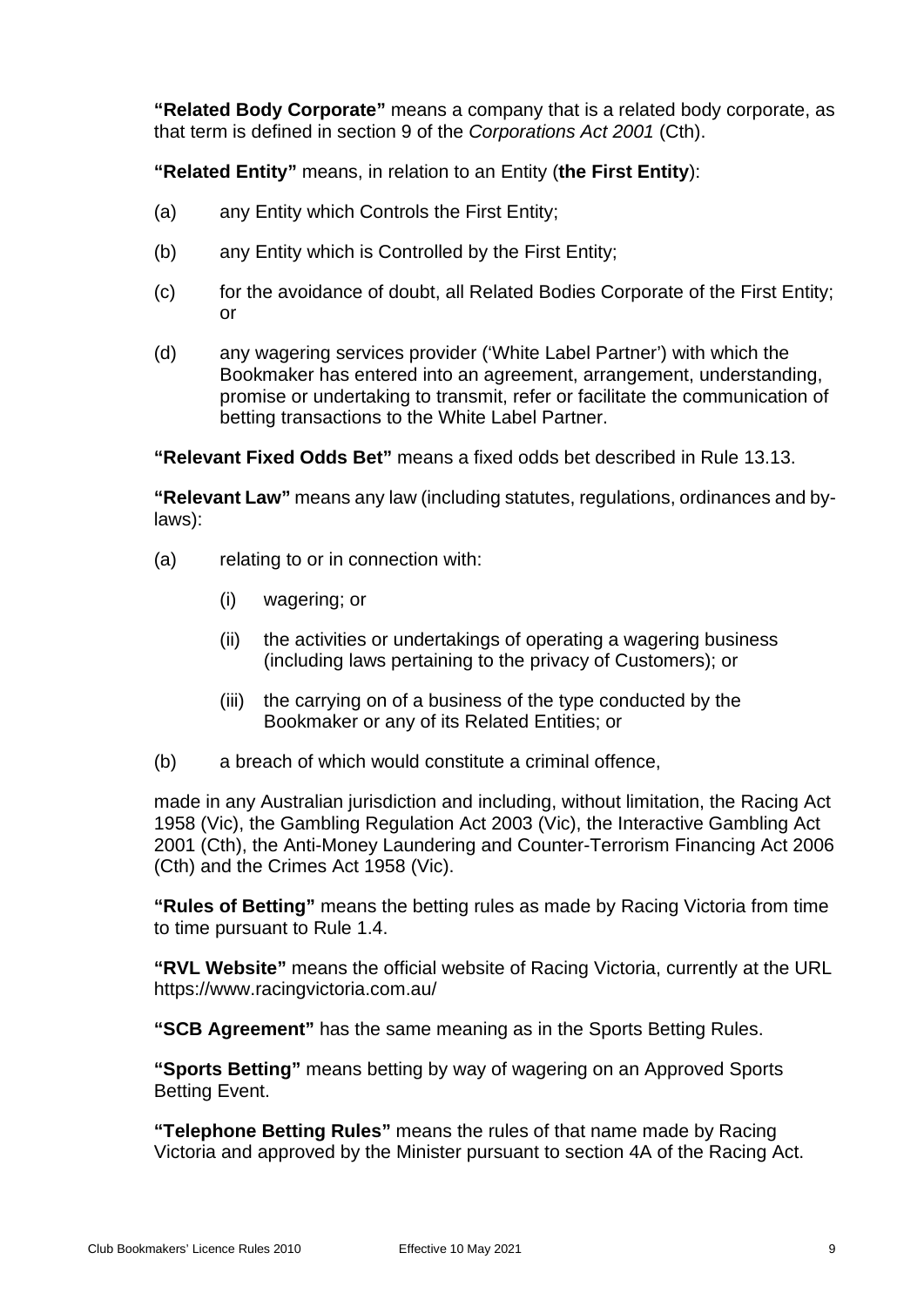**"Telephone Betting System"** has the meaning given in the Telephone Betting Rules.

**"Victorian Race"** means a thoroughbred horse race:

- (a) scheduled to be held; or
- (b) held,

in the State of Victoria under the Rules of Racing.

## <span id="page-13-0"></span>**3.2 Interpretation**

Unless the context requires to the contrary:

- 3.2.1 words and expressions used in these Licence Rules have the meaning ascribed to them in the Racing Act and the Rules of Racing; and
- 3.2.2 these Licence Rules shall be interpreted in accordance with the provisions of the *Interpretation of Legislation Act 1984* (Vic).

## <span id="page-13-2"></span><span id="page-13-1"></span>**4. The requirement for a licence**

## **4.1 Licence required to operate as a bookmaker**

A person, including a Registered Bookmaker, must not carry on the business of a bookmaker on any Racecourse, unless the person holds a current Licence or is an Approved Substitute.

## <span id="page-13-3"></span>**4.2 Licence is sufficient**

Subject to Licence Rule [4.3,](#page-13-4) a holder of a Licence does not require any authorisation under the Racing Act from any racing club to carry on business as a Bookmaker on a Racecourse or part of a Racecourse.

## <span id="page-13-4"></span>**4.3 Clubs may specify requirements**

A Club conducting race meetings at a Racecourse may, with the prior approval of Racing Victoria, make rules, regulation, by-laws or specifications, consistent with and subordinate to these Licence Rules, specifying terms and conditions upon which a Bookmaker or Bookmakers may conduct their business or vocation as a Bookmaker on Designated Areas of the Racecourse, providing that a Club may not require the payment of any fees or charges other than the reasonable cost of providing services to the Bookmaker.

## <span id="page-13-5"></span>**4.4 Licence is non-transferable**

- 4.4.1 A Licence is not transferable to any other person.
- 4.4.2 Except as permitted by a Licence or otherwise expressly authorised in writing by Racing Victoria:
	- (a) a Bookmaker; or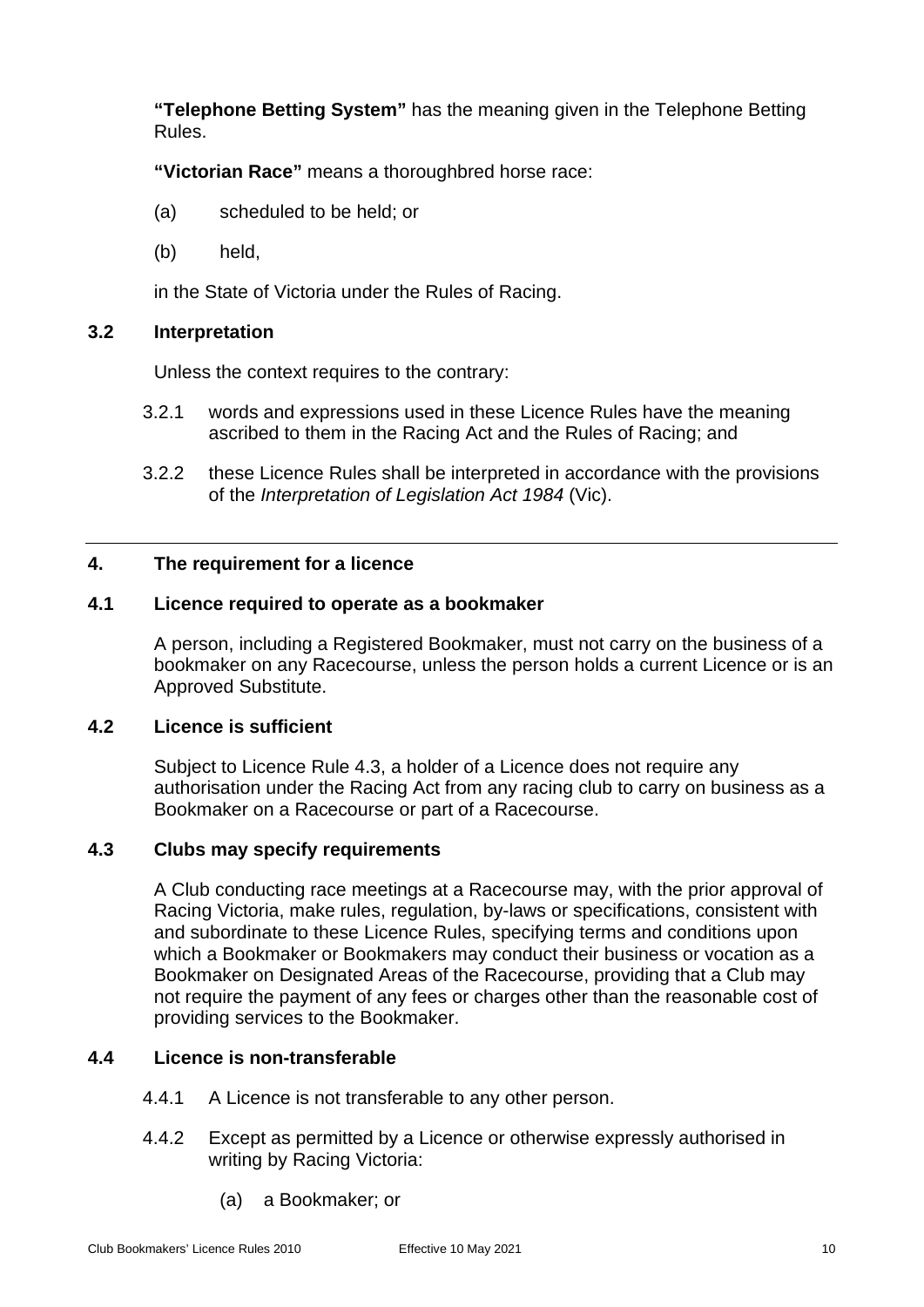(b) an Approved Substitute;

must not carry on Bookmaking Activities on behalf of, or in conjunction with, any other person, including any other Bookmaker.

## <span id="page-14-0"></span>**5. Categories and Conditions of Licence**

#### <span id="page-14-1"></span>**5.1 General categories**

A Licence issued to a Registered Bookmaker may be restricted by Racing Victoria, in its absolute discretion, to limit a Bookmaker to undertaking one or more of the following:

- 5.1.1 Race Betting;
- 5.1.2 Sports Betting;
- 5.1.3 Future Doubles Betting;
- 5.1.4 Future Win/Place Betting;
- 5.1.5 Future Sports Betting; and/or
- 5.1.6 any other category of betting as determined by Racing Victoria at its discretion.

#### <span id="page-14-2"></span>**5.2 AUSTRAC registration**

Racing Victoria will not approve a Bookmaker's Licence application unless and until the Bookmaker has registered himself/herself/itself with AUSTRAC and provided proof of that registration to Racing Victoria. It will be a term of any Licence that the Bookmaker maintains its registration and otherwise complies with all of its obligations under the legislation administered by AUSTRAC.

## <span id="page-14-3"></span>**5.3 Other Conditions**

A Licence may be granted to a Registered Bookmaker by Racing Victoria, in its absolute discretion, with conditions relating to:

- 5.3.1 telephone betting and related systems;
- 5.3.2 internet betting and related systems;
- 5.3.3 conducting Bookmaking Activities at Racecourses;
- 5.3.4 conducting Bookmaking Activities in Designated Areas;
- 5.3.5 conducting Bookmaking Activities at Approved Off-Course Premises;
- 5.3.6 days and times of operation, including whether a Bookmaker may accept bets during the course of a race meeting only, or at any time;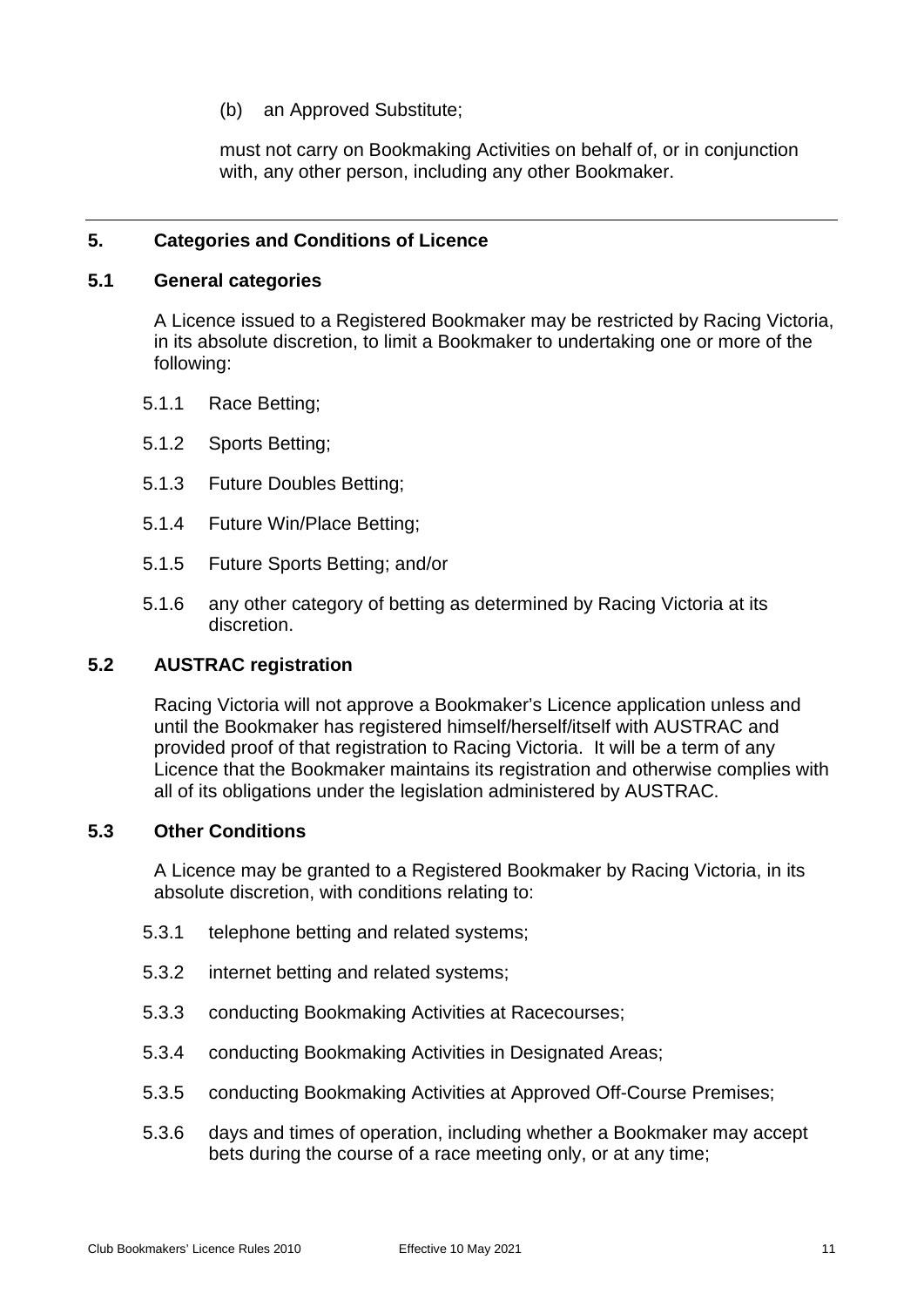- 5.3.7 the allocation of bookmaker stands, and the transfer of access rights to bookmaker stands;
- 5.3.8 the term of the Licence;
- 5.3.9 the types of bets listed on the Bet Types Register that a Bookmaker may offer and make;
- 5.3.10 the Approved Sports Betting Events a Bookmaker can accept bets on;
- 5.3.11 further applications and approvals required to conduct Bookmaking Activities at Racecourses; and
- 5.3.12 any other matter that Racing Victoria determines from time to time.

## <span id="page-15-1"></span><span id="page-15-0"></span>**6. Application for a Licence**

## **6.1 Application by a Registered Bookmaker**

- 6.1.1 Any Registered Bookmaker may apply to Racing Victoria for a Licence.
- 6.1.2 An application under Rule [6.1](#page-15-1) must be in the form, and provide the information, that is specified by Racing Victoria from time to time.

#### <span id="page-15-2"></span>**6.2 Incomplete application may be rejected**

An application made under Rule [6.1](#page-15-1) may be rejected if it is not in the form, or does not contain the information, as specified by Racing Victoria.

#### <span id="page-15-4"></span><span id="page-15-3"></span>**7. Grant of Licence**

#### **7.1 Racing Victoria may grant licence**

Racing Victoria may grant or refuse an application made under Rule [6](#page-15-0) and may at any time revoke or vary an approval under this Rule.

## <span id="page-15-5"></span>**7.2 Racing Victoria approval of grant of Licence**

Racing Victoria may:

- 7.2.1 suspend an approval of a Licence application, and during the period of suspension, the approval has no force or effect;
- 7.2.2 impose any term or condition on an approval either on or after the granting of the application for the approval;
- 7.2.3 vary or revoke a term or condition of an approval.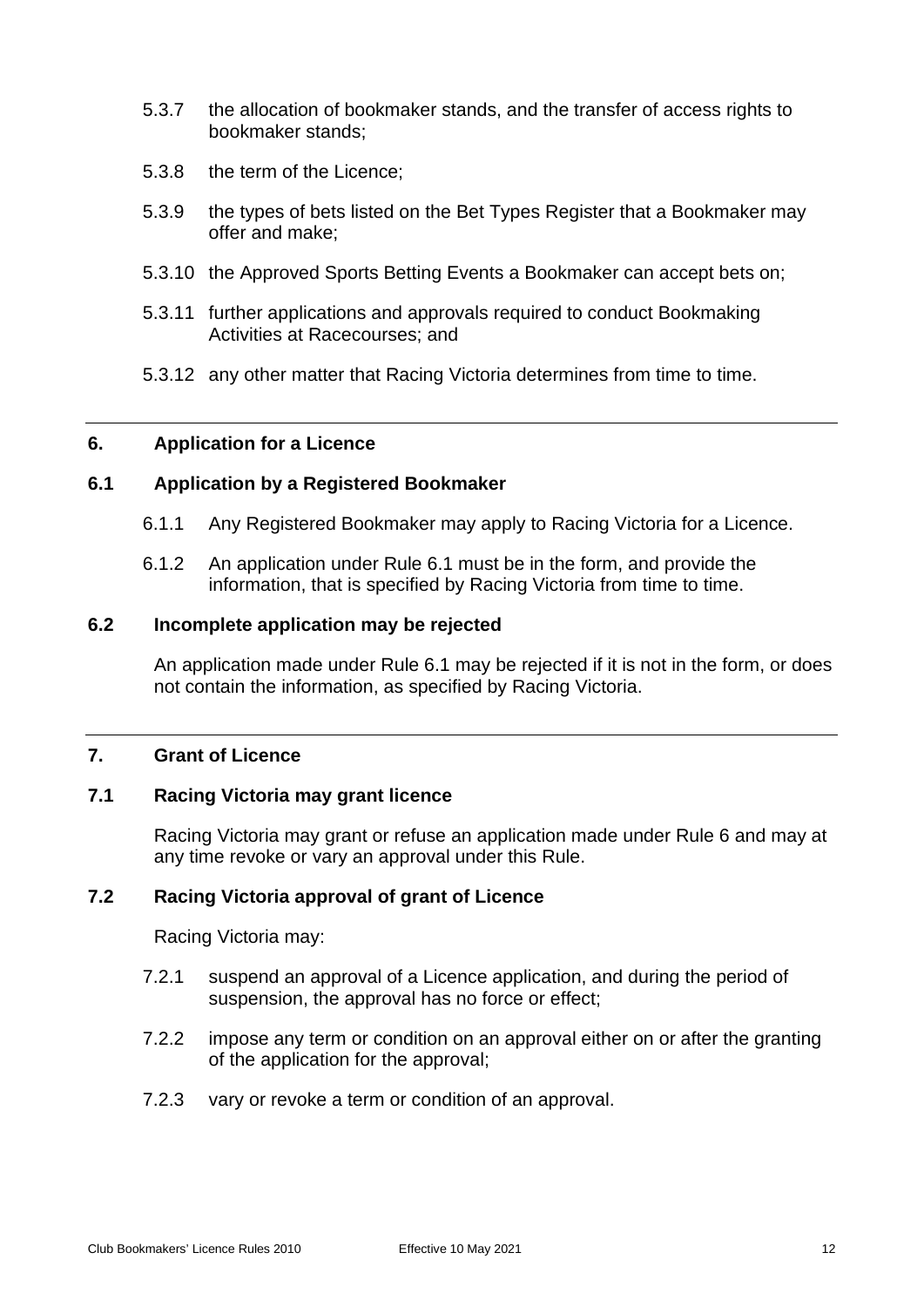## <span id="page-16-0"></span>**7.3 Limitations on grant of Licence**

A Licence granted under Rule [7.1](#page-15-4) pursuant to an application that was made under Rule [6.1](#page-15-1) is subject to the limitations or conditions applicable to the holder's Registered Bookmaker's Certificate.

## <span id="page-16-2"></span><span id="page-16-1"></span>**8. Term of a Licence**

#### **8.1 Term**

A Licence has effect from the date specified by Racing Victoria and remains in force subject to:

- 8.1.1 Rule [8.2;](#page-16-3)
- 8.1.2 any special terms and conditions imposed by Racing Victoria; and
- 8.1.3 revocation or suspension in accordance with these Licence Rules.

## <span id="page-16-3"></span>**8.2 Termination**

A Licence terminates immediately upon:

- 8.2.1 revocation of the Licence in accordance with these Licence Rules;
- 8.2.2 the resignation in writing by the Bookmaker addressed to Racing Victoria;
- 8.2.3 the person ceasing to be a Registered Bookmaker for any reason; or
- 8.2.4 the expiration of the term of the Licence.

#### <span id="page-16-5"></span><span id="page-16-4"></span>**9. Approved Substitute**

#### **9.1 Racing Victoria may issue**

Racing Victoria may grant approval for a Bookmaker's Key Employee to be an Approved Substitute upon the terms and conditions of this Licence Rule [9.](#page-16-4)

#### <span id="page-16-6"></span>**9.2 Purpose and effect**

In accordance with section 91AB of the Racing Act, the purpose and effect of an Approved Substitute is to authorise a Bookmaker's Key Employee to carry on the business of the Bookmaker during a period when the Bookmaker is absent.

## <span id="page-16-8"></span><span id="page-16-7"></span>**9.3 Application for a Bookmaker's Key Employee to be an Approved Substitute**

- 9.3.1 A Bookmaker may make written application to Racing Victoria for a Bookmaker's Key Employee to be an Approved Substitute.
- 9.3.2 An application under Rule [9.3.1](#page-16-8) must be in the form, and provide the information, that is specified by Racing Victoria from time to time.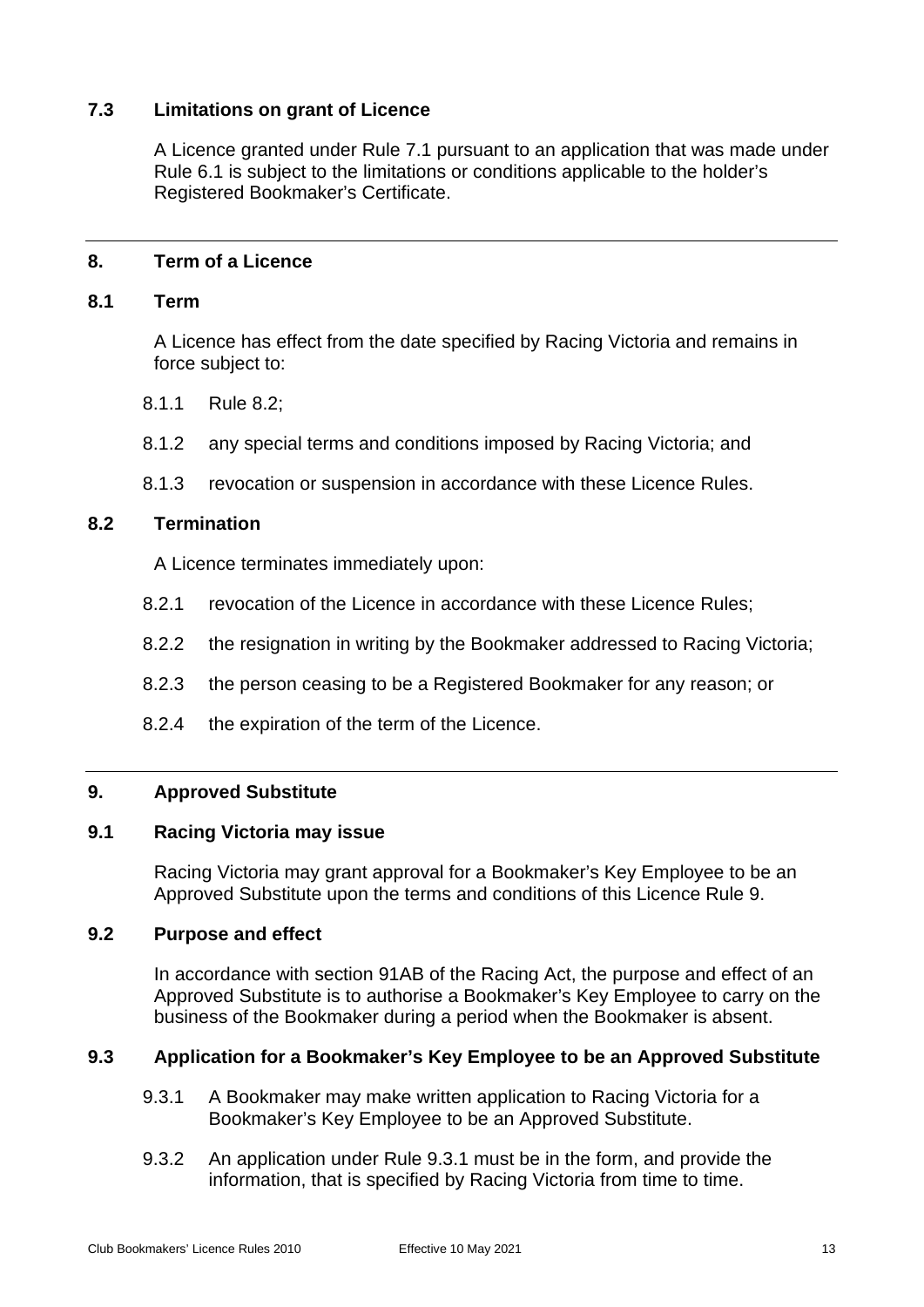9.3.3 An application may be rejected if it is not in the form, or does not contain the information, as specified by Racing Victoria.

## <span id="page-17-0"></span>**9.4 Grant of Approval for an Approved Substitute**

Racing Victoria may, upon receipt by Racing Victoria of a valid application from a Bookmaker, in their absolute discretion:

- 9.4.1 approve or refuse an application that complies with Rule [9.3](#page-16-7) and may at any time revoke or vary an approval under this Licence Rule;
- 9.4.2 suspend an approval of an Approved Substitute application, and during the period of suspension, the approval has no force or effect;
- 9.4.3 impose any term or condition on an approval either on or after the granting of the application for the approval; or
- 9.4.4 vary or revoke a term or condition of an approval.

#### <span id="page-17-1"></span>**9.5 Term**

An Approved Substitute may only be authorised to carry on the business on behalf of the Bookmaker:

- 9.5.1 at race meetings;
- 9.5.2 at Racecourses;
- 9.5.3 at Approved Off-Course Premises;
- 9.5.4 with respect to certain Approved Sports Betting Events; and
- 9.5.5 on dates and at times;

as may be specified by Racing Victoria in its absolute discretion.

#### <span id="page-17-2"></span>**9.6 Conditions**

In addition to any special terms and conditions, an Approved Substitute is subject to the terms and conditions applying to the Licence held by the Bookmaker for whom the Approved Substitute acts.

#### <span id="page-17-3"></span>**9.7 Approved Substitute Register**

Racing Victoria will maintain a Register of Approved Substitutes in accordance with sections 91AB(3) and 91AB(4) of the Racing Act.

#### <span id="page-17-4"></span>**9.8 Approved Substitute subject to the Racing Victoria Rules**

When a Bookmaker's Key Employee is performing the role of an Approved Substitute for a Bookmaker, that person is subject to the provisions of the Licence Rules and the other Racing Victoria Rules as if he or she is the holder of a Licence.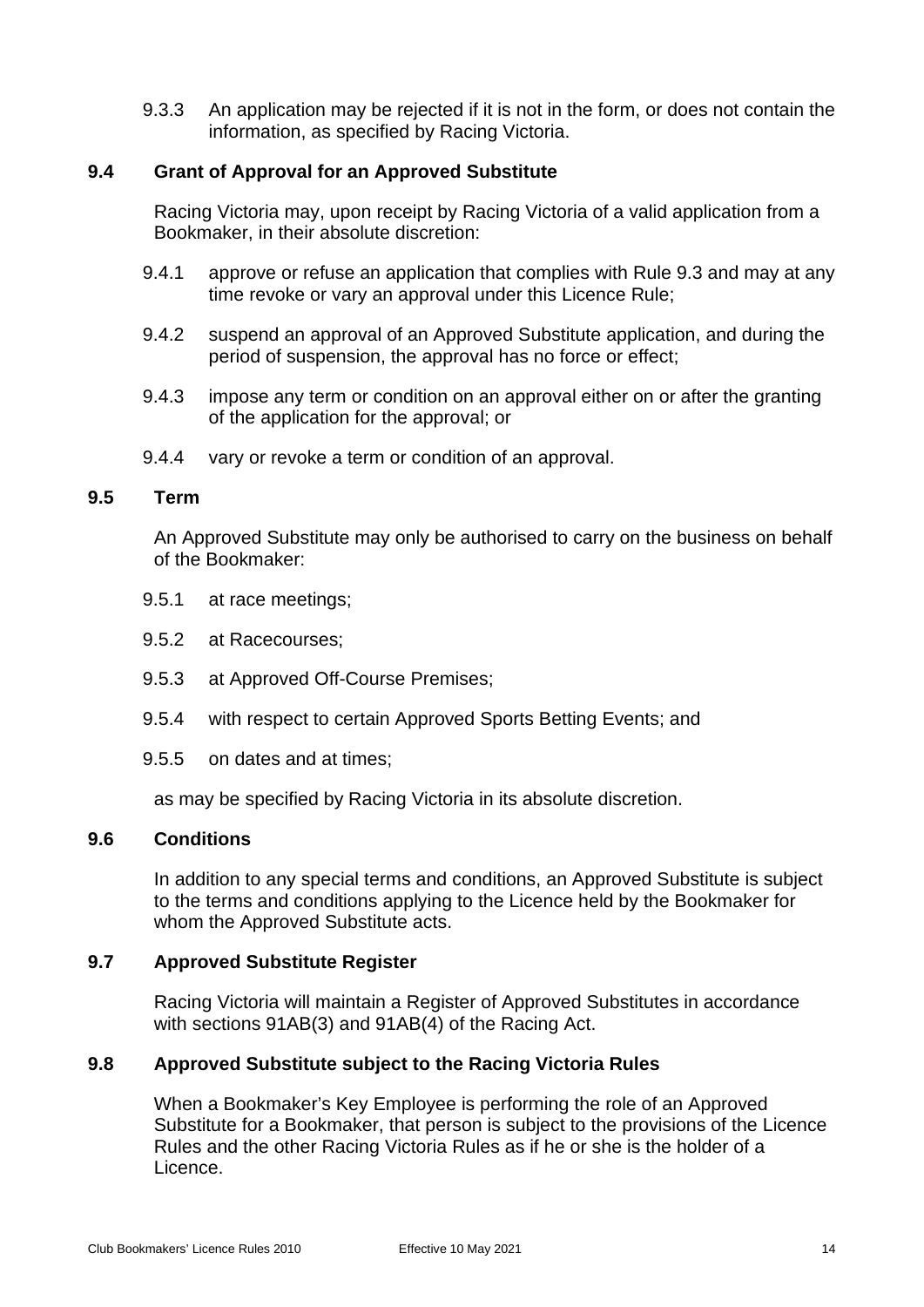## <span id="page-18-1"></span><span id="page-18-0"></span>**10. Times and method of operation**

## **10.1 Authority to conduct betting during the holding of a race meeting or at any time**

A Bookmaker must only conduct Bookmaking Activities at times in accordance with his or her Licence and any conditions imposed by Racing Victoria.

#### <span id="page-18-2"></span>**10.2 Telephone Betting**

A Bookmaker must not engage in Telephone Betting, unless he or she:

- 10.2.1 is expressly authorised by Racing Victoria to engage in Telephone Betting pursuant to the Telephone Betting Rules; and
- 10.2.2 at all times complies with the Telephone Betting Rules.

## <span id="page-18-3"></span>**10.3 Internet Betting**

A Bookmaker must not engage in Internet Betting, unless he or she:

- 10.3.1 is expressly authorised by Racing Victoria to engage in Internet Betting pursuant to the Internet Betting Rules; and
- 10.3.2 at all times complies with the Internet Betting Rules.

## <span id="page-18-4"></span>**11. Bookmaker to keep record of employees and assistants**

A Bookmaker must keep, and make available to Racing Victoria immediately upon request, records of all employees and assistants engaged by the Bookmaker in the course of the Bookmaker's business. The records must evidence the following:

- 11.1.1 the name of each employee or assistant;
- 11.1.2 the date on which each employee was employed, or assistant was engaged, by the Bookmaker; and
- 11.1.3 the dates and times worked by each employee or assistant.

## <span id="page-18-6"></span><span id="page-18-5"></span>**12. Conduct of Race, Future Double and/or Future Win/Place Betting**

## **12.1 Bookmaker engaged in Race, Future Double and/or Future Win/Place Betting**

Rule [12](#page-18-5) applies to the conduct of betting by a Bookmaker who is authorised to engage in Race Betting, Future Double Betting and/or Future Win/Place Betting.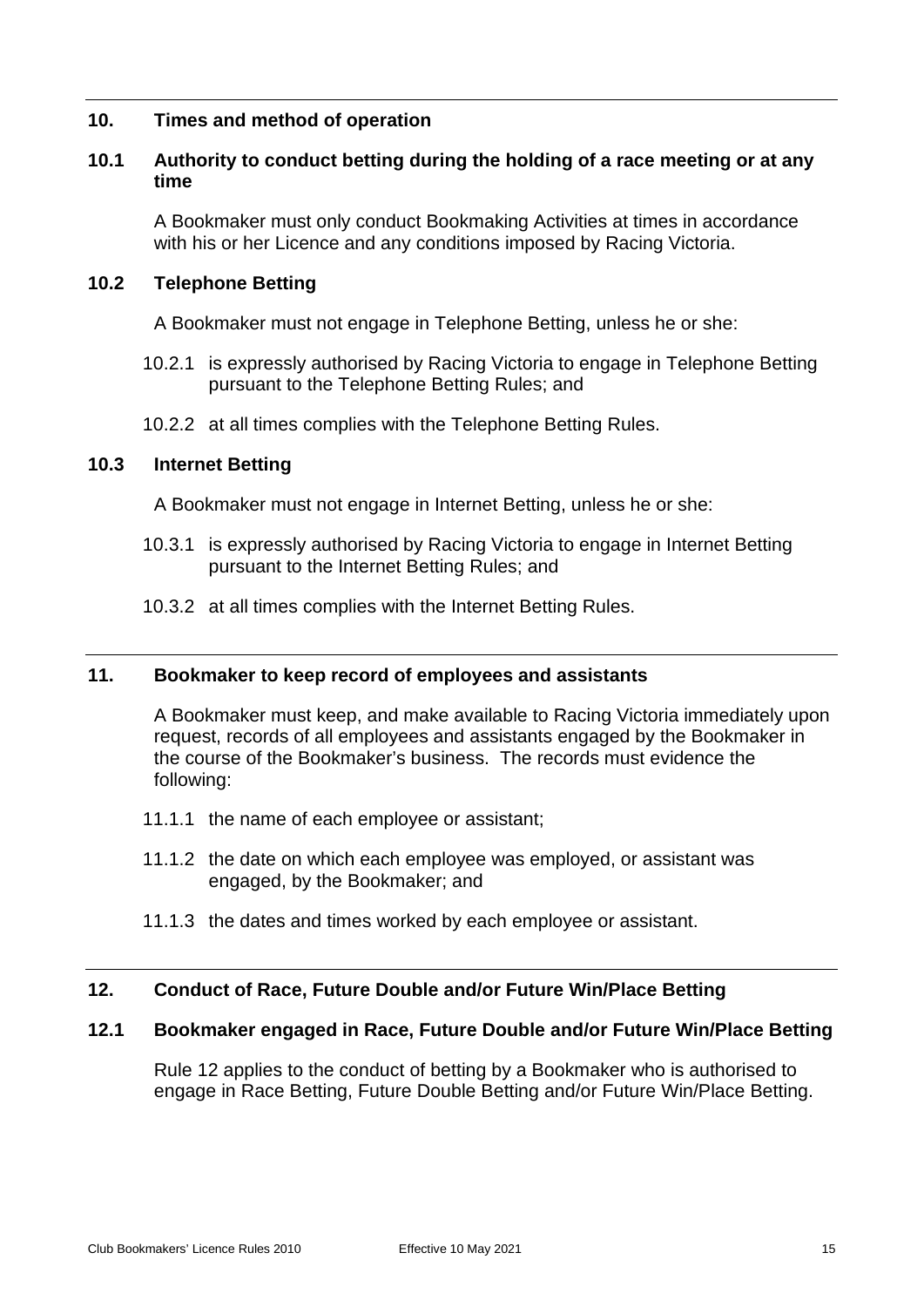## 12.1.1 *Allocation to field by Racing Victoria*

A Bookmaker must apply to Racing Victoria, in the form and by the time specified by Racing Victoria, to be allocated to field at a race meeting on a Racecourse.

## <span id="page-19-0"></span>12.1.2 *Notice of intention not to field up to two days prior to race meeting*

Except as permitted by a Licence, a Bookmaker must give two (2) clear days' notice (not counting Saturdays, Sundays or Victorian public holidays as days) to the Betting Supervisor of the Bookmaker's intention not to field at any race meeting to which the Licence applies and at which the Bookmaker has been allocated to field.

**Penalty:** A Bookmaker who does not give notice pursuant to this Rule [12.1.2](#page-19-0) and without reasonable cause (such as illness) fails to field at a race meeting to which the Licence applies is thereby liable to pay the following relevant fee as determined by the Betting Supervisor:

| Metropolitan Rail position:  | \$600 |
|------------------------------|-------|
| Metropolitan non-Rail:       | \$400 |
| Country race meeting:        | \$400 |
| Picnic race meeting:         | \$200 |
| Point-to-point race meeting: | \$200 |

## <span id="page-19-1"></span>12.1.3 *Notice of intention not to field between date of allocation of stand and two days prior to race meeting*

In the event that a Bookmaker, without reasonable cause (as determined by Racing Victoria in its discretion), provides notice to the Betting Supervisor of the Bookmaker's intention not to field at any race meeting to which the Bookmaker has been allocated to field between:

- (a) the day on which the Bookmaker was allocated to field at that meeting; and
- (b) two days prior to that meeting,

the Bookmaker may be required to pay an administration fee to Racing Victoria.

*Administration Fee:* Racing Victoria may require a Bookmaker who provides notice in respect of a race meeting pursuant to this Rule [12.1.3](#page-19-1) without reasonable cause to pay an administration fee of \$25.

## 12.1.4 *Commencement of betting*

When fielding at a race meeting, a Bookmaker must commence betting on races as follows:

12.1.5 *accepting bets on races at the race meeting:* if accepting bets on races conducted at the race meeting at which the Bookmaker is fielding: not less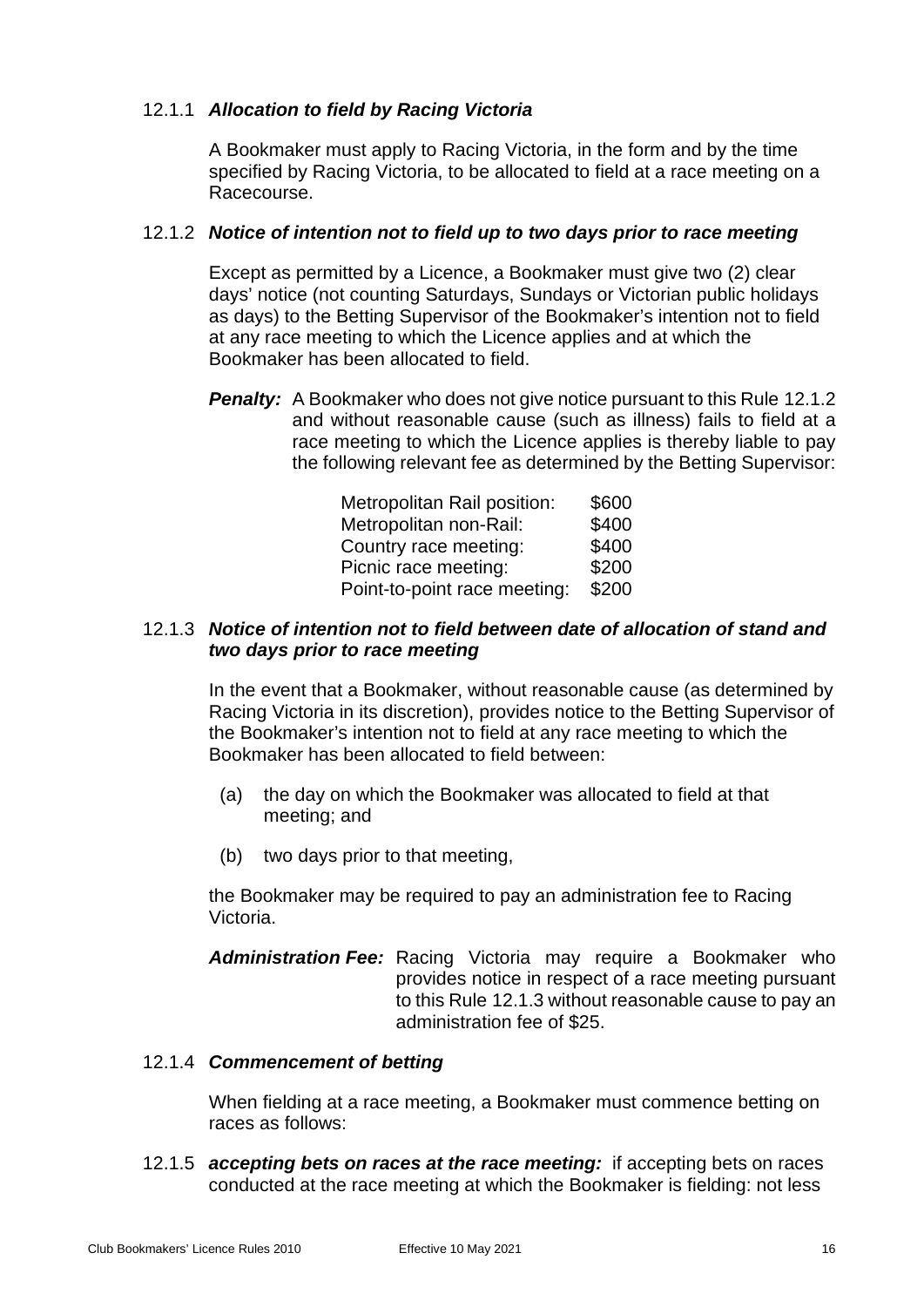than 25 minutes before the advertised starting time of each race, or as otherwise specified or directed by the relevant Club or the Stewards; or

12.1.6 *accepting bets on races not at the race meeting:* if accepting bets on races not run at the race meeting at which the Bookmaker is fielding: immediately after the first call of odds has been transmitted.

#### 12.1.7 *Continuation of betting*

A Bookmaker engaging in Race Betting must remain at the Bookmaker's stand(s) until 15 minutes after the last race (or until 30 minutes if requested by the Betting Supervisor to do so).

## 12.1.8 *Display of odds*

Once a Bookmaker has commenced betting on a race being held at the Racecourse at which the Bookmaker is fielding, the Bookmaker must display odds for every runner for that particular race until the start time of the race.

## <span id="page-20-1"></span><span id="page-20-0"></span>**13. Conduct of bookmaking operations**

## **13.1 Computerised Betting System**

Subject only to Rule [13.3,](#page-20-3) a Bookmaker must conduct all betting activities as a Bookmaker using one or more Approved Betting Systems, provided that the Bookmaker has obtained the express approval of Racing Victoria to use such system in accordance with Rule [13.2.](#page-20-2)

## <span id="page-20-4"></span><span id="page-20-2"></span>**13.2 Approval for use of Approved Betting System**

- 13.2.1 A Bookmaker must apply in writing in the form specified by Racing Victoria for approval to use an Approved Betting System.
- 13.2.2 Prior to granting an approval to the Bookmaker to use an Approved Betting System, Racing Victoria may require, at its sole discretion, that the relevant system be tested by an independent third-party tester (as nominated by Racing Victoria at its sole discretion) at the Bookmaker's sole cost.
- 13.2.3 Upon receipt of an application received in accordance with Rule [13.2.1,](#page-20-4) Racing Victoria may grant approval for a Bookmaker to use an Approved Betting System, subject to any conditions which it may impose at its discretion.
- 13.2.4 In the event that there is a proposed alteration (including an upgrade) to the operation or function of an Approved Betting System, a Bookmaker must not use the altered betting system unless such alterations have been expressly approved by Racing Victoria.

#### <span id="page-20-3"></span>**13.3 Use of manual betting system**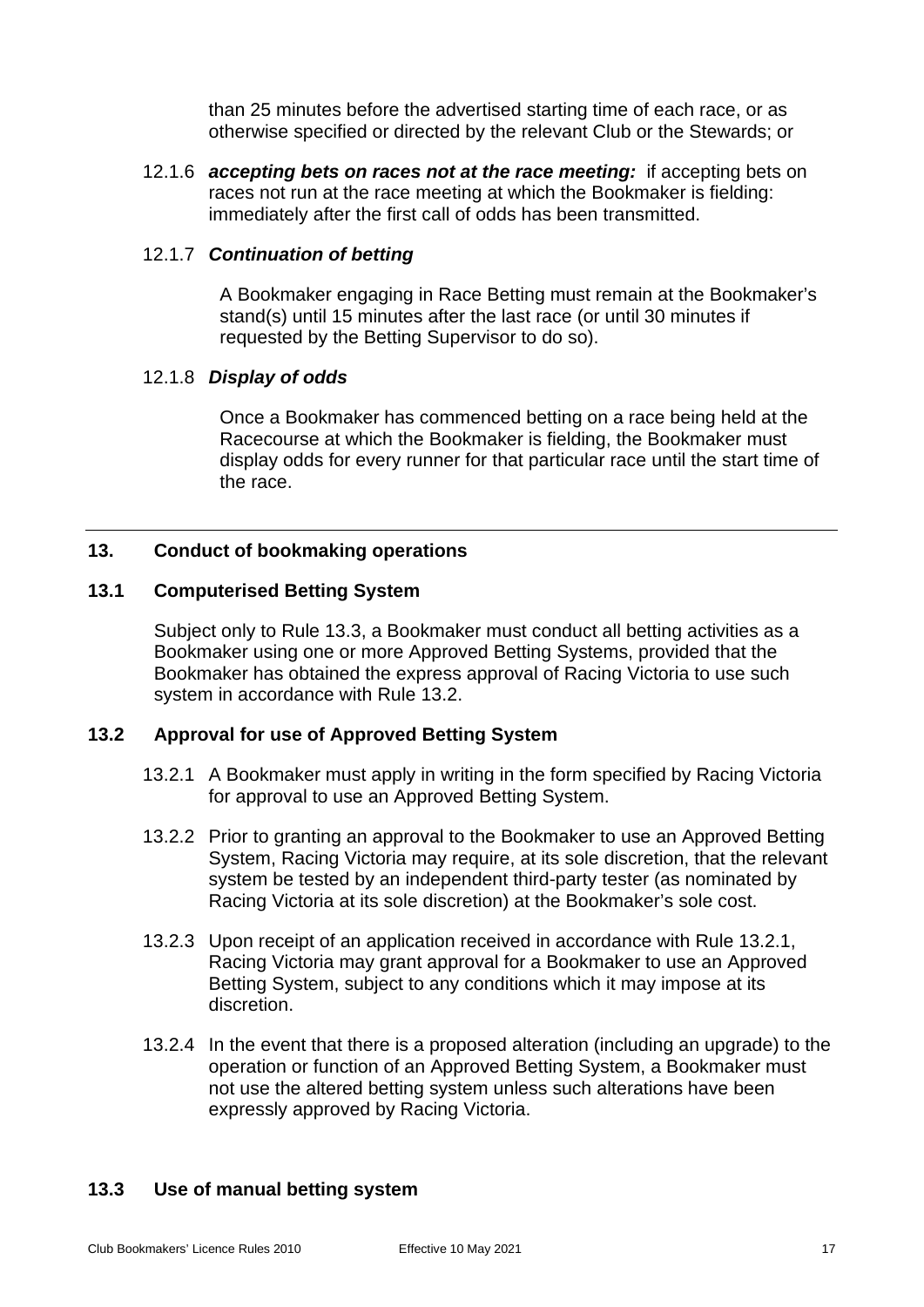A Betting Supervisor may permit a Bookmaker or Bookmakers to use a manual betting system which complies with the requirements of the Bookmakers' Licence Levy Rules at a race meeting, or generally at a Racecourse, if the use of an Approved Betting System approved as provided in Rule [13.1](#page-20-1) is not reasonably possible because of:

- 13.3.1 a lack of facilities available at the Racecourse; or
- 13.3.2 a failure of the Bookmaker's Approved Betting System.

## <span id="page-21-0"></span>**13.4 Use of Decimal Dividend Odds**

A Bookmaker must conduct all betting activities as a Bookmaker using decimal dividend odds only, provided that a Bookmaker may give any information expressly requested by a customer or potential customer regarding the prices offered by the Bookmaker.

## <span id="page-21-1"></span>**13.5 Recording of all betting activity**

A Bookmaker must ensure that all betting activity conducted in the course of the Bookmaker's business is properly, accurately and completely recorded in a form approved by Racing Victoria. The betting activity recorded must include, but not be limited to:

#### 13.5.1 all bets made:

- (a) in person during a race meeting;
- (b) by telephone;
- (c) via the internet; or
- (d) via any other approved means;
- 13.5.2 all Bet-Backs with any Bookmaker, totalisator operator, or Approved Wagering Service Provider; and
- 13.5.3 any bets which may have been cancelled or are unpaid.

#### <span id="page-21-2"></span>**13.6 No use of personal account**

- 13.6.1 Subject to Rule 13.6.2, a Bookmaker that holds a personal betting account with another Bookmaker, wagering service provider and/or Betting Exchange (a 'Personal Account') must not conduct any Bookmaking Activities via that Personal Account including, without limitation, the placement of a bet on behalf of a Customer.
- 13.6.2 A Bookmaker is not required to comply with Rule 13.6.1 if the relevant Bookmaker, wagering service provider and/or Betting Exchange ('Service Provider') with which the Bookmaker holds the Personal Account is prohibited, pursuant to the Anti-Money Laundering and Counter-Terrorism Financing Act 2006 (Cth) or other Australian legislation by which the Service Provider is bound (be it Federal or State level), from permitting that Bookmaker to hold more than one account with the Service Provider.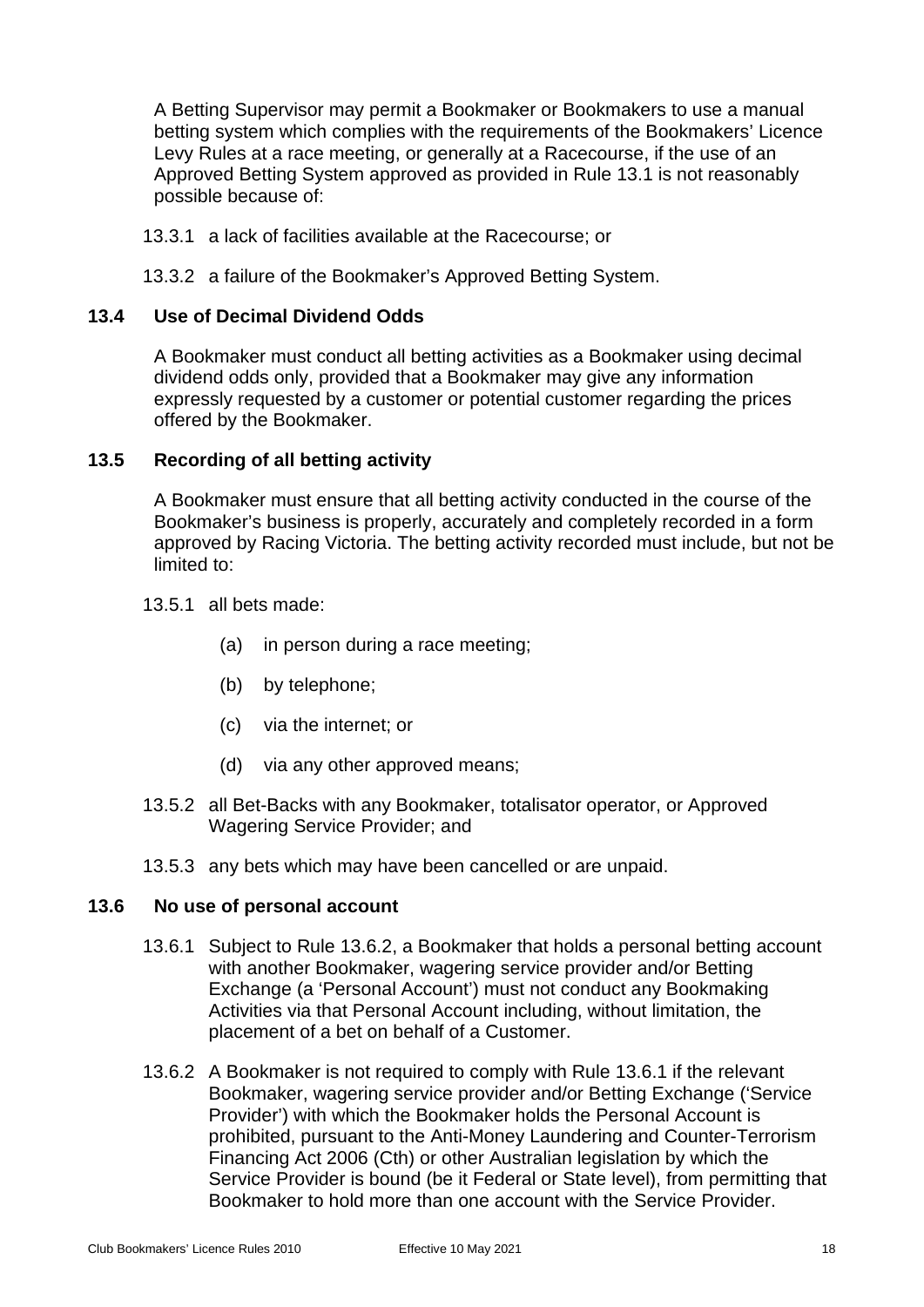## <span id="page-22-0"></span>**13.7 No other use of Approved Betting System**

Unless otherwise expressly authorised to do so by Racing Victoria, a Bookmaker must not use, and must not permit or authorise any other person to use, an Approved Betting System approved under Rule [13.1](#page-20-1) for any purpose other than to conduct the business of the Bookmaker.

## <span id="page-22-1"></span>**13.8 Provision of access to Approved Betting System**

A Bookmaker must whenever requested to do so by an Authorised Officer:

- 13.8.1 allow the Authorised Officer or any person approved by him or her to inspect the Approved Betting System(s) used by the Bookmaker;
- 13.8.2 deliver into the custody of the Authorised Officer the Approved Betting System or systems (including, as required, hardware and software) used by the Bookmaker;
- 13.8.3 provide all information requested by an Authorised Officer in respect of the Approved Betting System(s) used as approved under Rule [13.1,](#page-20-1) including but not limited to provision of all computer codes incorporated in the system whether approved or not; and
- 13.8.4 ensure that the Bookmaker's employees and assistants, including the Bookmaker's Key Employees, co-operate fully with all requests of the Authorised Officer or relevant delegate.

## <span id="page-22-2"></span>**13.9 Inspection of betting system**

Where an Authorised Officer takes custody of an Approved Betting System or Systems in accordance with Rule [13.8,](#page-22-1) Racing Victoria may inspect, review, audit and examine the Approved Betting System(s).

## <span id="page-22-3"></span>**13.10 Accuracy of clocks and timing information**

- 13.10.1 A Bookmaker must ensure that the clocks and related timing information on his or her Approved Betting System are accurate and correct at all times.
- 13.10.2 In the event that a Bookmaker becomes aware that his or her clock is inaccurate in any respect, the Bookmaker must immediately advise the Betting Supervisor who may, at his or her discretion:
	- (a) suspend the Bookmaker's use of that Approved Betting System; or
	- (b) make any order or direction as deemed appropriate in relation to the Bookmaker's use of that Approved Betting System.

## <span id="page-22-4"></span>**13.11 Provision of reports and information**

#### A Bookmaker must: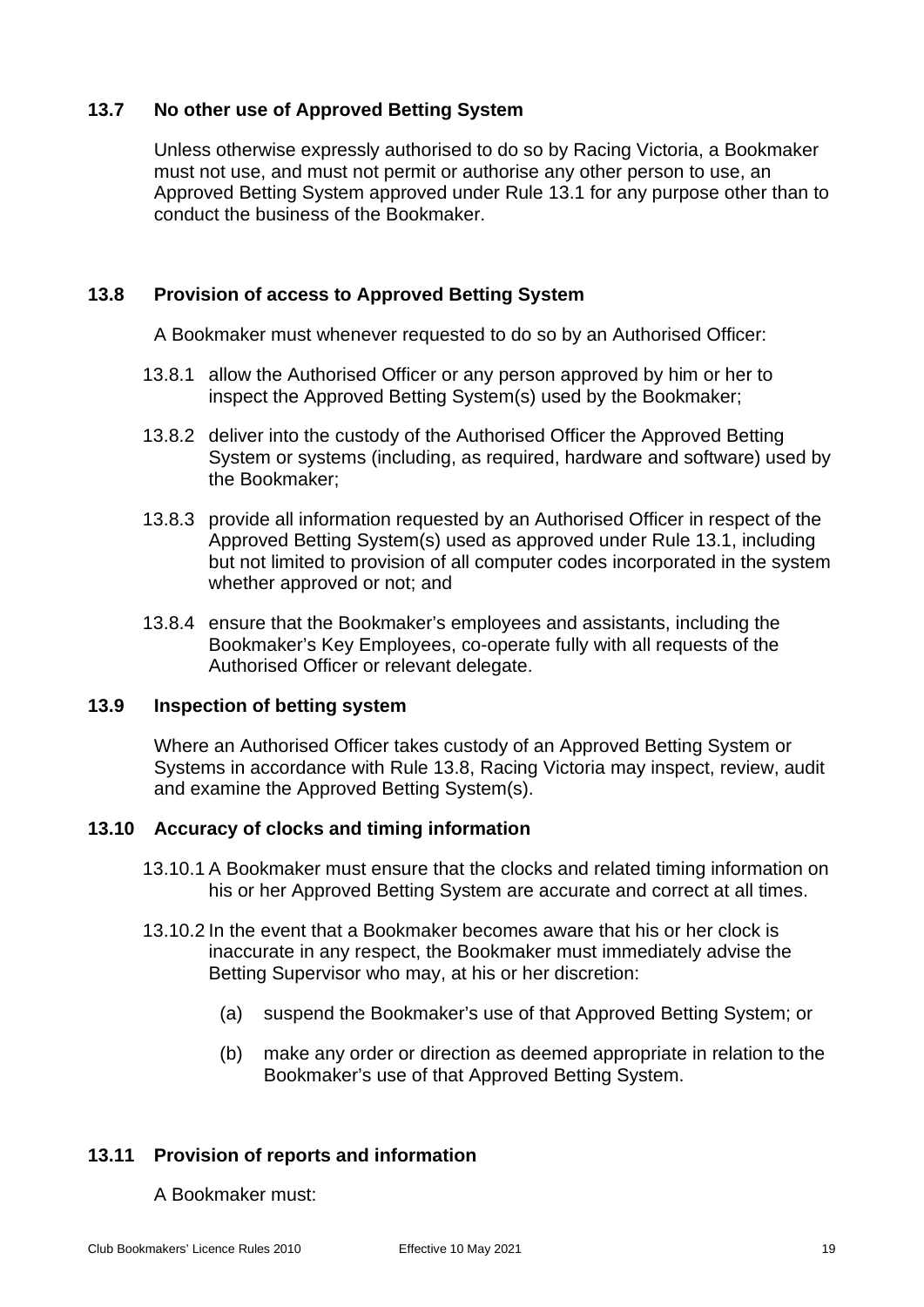- 13.11.1 immediately after the Bookmaker finishes fielding at a race meeting, or at any other time required by an Authorised Officer, provide the Betting Supervisor the Bookmaker's completed holding cards and betting ledger; and
- 13.11.2 as soon as is reasonably practicable, or where required by Racing Victoria from time to time, in real time, provide as directed by an Authorised Officer all such information, records or documents required by Racing Victoria to verify the Bookmaker's obligations under and compliance with the Racing Victoria Rules and any Relevant Law, including without limitation information regarding bets made by the Bookmaker, such information to be provided in the form and manner as may be required by the Authorised Officer.

## <span id="page-23-1"></span><span id="page-23-0"></span>**13.12 Bet Types**

#### *Approval for bet types – Victorian Thoroughbred Racing (VTR)*

- 13.12.1 Bookmaker's must only offer bet types on VTR that are on the Bet Type Register or are otherwise approved by Racing Victoria*.*
- <span id="page-23-2"></span>13.12.2 Subject to Rule [13.12.7,](#page-24-0) the Bookmaker will not*:*
	- (a) publish and use Victorian thoroughbred race fields in respect of any bet type not referred to in Rule [13.12.1;](#page-23-1) or
	- (b) accept bets on a Victorian Race in relation to a bet type not referred to in Rule [13.12.1](#page-23-1)*,*

unless the Bookmaker has first informed and consulted with Racing Victoria in respect of the bet type it proposes to introduce.

- <span id="page-23-3"></span>13.12.3 Notwithstanding Rule [13.12.2](#page-23-2) in the case of bet types not referred to in Rule [13.12.1](#page-23-1) which allow a Customer to directly profit from the poor performance of a horse, the Bookmaker will not:
	- (a) publish and use Victorian thoroughbred race fields in respect of such bet type; or
	- (b) accept bets on a Victorian Race in relation to such bet type*,*

unless the Bookmaker has first obtained the written approval of Racing Victoria tin respect of the bet type it proposes to introduce.

- <span id="page-23-4"></span>13.12.4 Following a consultation with Racing Victoria pursuant to Rule [13.12.2](#page-23-2) or receipt of an application for approval pursuant to Rul[e13.12.3,](#page-23-3) Racing Victoria may, in its absolute discretion, refuse to approve or permit the use of the proposed bet type or require the Bookmaker to comply with conditions with respect to the proposed bet type.
- 13.12.5 Without limiting Rule [13.12.4,](#page-23-4) Racing Victoria will refuse to approve a proposed bet type if: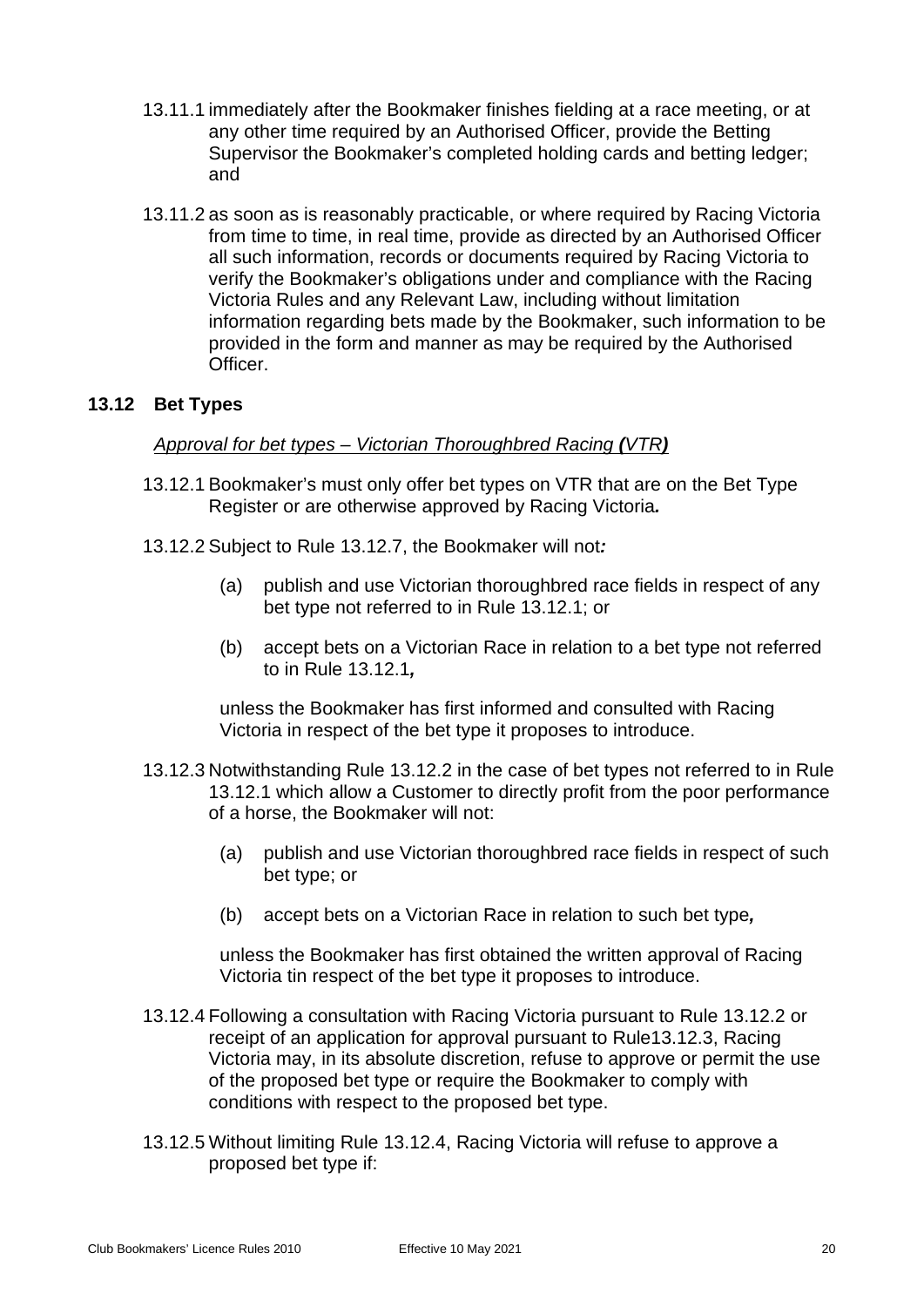- (a) Racing Victoria has integrity concerns in relation to proposed bet type including if it forms the view that the proposed bet type can be manipulated by any person or has the potential to allow Customers to profit directly from the poor performance of a horse; or
- (b) Racing Victoria believes that the proposed bet type is disrespectful to any participant or official in Victorian thoroughbred racing or brings Victorian thoroughbred horse racing into disrepute.
- 13.12.6 If Racing Victoria imposes conditions on a particular bet type and the Bookmaker offers that bet type, the Bookmaker must comply with any conditions imposed. In the event that Racing Victoria considers that the Bookmaker is not complying with the conditions applying to a particular bet type it may give a notice in writing to that effect to the Bookmaker.
- <span id="page-24-0"></span>13.12.7 Subject to Rule [13.12.8,](#page-24-1) a Bookmaker may offer or propose to offer a Non-Racing Contingency Bet without first consulting with Racing Victoria pursuant to Rule [13.12.2](#page-23-2) or obtaining approval pursuant to Rule [13.12.3.](#page-23-3)
- <span id="page-24-1"></span>13.12.8 If the Bookmaker offers or proposes to offer a Non-Racing Contingency Bet which Racing Victoria considers in its absolute discretion:
	- (a) relates to the performance of a horse or horses in a Victorian Race;
	- (b) raises integrity concerns in relation to the particular bet type or Betting Transactions on Victorian Races generally; or
	- (c) is disrespectful to any participant or official in Victorian thoroughbred horse racing or brings Victorian thoroughbred horse racing into disrepute,

Racing Victoria may give a notice in writing to that effect to the Bookmaker.

- 13.12.9 If the Bookmaker offers or proposes to offer a bet type in breach of this Rule [13.12](#page-23-0) **(Non-Sanctioned Bet Type),** Racing Victoria may give a notice to that effect to the Bookmaker and upon receipt of that notice the Bookmaker:
	- (a) will immediately cease to offer the Non-Sanctioned Bet Type;
	- (b) will refund all amounts taken or received by the Bookmaker in relation to the Non-Sanctioned Bet Type; and
	- (c) will take all other such action in relation to the offering of the Non-Sanctioned Bet Type as Racing Victoria may require.

The rights of Racing Victoria under this Rule are in addition to any other rights Racing Victoria may have under these conditions or at law.

13.12.10 In this Rule, "publish" means publish or disseminate, or cause to be published or disseminated, in any form or by any method of communication and "Victorian thoroughbred race field means a "race field" (as defined in the Gambling Regulation Act) in relation to a Victorian Race.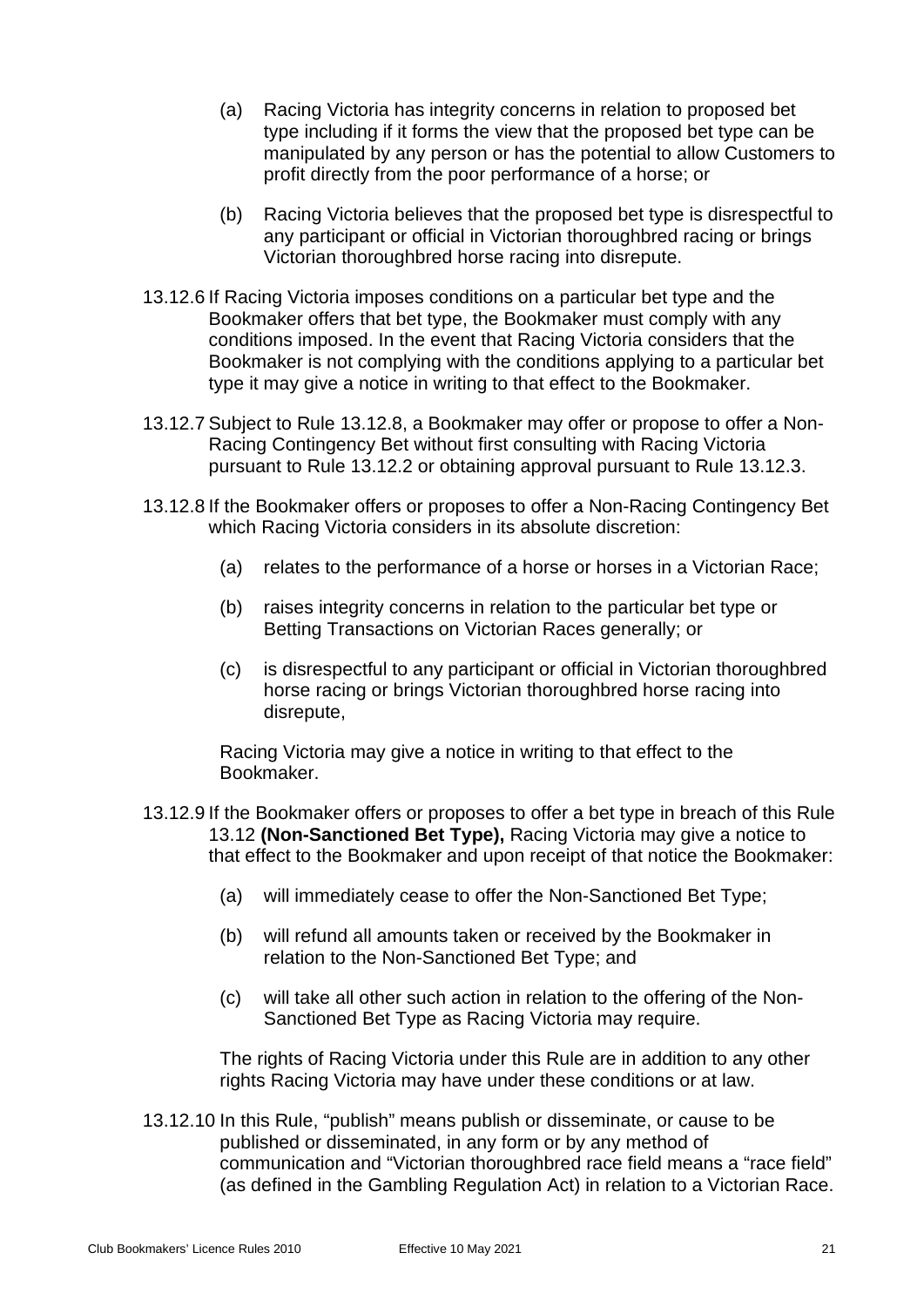## <span id="page-25-0"></span>**13.13 Betting Limits**

Notwithstanding rule 5.1 in the Rules of Race Betting and subject to rule 13.13.2, Bookmakers are required to accept a fixed odds bet via an Approved Betting System in the categories described in the table below at odds that are Publicly Displayed by the Bookmaker for any thoroughbred race up to the maximum amounts for the Bookmaker to lose as specified in the table below:

| Race Type                       | Bet Type                                                      |
|---------------------------------|---------------------------------------------------------------|
| Metropolitan Victorian Race     | In any one win, win/place or each-way bet: to lose<br>\$2,000 |
|                                 | In any one place bet: to lose \$800                           |
| Non-metropolitan Victorian Race | in any one win, win/place or each-way bet: to lose<br>\$1,000 |
|                                 | in any one place bet: to lose \$400                           |

## 13.13.1 *Compliance by Bookmaker*

Subject to rule 13.13.2, a Bookmaker must not do any act or refuse to do any act to avoid complying (either in whole or in part) with Rule 13.13 including but not limited to by:

- (a) closing a person's account;
- (b) refusing to open a person's account;
- (c) placing any restrictions on a person's account in relation to betting on Victorian thoroughbred racing;
- (d) refusing to lay a Relevant Fixed Odds Bet to any person when those fixed odds are Publicly Displayed; or
- (e) laying lesser odds on a Relevant Fixed Odds Bet to a person than those Publicly Displayed.

## 13.13.2 *Exclusions*

The Bookmaker is not required to comply with its obligations under Rules 13.13 or 13.13.1 if at the time of the Betting Transaction in relation to a Relevant Fixed Odds Bet:

- (a) the customer is not domiciled in Australia;
- (b) at the time the Customer is attempting to enter into the relevant Betting Transaction, the relevant Publicly Displayed odds are not being made available to Customers generally in the jurisdiction in which the relevant Customer's principal place of residence is situated;
- (c) the bet is a Betting Transaction on a betting exchange;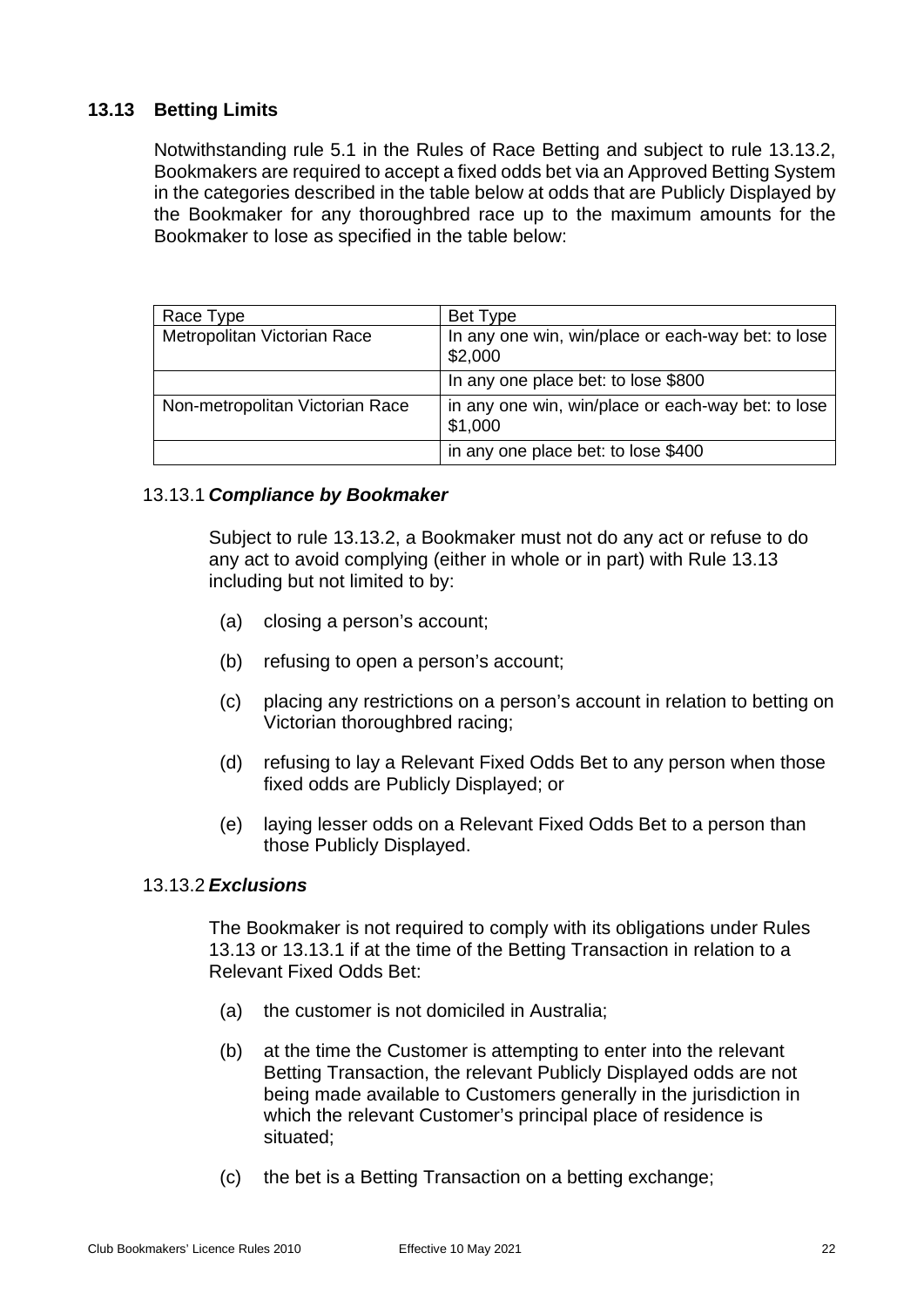- (d) the person has not provided the Bookmaker with sufficient funds to pay for the Relevant Fixed Odds Bet;
- (e) the bet with the Bookmaker is placed prior to the Final Acceptances Deadline for the relevant Victorian Race;
- (f) the bet forms part of a multi-bet placed with the Bookmaker;
- (g) the Bookmaker has already accepted a Relevant Fixed Odds Bet or number of Relevant Fixed Odds Bets of the same bet type up to the relevant limit in Rule 13.13 on that horse from the person;
- (h) where the Bookmaker's Publicly Displayed Price has changed prior to the Relevant Fixed Odds bet being confirmed, the Bookmaker is not compelled to accept a Relevant Fixed Odds Bet at the prechanged price;
- (i) where the person is acting as agent or nominee for a third party and the person placing the bet will not be beneficially entitled to the whole of the proceeds of the Relevant Fixed Odds Bet with the Bookmaker;
- (j) the Bookmaker has refused to accept a Relevant Fixed Odds Bet, done an act or refused to do any act referred to in rule 13.13.1 due to:
	- (i) the person being warned off or disqualified under the Rules of Racing;
	- (ii) the person having previously engaged in fraudulent activity;
	- (iii) the person is on a relevant gambling self-exclusion register;
	- (iv) the person having previously breached a material condition of that person's agreement with the Bookmaker, unless the dominant purpose of such condition is to avoid complying with Rule 13.13 or the material condition is determined by Racing Victoria (in its absolute discretion) to be an unreasonable condition;
	- (v) the Bookmaker being unable to accept any bet (or the Relevant Fixed Odds Bet) from the person by operation of any Laws, including but not limited to *The Anti-Money Laundering and Counter-Terrorism Financing Act 2006* (Cth) or any responsible gambling legislation.
	- (vi) there being systematic multiple identical Relevant Fixed Odds Bets from related/connected parties and/or from the same IP address;
	- (vii) a person placing a Relevant Fixed Odds Bet from, or a Relevant Fixed Odds Bet is received from, a proxy server;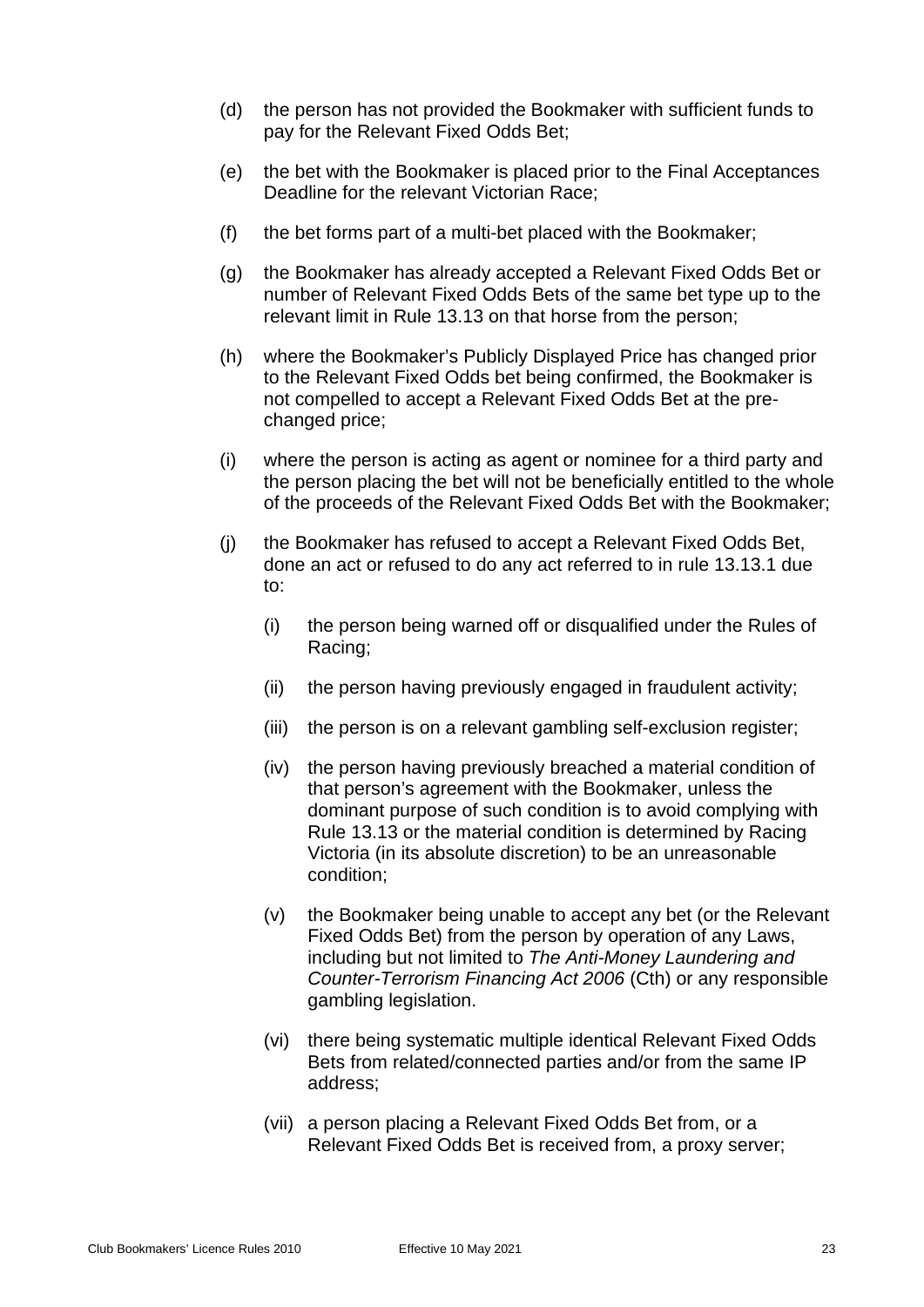- (viii) the Relevant Fixed Odds Bet being a promotional bet, including a bonus bet or free bet (whether in part or in whole), where the customer has not provided the full payment for the stake;
- (ix) the Bookmaker reasonably suspecting that the person placing the Relevant Fixed Odds Bet is not the beneficial owner of the bet or the account is being used in violation of the Bookmaker's account terms and conditions, where the suspicion can be reasonably validated by the Bookmaker through public records, IP tracking, unique device tracking or some other verifiable process or source;
- (x) unauthorised scraping of a Bookmaker's website;
- (xi) the Relevant Fixed Odds Bets being placed by employees/associates (and/or their associates) of an Bookmaker where there is a reasonably held belief by the Bookmaker that the bet is based on betting information (including, but not limited to, betting trends and bets placed with that Bookmaker) that is not publicly available;
- (xii) the Relevant Fixed Odds Bet being contrary to the Rules of Racing, Laws or these rules;
- (xiii) any other reason that in Racing Victoria's opinion raises serious integrity concerns;
- (xiv) any other reason as published by Racing Victoria on its website from time to time; or
- (xv) [The person having been restricted to betting via a specified platform (e.g. telephone) arising from reasonably held concerns by the Bookmaker as to robotic or systemic use via other platforms/channels.]

#### <span id="page-27-0"></span>**13.14 Promotional Offers**

- 13.14.1 Subject to the terms of this Rule [13.14,](#page-27-0) a Bookmaker may make or communicate that it is willing to enter into a Promotional Offer.
- <span id="page-27-1"></span>13.14.2 Racing Victoria may, by notice in writing to a Bookmaker, object to a Bookmaker making, communicating or otherwise utilising a particular Promotional Offer and may, in its absolute discretion, by notice in writing, require the Bookmaker to cease making, communicating and/or otherwise utilising the Promotional Offer described in the notice.
- 13.14.3 Without limiting Rule [13.14.2](#page-27-1) Racing Victoria may object to a Promotional Offer if:
	- (a) Racing Victoria has integrity concerns in relation to the Promotional Offer including if it forms the view that the Promotional Offer can be manipulated by any person or has the potential to allow Customers to profit directly from the poor performance of a horse; or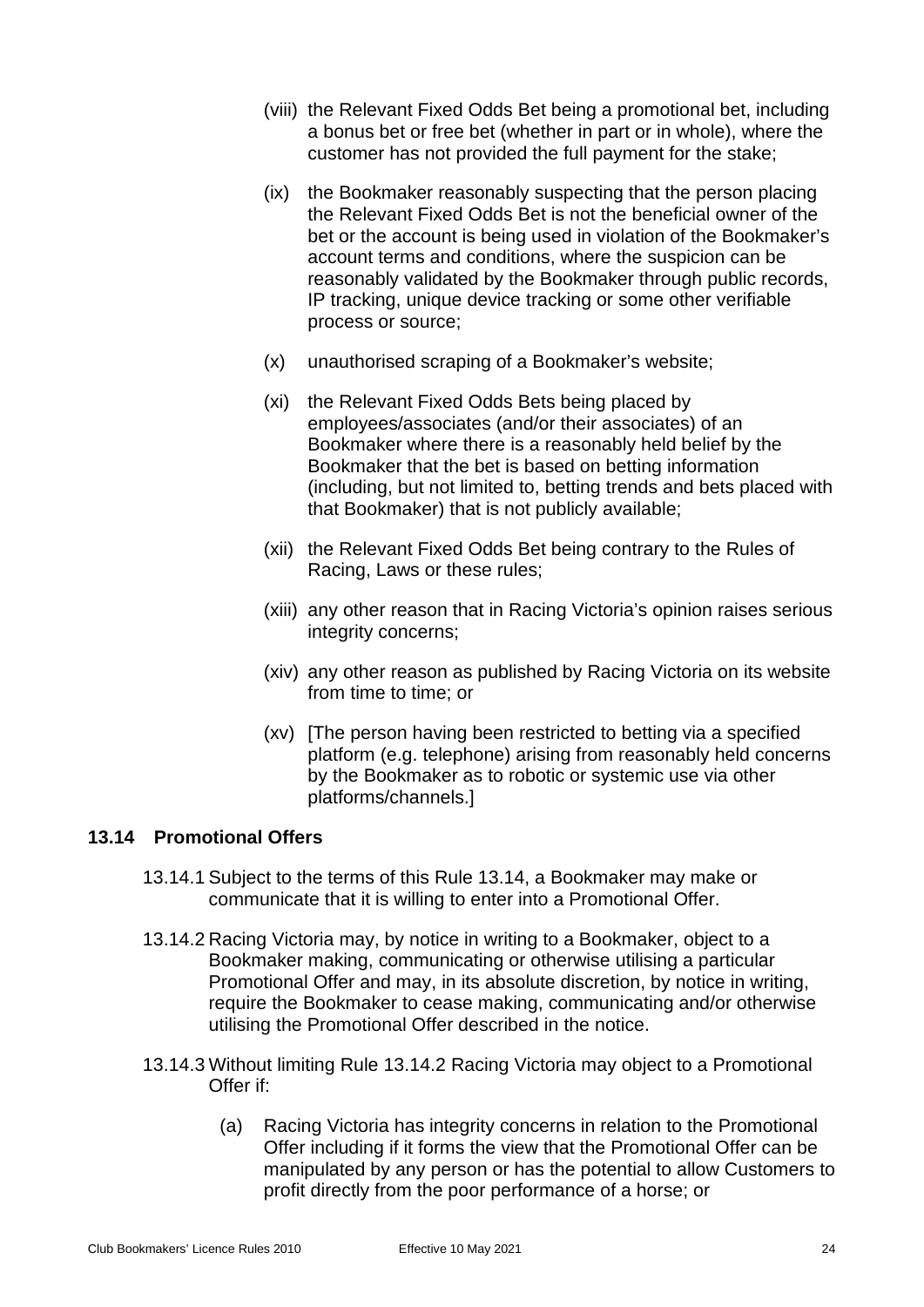- (b) Racing Victoria believes that the Promotional Offer is disrespectful to any participant or official in Victorian thoroughbred racing or brings Victorian thoroughbred horse racing into disrepute.
- 13.14.4 Racing Victoria is not required to give any reasons for its decision to give a notice under Rule [13.14.2.](#page-27-1)

## <span id="page-28-2"></span><span id="page-28-0"></span>**13.15 Bet Back Accounts (and lay betting)**

- 13.15.1 The Bookmaker must promptly on request by Racing Victoria (which request may be given either by notice in writing to a particular Bookmaker or by way of general notice to all Bookmaker's published on the Racing Victoria Website) provide details of the account or accounts used by the Bookmaker for the purposes of making Bet Backs, unless that account is with another Bookmaker (each notified account a Nominated Bet Back Account).
- 13.15.2 Without limiting Rule [13.15.1,](#page-28-2) the Bookmaker must provide Racing Victoria with details of each Nominated Bet Back Account at least fourteen (14) days prior to the end of each Period.
- 13.15.3 The Bookmaker must promptly notify Racing Victoria in writing of any change to a Nominated Bet Back Account or any additional account proposed to be used by the Bookmaker for the purposes of making Bet Backs. Such changed accounts or additional accounts will become after the date of the relevant notice a "Nominated Bet Back Account" for the purposes of this Rule [13.15.](#page-28-0)
- 13.15.4 The Bookmaker may not:
	- (a) use the Nominated Bet Back Accounts for any purposes other than making Bet Backs or placing lay bets with a Betting Exchange;
	- (b) make Bet Backs or place lay bets with a Betting Exchange with respect to a Victorian Race using any account other than a Nominated Bet Back Account; nor
	- (c) include in the amount of Bet Backs taken into account for the purposes of the calculation of the Levy payable by the Bookmaker pursuant to the Bookmakers' Licence Levy Rules 2012 any Betting Transaction constituting a Bet Back not effected through or using a Nominated Bet Back Account.

## <span id="page-28-1"></span>**13.16 Penalty for failing to provide timely reports or reports in required form**

In the event that a Bookmaker, without reasonable cause (as determined by the Betting Supervisor at their discretion), either:

(a) fails to provide reports in the timeframe required by an Authorised Officer; and/or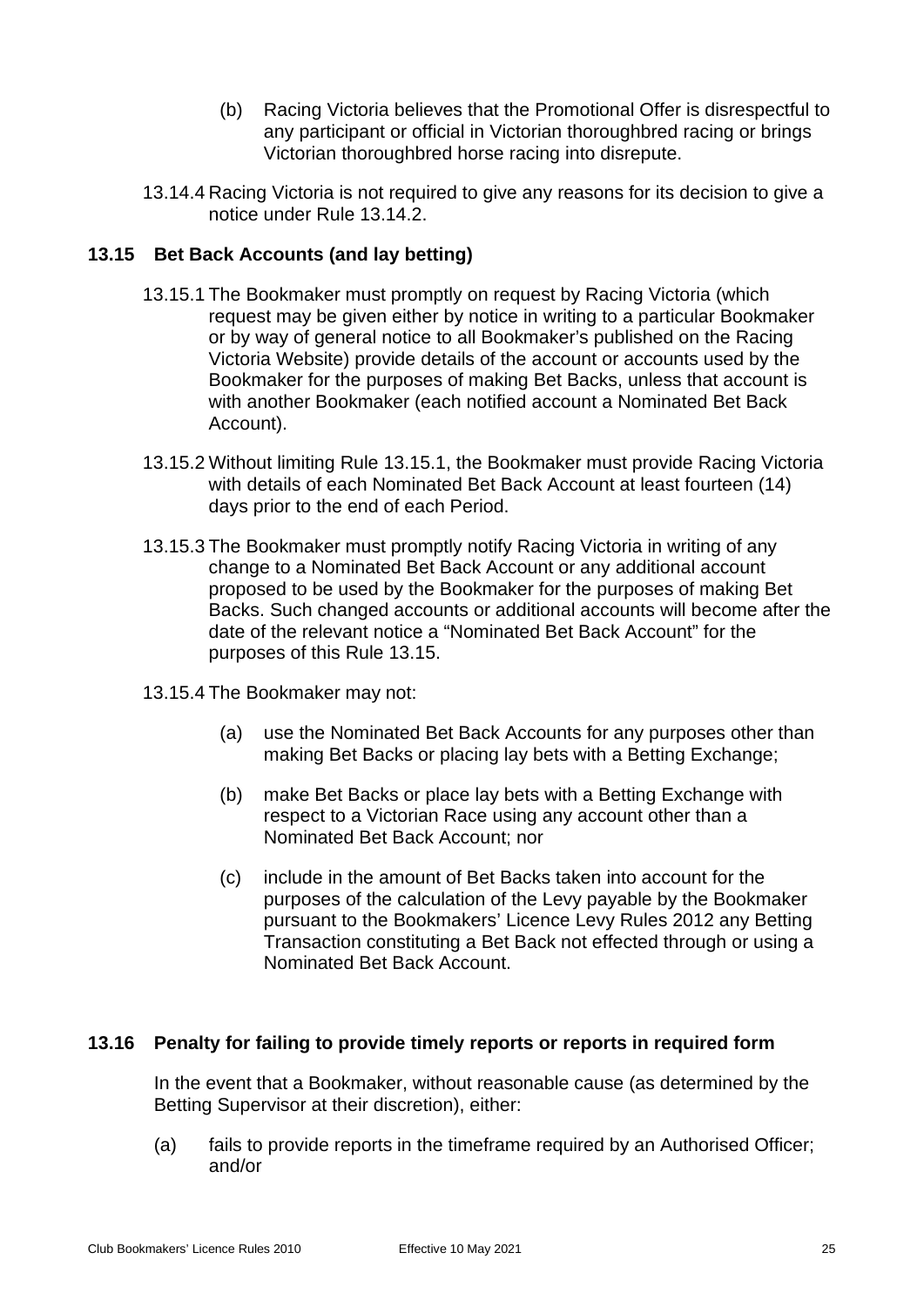(b) fails to provide information regarding bets in a form and manner as may be required by an Authorised Officer,

the Bookmaker may be required to pay an administration fee to Racing Victoria of a minimum of \$25 per breach.

#### <span id="page-29-1"></span><span id="page-29-0"></span>**14. Future Betting**

#### **14.1 Trust account**

14.1.1 Establishment

A Bookmaker conducting Future Betting must establish a separate bank account for Future Bets and provide details of that account to Racing Victoria upon request.

#### 14.1.2 Use

- (a) All Future Bets must be paid into that separate bank account.
- (b) No payments may be made from moneys held in the account except to settle a Future Bet once it has been decided.
- 14.1.3 No fees or charges

A Bookmaker conducting Future Betting must ensure that no bank fees or other charges are deducted from the account in which Future Bets are held.

#### <span id="page-29-2"></span>**14.2 Reports**

A Bookmaker conducting Future Betting must, not later than the tenth day of each month, lodge with the Betting Supervisor:

- 14.2.1 a return for the previous month listing all Future Bets which had not been decided as at the first of the month; and
- 14.2.2 a copy of the relevant bank statement and a reconciliation of the bank account in which the Future Bets are held.

#### <span id="page-29-4"></span><span id="page-29-3"></span>**15. Account Clients**

## **15.1 Interpretation**

For the purpose of this Licence Rule [15:](#page-29-3)

**"account"** means any arrangement or facility by which a Bookmaker permits a client to place bets either:

- (a) on credit; or
- (b) using funds held by the Bookmaker in advance.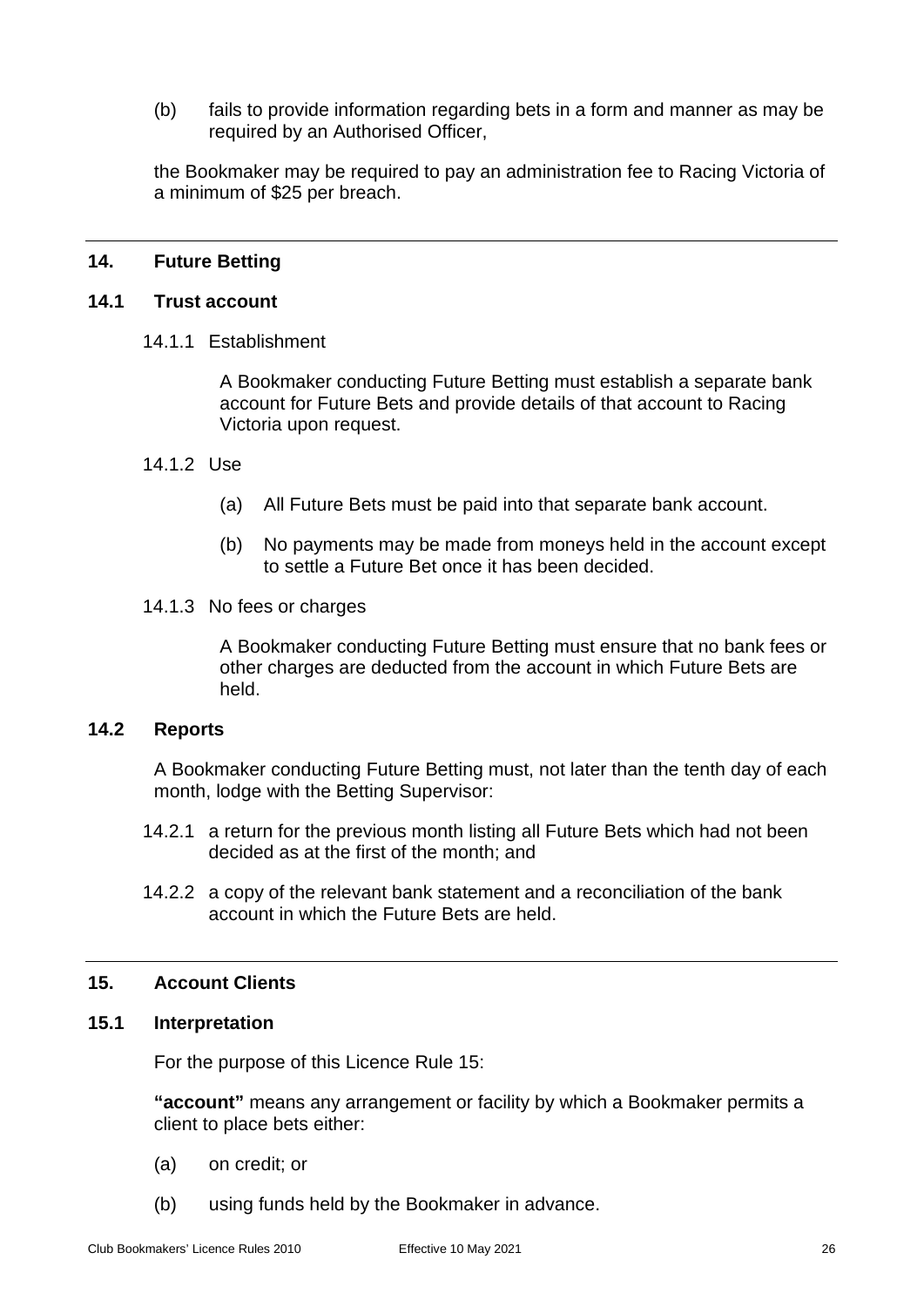**"signatory"**, in relation to an account, means a person other than the client, on whose instructions (whether required to be in writing or not and whether required to be signed or not) the Bookmaker conducts transactions in relation to the client's account.

## <span id="page-30-0"></span>**15.2 Account opening procedures and information**

- 15.2.1 A Bookmaker must not open an account for a client without first collecting and recording the client's name, date of birth and residential address.
- 15.2.2 As soon as practicable, but no later than 7 days from the date of first opening an account for a client, every Bookmaker must lodge with the Betting Supervisor, in the form prescribed by Racing Victoria, the name, date of birth and address of the client.
- 15.2.3 As soon as practicable, but no later than 21 days from the date of first opening an account for a client, every Bookmaker must complete a Bookmaker Client Account Form in relation to the client and verify the identity of the client in accordance with that form.
- 15.2.4 In the event that a client does not verify his or her identity in accordance with the Bookmaker Client Account Form within 21 days of opening an account, a Bookmaker must immediately close the account and report the matter to the Betting Supervisor.

## <span id="page-30-1"></span>**15.3 No withdrawals or deposits permitted without identity verification**

- 15.3.1 A Bookmaker must not pay any winnings from the account of a client where the identity of the client has not been verified in accordance with the Bookmaker Client Account Form.
- 15.3.2 Except in the case of an account used exclusively to conduct betting over the internet, a Bookmaker must not permit any deposits to be paid to an account where the identity of the client has not been verified in accordance with the Bookmaker Client Account Form. For the avoidance of doubt, a deposit does not include payment of credit owing on the account.

#### <span id="page-30-2"></span>**15.4 Signatories to accounts**

- 15.4.1 A Bookmaker must not allow a person to be a signatory to an account without first completing a Bookmaker Client Account Form and verifying the identity of the signatory in accordance with that form.
- 15.4.2 As soon as practicable, but no later than 7 days from the date of allowing a person to be a signatory to an account a Bookmaker must lodge with the Betting Supervisor, in the form prescribed by Racing Victoria, the name, date of birth and address of the relevant signatory.

#### <span id="page-30-3"></span>**15.5 Other matters**

15.5.1 Subject to sub-rules [15.5.2](#page-31-6) and [15.5.4,](#page-31-7) the obligations of this Licence Rule [15](#page-29-3) do not apply to accounts already in existence at the commencement of this Licence Rule [15.](#page-29-3)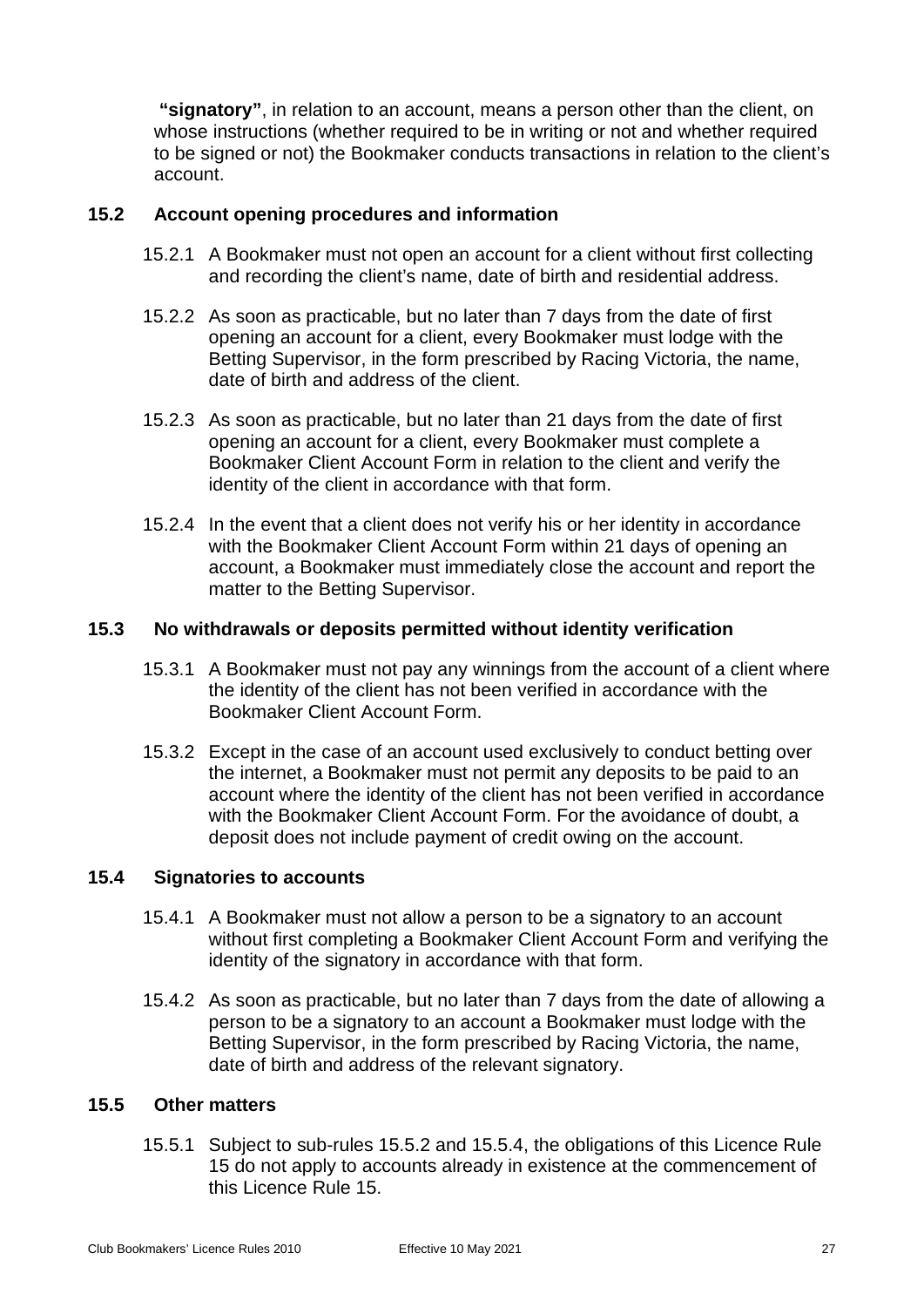- <span id="page-31-6"></span>15.5.2 With respect to accounts already in existence at the commencement of this Licence Rule [15,](#page-29-3) a Bookmaker must lodge the information required by Licence Rule [15.2](#page-30-0) and [15.4](#page-30-2) with the Betting Supervisor within 7 days of the commencement of this Licence Rule [15,](#page-29-3) if the bookmaker has not already done so.
- 15.5.3 A Bookmaker must maintain and produce immediately upon request by any Authorised Officer any Bookmaker Client Account Form required to be completed under this Licence Rule [15.](#page-29-3)
- <span id="page-31-7"></span>15.5.4 Notwithstanding anything in this Licence Rule [15,](#page-29-3) a Bookmaker must comply with any requirements of the *Anti-Money Laundering and Counter Terrorism Financing Act 2006* (Cth).

## <span id="page-31-0"></span>**15.6 Certain Internet Betting Systems**

Racing Victoria may exempt a Bookmaker from the requirements of Rules 15.1 to 15.4 where Racing Victoria approves an Internet Betting System which allows the Bookmaker to accept bets from customers of a third party, and where:

- 15.6.1 the Bookmaker may not immediately know the identity of the person placing the bet;
- 15.6.2 the third party has satisfied all requirements of Rule 15.1 to 15.5 in respect of its customers as if it were the Bookmaker; and
- 15.6.3 Racing Victoria has full access to the customer information obtained by the third party.

#### <span id="page-31-2"></span><span id="page-31-1"></span>**16. Resolution of Betting Disputes**

#### **16.1 Betting Disputes**

Disputes or claims in respect of bets accepted or made by a Bookmaker may, with the consent of the parties involved in the betting contract, be mediated by the Betting Supervisor.

#### <span id="page-31-3"></span>**16.2 Matters referable to the Betting Supervisor**

A Bookmaker or a customer may refer to the Betting Supervisor any issue or dispute relating to the outcome of a bet which:

- 16.2.1 is not provided for in these Rules; or
- 16.2.2 relates to the interpretation of these Rules.

#### <span id="page-31-4"></span>**16.3 Prior attempt at resolution**

Before referring any matter to the Betting Supervisor, a customer must endeavour to resolve the matter directly with the relevant Bookmaker.

#### <span id="page-31-5"></span>**16.4 Time frame for reference to Betting Supervisor**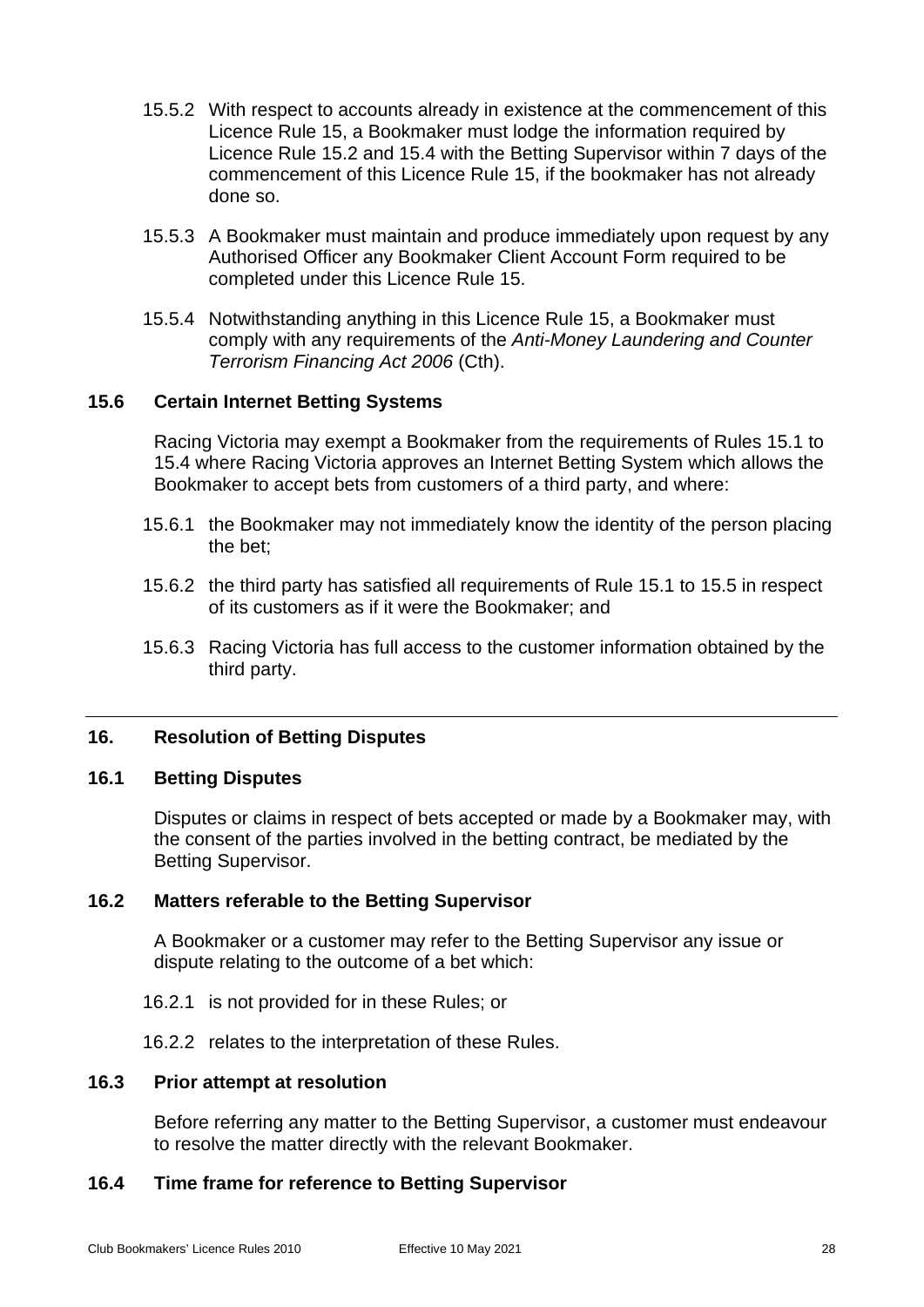References to the Betting Supervisor must be made within twenty-eight (28) days of the date of completion of the race or event to which the disputed bet relates.

## <span id="page-32-0"></span>**16.5 Contact point for Racing Victoria Betting Supervisor**

Referrals to the Betting Supervisor should be directed to Racing Victoria Betting Compliance and Regulation, by contacting:

Wagering Operations Racing Victoria Limited 400 Epsom Road Flemington VIC 3031 Telephone: (03) 9258 4667

Email: wagering@racingvictoria.net.au

## <span id="page-32-1"></span>**17. Obligations of Licence holders**

Without limiting the terms, conditions and limitations that Racing Victoria may impose upon any Licence, a Bookmaker, as a condition of holding the Licence:

- 17.1.1 **Comply with laws, etc:** must comply at all times with:
	- (a) the Racing Victoria Rules;
	- (b) the terms and conditions of the Licence;
	- (c) the conditions of registration imposed by the Commission under the Gambling Regulation Act*,* including the implementation of a Responsible Gambling Code of Conduct; and
	- (d) all laws, by-laws, regulations, whether applicable generally or in respect of a particular Racecourse, or bookmaking or wagering businesses.
- 17.1.2 **No person other than Bookmaker's employees or assistants:** except as authorised by the Licence, must not employ, engage, arrange or permit any person other than his or her Bookmaker's Key Employee or other duly authorised employee or assistant to accept or place bets for or on his or her behalf or in the course of his or her business.
- 17.1.3 **Bookmaker's Key Employee:** must not employ any Bookmaker's Key Employee unless:
	- (a) the Bookmaker's Key Employee wears, prominently displayed and as directed by an Authorised Officer, the identity card most recently issued to him or her by the Commission pursuant to section 4.5A.6 of the Gambling Regulation Act;
	- (b) the employment or use of the services of the Bookmaker's Key Employee does not cause obstruction to the public; and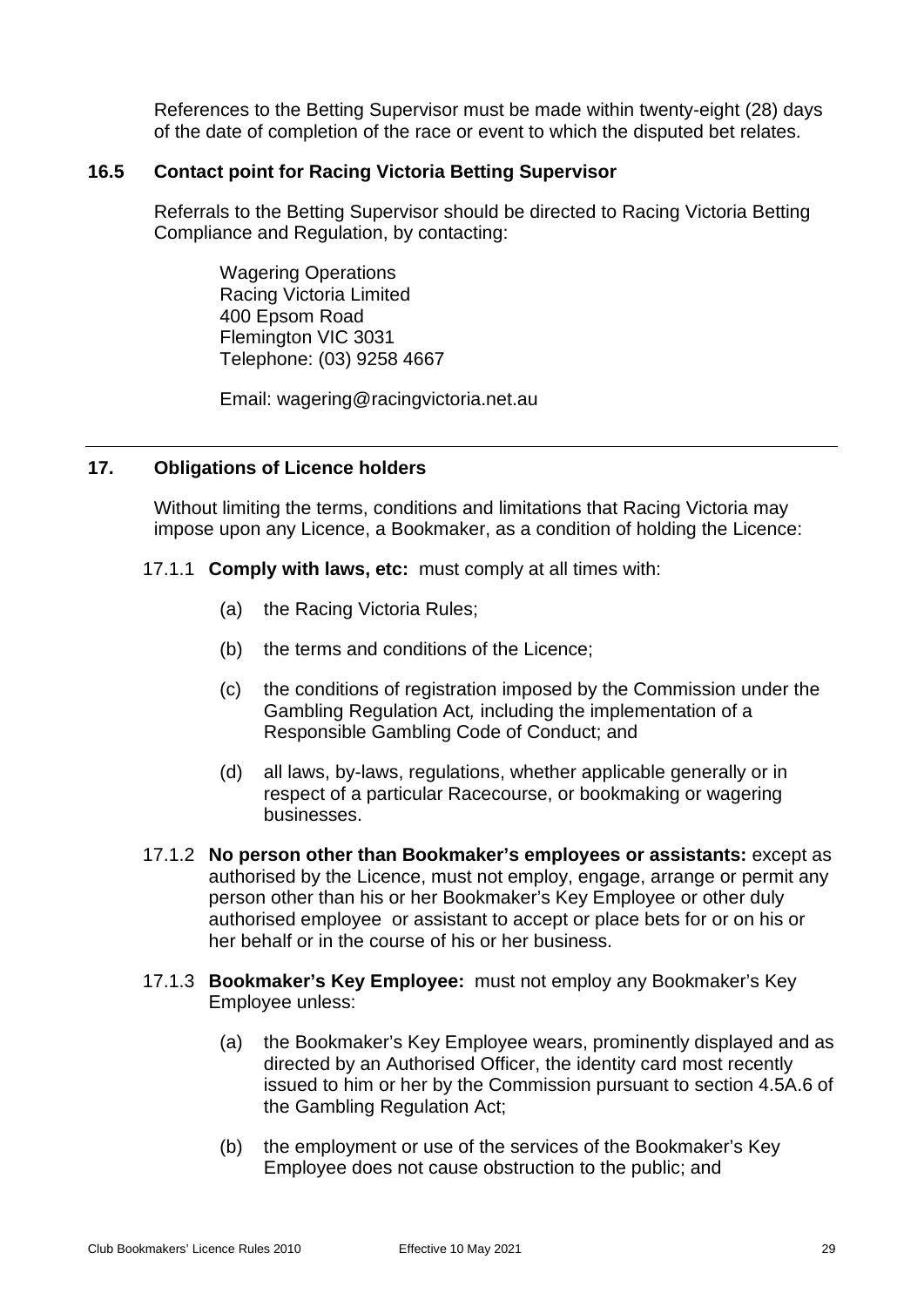- (c) the Bookmaker's Key Employee is presented in accordance with standards as specified by Racing Victoria.
- 17.1.4 **Bookmaker to ensure employees or assistants assist Racing Victoria**: at all times, must ensure that all employees employed, or assistants engaged, by the Bookmaker:
	- (a) assist Racing Victoria with any enquiry or direction (or other relevant matter) related to the Bookmaker's business; or
	- (b) where directed or requested, attend and give evidence in respect of any investigation undertaken, or inquiry held, by Racing Victoria in accordance with the Racing Victoria Rules.
- 17.1.5 **Responsibility for acts and omissions of employees or assistants**: is responsible at all times for the actions, omissions, and conduct of all employees and assistants whom he or she engages to perform any duties in relation to the business of the Bookmaker.
- 17.1.6 **Guarantee:** must have in place guarantees as required by section 94A of the Racing Act.
- 17.1.7 **Dress standards:** must comply with minimum dress requirements as specified by Racing Victoria from time to time.
- 17.1.8 **Conduct:** must not engage in any conduct that, in the opinion of Racing Victoria, is detrimental to the best interests of the profession of bookmaking in Victoria.
- 17.1.9 **Provision of financial information:** must provide such financial information and other information as Racing Victoria, the Betting Supervisor or the Stewards may require from time to time.
- 17.1.10 **Change in financial position:** must immediately advise the Betting Supervisor of any material change in the holder's assets, liabilities or general financial position.
- 17.1.11 **Change in control:** must immediately advise Racing Victoria of any change in Control of the Bookmaker.
- 17.1.12 **Notification of certain financial circumstances, disciplinary actions, prosecutions and/or breaches of obligations:** must immediately advise Racing Victoria if any of the following occur:
	- (a) an Insolvency Event occurs in relation to the Bookmaker;
	- (b) a breach of the Racing Victoria Rules by the Bookmaker;
	- (c) any Officer of the Bookmaker is not or ceases to be a Fit and Proper Person;
	- (d) a prosecution is commenced against the Bookmaker, any of its Officers or any Related Entity of the Bookmaker ('**Notifiable Prosecution'**);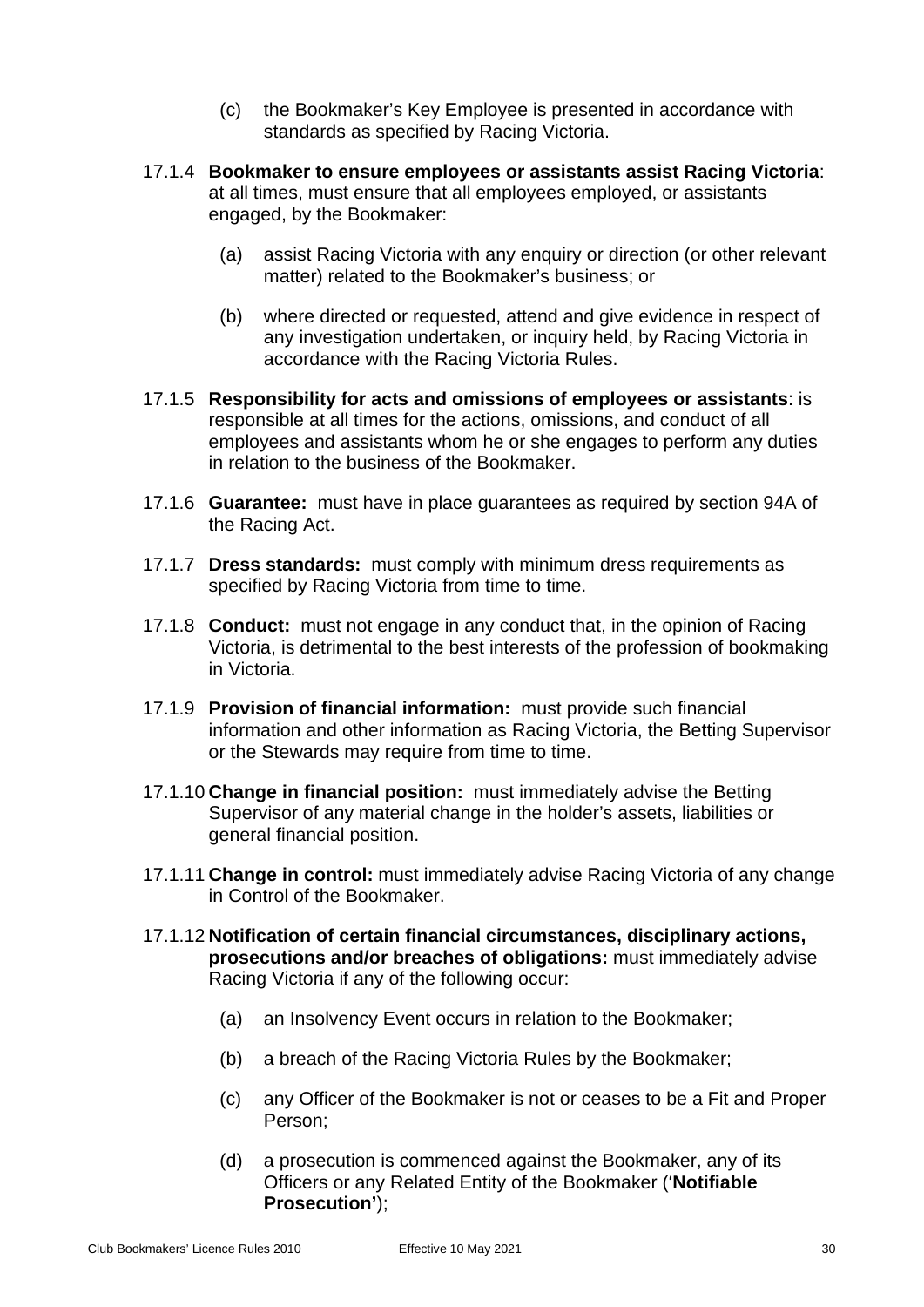- (e) a judgment is delivered in respect of a Notifiable Prosecution or a Notifiable Prosecution is dismissed or discontinued;
- (f) disciplinary action is taken against the Bookmaker, any of its Officers or any Related Entity of the Bookmaker under the Rules of Racing (or the rules of racing applicable to thoroughbred horse racing in another jurisdiction or any equivalent rules of conduct of any sport in respect of which betting is conducted) or under any applicable law or any formal notice is given of the intention to commence an investigation or inquiry to determine whether any disciplinary action should be taken;
- (g) there is a material change in the nature or extent of the Bookmaker Activities carried on by the Bookmaker or in the means by which the Bookmaker carries on that business;
- (h) any act, omission, fact, matter or circumstance which the Bookmaker reasonably considers may:
	- (i) materially and adversely impact the integrity or reputation of Victorian thoroughbred horse racing;
	- (ii) warrant disciplinary action under the Rules of Racing against a Licensed Person; or
	- (iii) be wagering activity otherwise in breach of the Rules of Racing or any applicable law;
- (i) a person who is warned off a race course or who is a disqualified person under the Rules of Racing ('**Disqualified Person'**) attempts to open an account with the Bookmaker or transacts on an account with the Bookmaker or the Bookmaker accepts a Betting Transaction from a Disqualified Person; or
- (j) any information or facts set out in the Bookmaker's original application for a License has changed.
- 17.1.13 **Provision of information in relation to compliance matters**: must disclose to Racing Victoria all details relating to:
	- (a) any report or statement provided to any regulatory or law enforcement agency by the Bookmaker which relates to any:
		- (i) suspected breach of law or breach of the Rules of Racing by any person relating to Betting Transactions; or
		- (ii) non-compliance by the Bookmaker with its Licence where such non-compliance may result in suspension or termination of that Licence; and
	- (b) any request for information made to the Bookmaker by any regulatory or law enforcement agency which relates to any: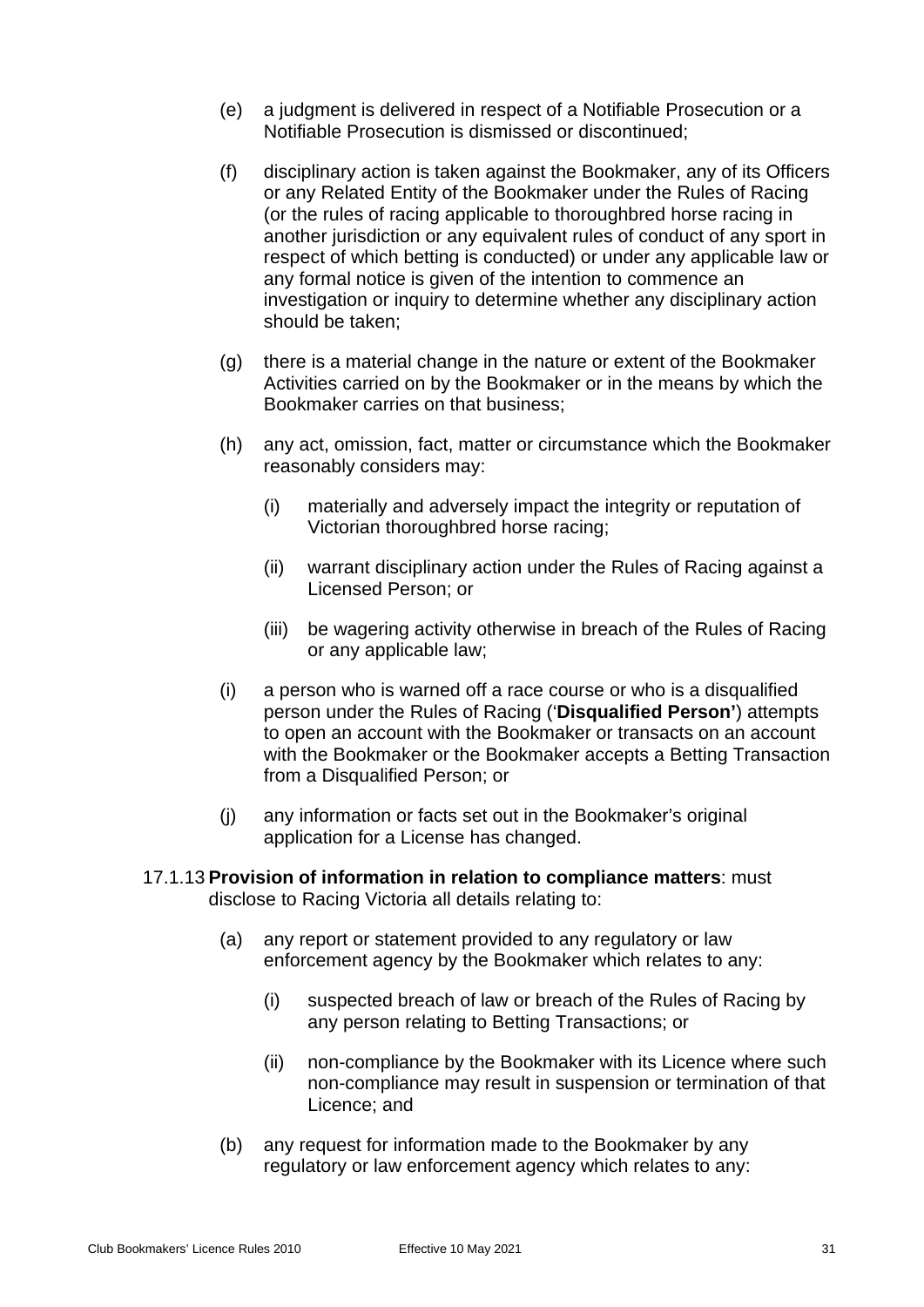- (i) suspected breach of law or breach of the Rules of Racing by any person relating to Betting Transactions; or
- (ii) non-compliance by the Bookmaker with its Licence where such non-compliance may result in suspension or termination of that Licence.
- 17.1.14 **Obligations regarding the detection and prevention of misconduct**: the Bookmaker will:
	- (a) take reasonable steps to prevent use of its Bookmaking Activities in breach of the Rules of Racing;
	- (b) promptly notify the Stewards of any suspicious Betting Transaction of which it is aware prior to a Victorian Race being run and within 2 Business Days of any such notification provide the Stewards with details of the Bookmaker's internal investigation with respect to the suspicious Betting Transaction; and
	- (c) in addition to any notification pursuant to the above clause, at any time that the Bookmaker becomes aware of any suspicious Betting Transaction, notify the Stewards within 2 Business Days of the Bookmaker becoming aware of any suspicious Betting Transaction and promptly provide the Stewards with details of the Bookmaker's internal investigation with respect to the suspicious Betting Transaction.
- 17.1.15 **Identity Card:** must when conducting the business of bookmaking, wear, prominently displayed and as directed by an Authorised Officer, the identity card most recently issued to him or her by the Commission pursuant to section 4.5A.6 of the Gambling Regulation Act.
- 17.1.16 **Not to display advertising:** unless approved by Racing Victoria, must not display or permit to be displayed in any Designated Area any advertising or any registered or unregistered trade mark, logo, design or other distinguishing patterns, colour or feature promoting or associated with any business organisation, enterprise or undertaking other than the bookmaking business conducted by the bookmaker pursuant to his or her Licence.
- 17.1.17 **Not to permit loitering:** must not permit any person to loiter or remain in the vicinity of his or her allotted betting stand during the conduct of betting other than his or her Bookmaker's Key Employee or other duly authorised employee or assistant engaged in the Bookmaker's betting operations on the day, and for that purpose may if necessary call upon the assistance of any Authorised Officer.
- 17.1.18 **Not to bet with Race-Day Official:** must not accept a bet from a person where the bookmaker knows, or has reasonable grounds to believe, that the person is a Race-Day Official who is, or may be, officiating at a race meeting during which that race is to be held.
- <span id="page-35-0"></span>17.1.19 **Not to accept bet on credit with Racing Victoria employee:** must not accept a bet from a person on credit where the Bookmaker knows, or has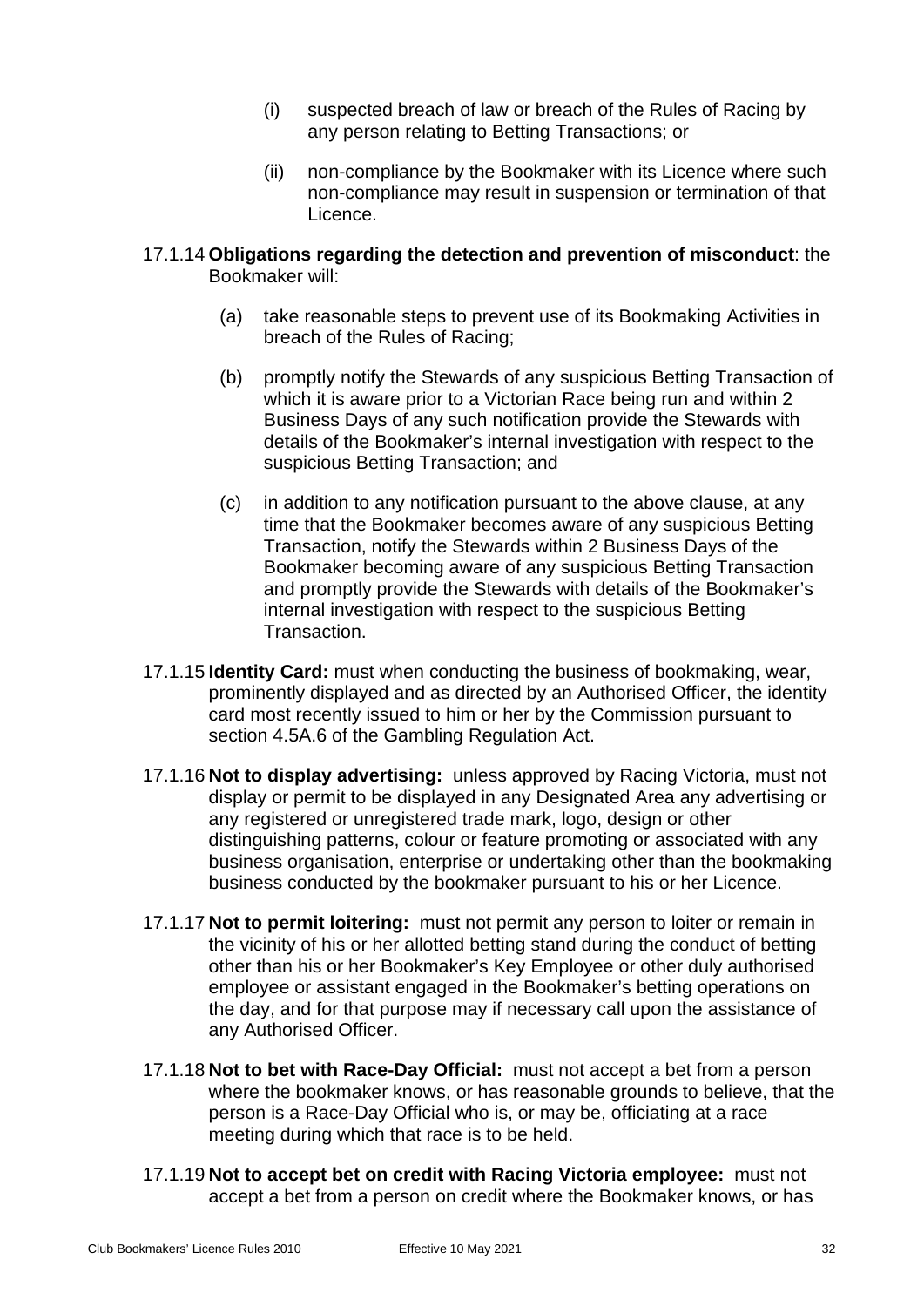reasonable grounds to believe, that the person is an employee of Racing Victoria (whether on a full-time, part-time or casual basis).

For the purpose of Licence Rule [17.1.19,](#page-35-0) a bet on credit means a bet where payment for the bet is not made by the bettor at the time of placing the bet but is settled at a later time.

#### <span id="page-36-1"></span><span id="page-36-0"></span>**18. Audit of betting operations**

#### **18.1 Purpose**

A Bookmaker must when requested to do so by the Betting Supervisor, allow a person approved by the Betting Supervisor to audit the Bookmaker's betting operations for the purpose of verifying compliance with these Licence Rules, Licence terms and conditions and relevant legislation and regulations.

#### <span id="page-36-2"></span>**18.2 Conduct and report**

A Bookmaker must ensure that the audit is conducted and an audit report is given to the Betting Supervisor within thirty (30) days of receipt of a request by the Betting Supervisor in accordance with this Licence Rule.

#### <span id="page-36-3"></span>**18.3 Bookmaker to pay cost**

A Bookmaker must pay the cost of such audit as required by Racing Victoria.

#### <span id="page-36-4"></span>**19. Withdrawal of a Licence or approval for approved substitute by an authorised officer**

If an Authorised Officer is satisfied that, at a Racecourse, a Bookmaker or an Approved Substitute:

- 19.1.1 is or has been drunk or disorderly; or
- 19.1.2 is assaulting or has assaulted any person or is using or has used any profane indecent or blasphemous language or any threatening or abusive words or has been or is otherwise misconducting or misbehaving himself or herself; or
- 19.1.3 is acting or has acted dishonourably or improperly in connection with any race meeting, any Race, any Approved Sports Betting Event or any bet; or
- 19.1.4 has made a bet for or with any jockey or apprentice jockey or with any person apparently under the age of 18 years; or
- 19.1.5 is in breach of any of these Licence Rules,

the Authorised Officer may advise the Bookmaker that the Licence, or the approval for an Approved Substitute, is withdrawn in respect of that day and the Licence or approval for an Approved Substitute, granted by Racing Victoria shall be taken to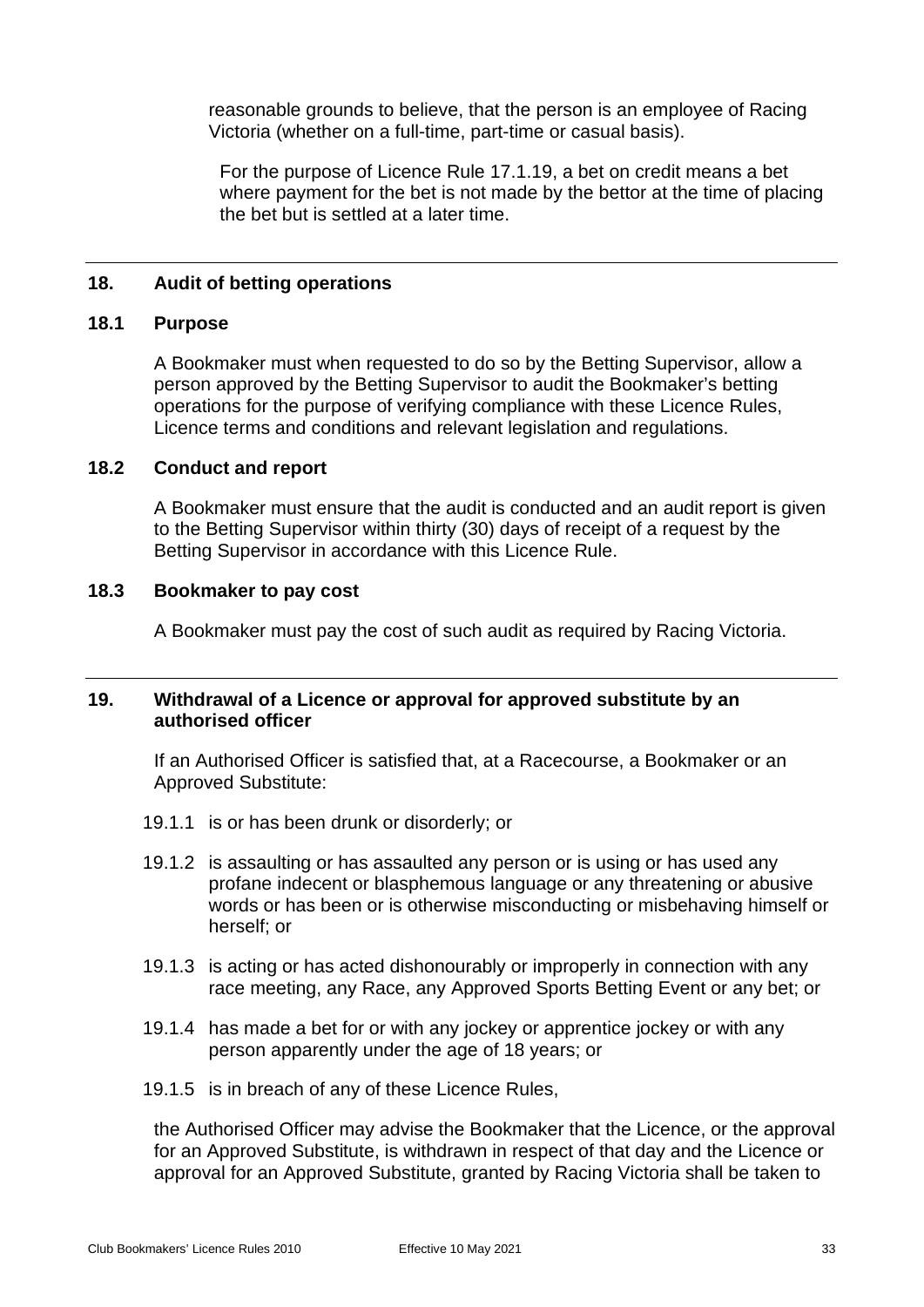have been withdrawn by Racing Victoria in respect of that day, and the Authorised Officer shall refer the matter to Racing Victoria or to the Stewards.

## <span id="page-37-1"></span><span id="page-37-0"></span>**20. Revocation or suspension of a Licence by Racing Victoria or the Stewards**

## **20.1 Revocation or suspension of Registered Bookmaker's Certificate**

A Licence shall be automatically revoked or suspended immediately upon the revocation or suspension (respectively) of the holder's Registered Bookmaker's **Certificate** 

## <span id="page-37-2"></span>**20.2 Racing Victoria or the Stewards may revoke or suspend**

Racing Victoria or the Stewards may revoke or suspend a Licence or, in the case of a person approved to be an Approved Substitute, prohibit that person from holding approval to be an Approved Substitute for any specified period of time, in all cases at any time by notice in writing given personally or by post to a Bookmaker or an Approved Substitute if they are satisfied that the Bookmaker or Approved Substitute:

- 20.2.1 obtained the Licence or approval for an Approved Substitute by misrepresentation or concealment of any material fact;
- 20.2.2 has breached any of the Racing Victoria Rules;
- 20.2.3 is in default in the payment of the Licence Levy;
- 20.2.4 has made default in payment of any bet;
- 20.2.5 has been disqualified by Racing Victoria or Stewards or governing body of any Club or Approved SCB;
- 20.2.6 is untrustworthy or disreputable or associated with disreputable persons;
- 20.2.7 has been convicted of any offence punishable by imprisonment;
- 20.2.8 is conducting or has conducted the business of a bookmaker in an area on a Racecourse other than the Designated Area specified in the Licence, or at an off-course premises that is not an Approved Off-Course Premises; or
- 20.2.9 is guilty of any malpractice or dishonourable or improper conduct in connection with betting or sporting contingencies whether on a Racecourse, Approved Off-Course Premises or elsewhere;
- 20.2.10 has made or offered to accept a bet for or with any person apparently under the age of 18 years;
- 20.2.11 has made or offered to accept a bet with a jockey or apprentice jockey under circumstances that involve, cause or may cause bribery or corruption, or where the Bookmaker knew that the Customer was a jockey or apprentice jockey;
- 20.2.12 was drunk or disorderly on a Racecourse;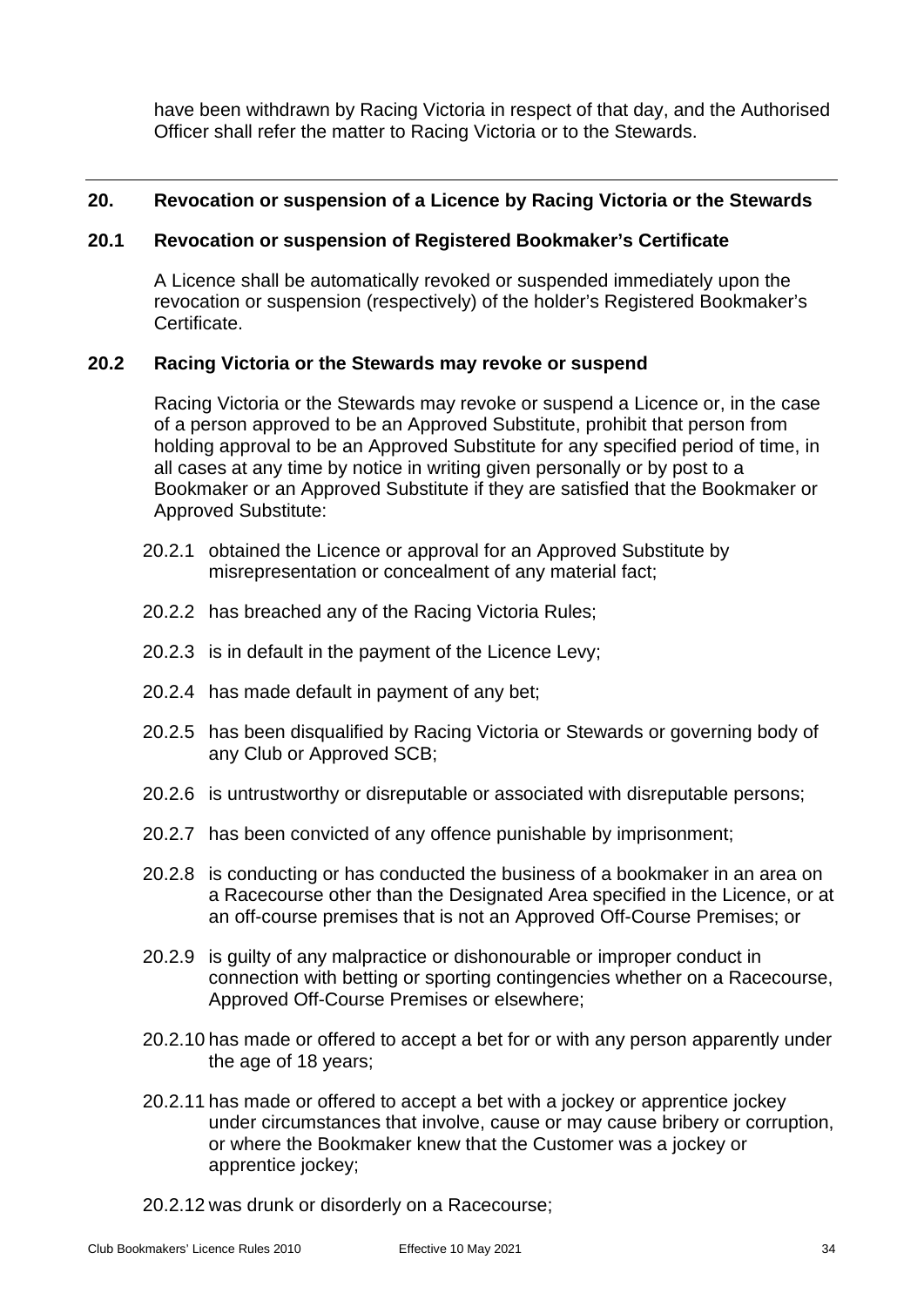- 20.2.13 has assaulted any person or used any profane, indecent or blasphemous language or used threatening or abusive words or otherwise misconducted or misbehaved himself or herself on a Racecourse or Approved Off-Course Premises; or
- 20.2.14 is guilty of conduct prejudicial to the interests of racing or the sport of an Approved SCB; or
- 20.2.15 has otherwise breach these Rules or the conditions of the Licence.

#### <span id="page-38-0"></span>**20.3 Grant subject to conditions**

In any case where Racing Victoria or the Stewards may revoke or suspend a Licence or revoke or suspend approval for a person to be an Approved Substitute for a period of time, Racing Victoria or Stewards may impose conditions or limitations on a Licence or on the approval of an Approved Substitute, including for example precluding the holder from using an Approved Method of Communication.

## <span id="page-38-1"></span>**21. Racing Victoria or the Stewards may impose Penalty**

In any case where Racing Victoria or the Stewards may revoke or suspend a Licence or prohibit a person from being an Approved Substitute Racing Victoria or the Stewards may, in addition to or in lieu of taking such action:

- 21.1.1 impose a fine upon the Bookmaker or Approved Substitute; and
- 21.1.2 require the Bookmaker or Approved Substitute to take such action as Racing Victoria or the Stewards direct.

#### <span id="page-38-4"></span><span id="page-38-2"></span>**22. Removal of persons without Licences**

- 22.1.1 If an Authorised Officer is satisfied that a person is carrying on activities, or attempting to carry on activities, as a bookmaker on a Racecourse and that person does not hold the required Licence or is not an Approved Substitute, the Authorised Officer may:
	- (a) seize and detain any equipment, apparatus, gear, tools or any other article, matter or thing which may be used by the person in carrying on the business; and
	- (b) request the person to leave the Racecourse.
- 22.1.2 If a person fails within a reasonable time to comply with a request made under Licence Rule [22.1.1,](#page-38-4) the Authorised Officer or any person requested by an Authorised Officer to provide assistance may remove or cause the person to be removed from the Racecourse using any means that appear reasonably necessary.

#### <span id="page-38-3"></span>**23. Authorised officer to provide identification**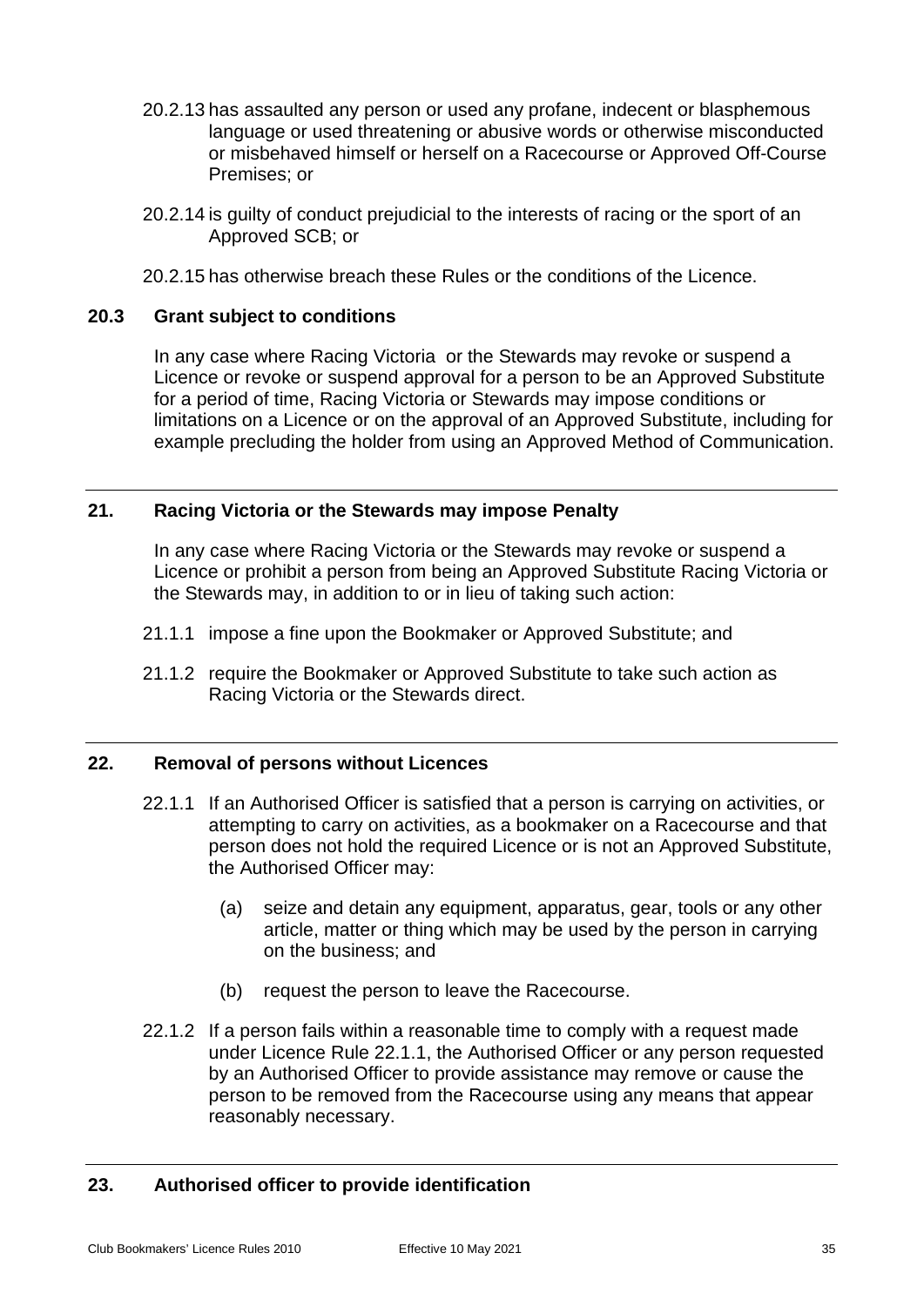An Authorised Officer may not exercise his or her powers under these Licence Rules unless he or she first identifies himself or herself to the person who is the subject of such exercise, but the failure to do so will not render any exercise of powers invalid or unenforceable.

## <span id="page-39-0"></span>**24. Delegation by Racing Victoria**

Racing Victoria may delegate any of its powers and discretions under these Licence Rules to:

- 24.1.1 a subcommittee or subcommittees, whether or not comprised by members of the Directors;
- 24.1.2 the Betting Supervisor;
- 24.1.3 the Stewards;
- 24.1.4 the Chief Executive;
- 24.1.5 the General Manager or Manager, Integrity Services;
- 24.1.6 the General Manager or Manager, Wagering; or
- 24.1.7 officers of Racing Victoria or any Club.

## <span id="page-39-2"></span><span id="page-39-1"></span>**25. Power and procedures of Stewards**

#### **25.1 Powers**

For the purposes of these Licence Rules the Stewards may exercise the powers granted to them by or pursuant to the Rules of Racing as though the Rules of Racing formed part of these Licence Rules.

#### <span id="page-39-3"></span>**25.2 Procedures**

In the exercise of their powers and discretions under these Licence Rules the Stewards shall comply with the quorum and procedural requirements of the Rules of Racing as though the Rules of Racing formed part of these Licence Rules.

<span id="page-39-5"></span><span id="page-39-4"></span>**25.3** Deliberately left blank – rule repealed.

#### **26. Notification to the Commission**

Racing Victoria:

- 26.1.1 may give to the Commission:
	- (a) information regarding any matter relating to the conduct of a Bookmaker or Approved Substitute; and